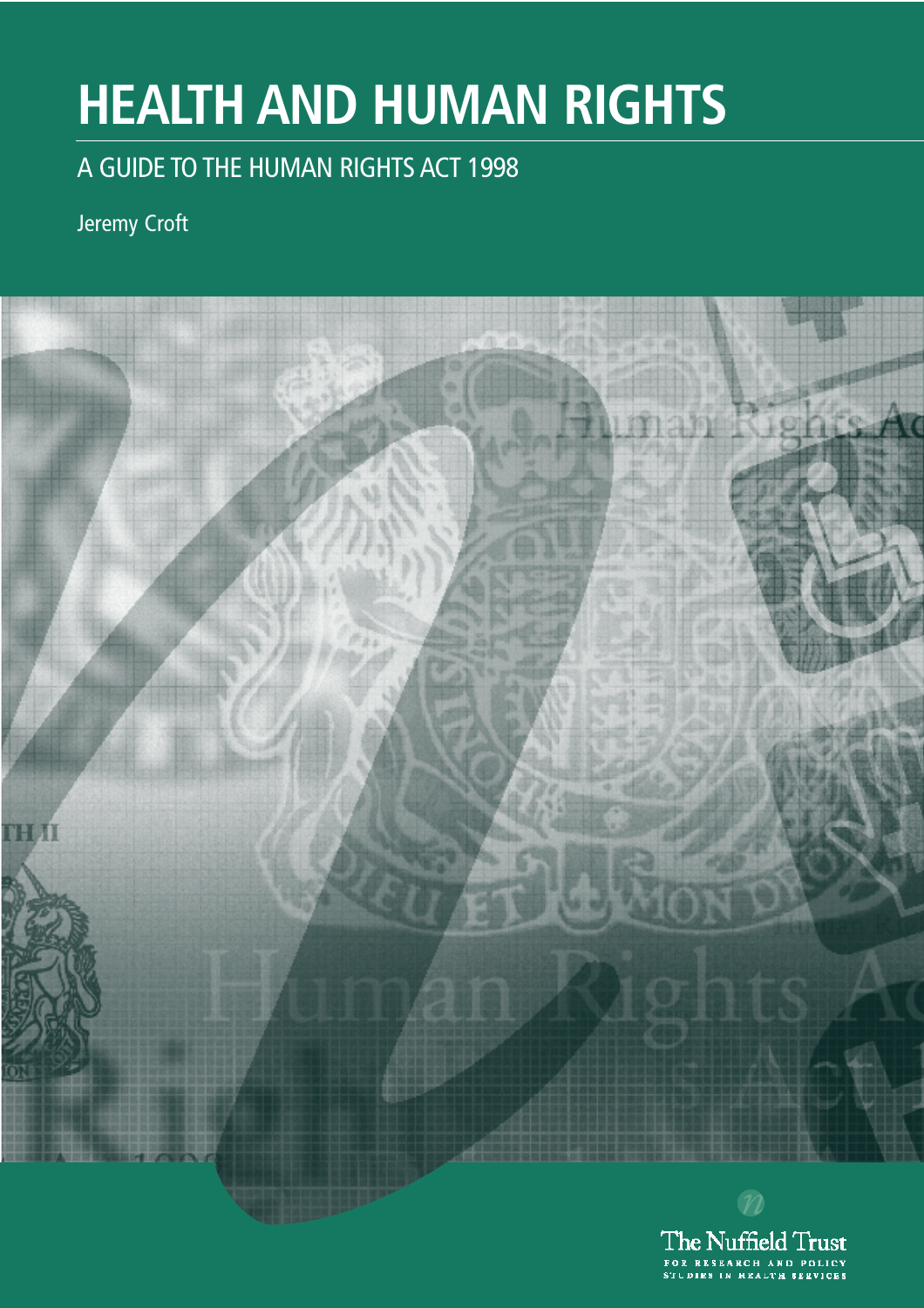# **HEALTH AND HUMAN RIGHTS**

A GUIDE TO THE HUMAN RIGHTS ACT 1998

Jeremy Croft

Foreword by John Wyn Owen CB



M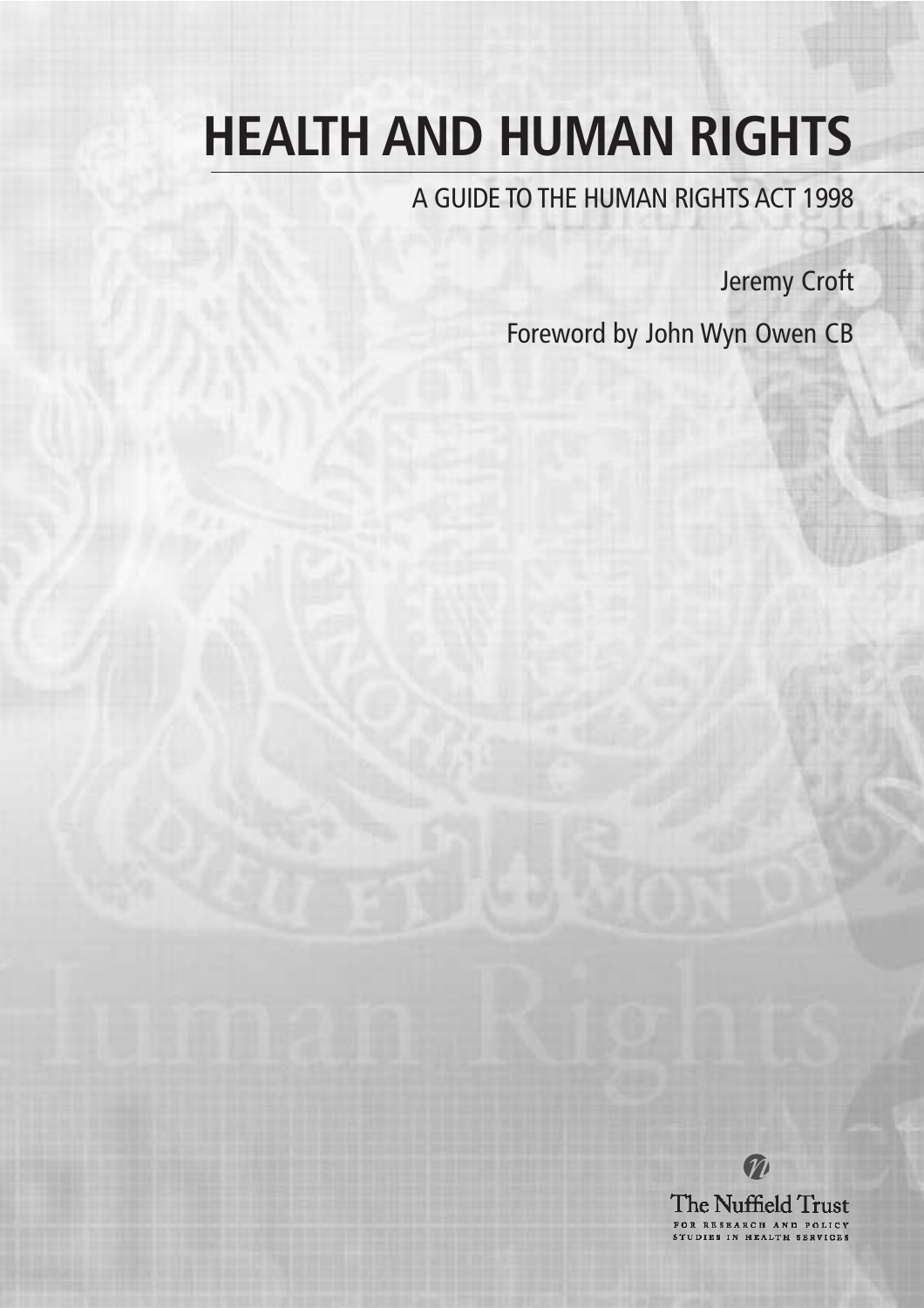ISBN 1-902089-98-7 © The Nuffield Trust, 2003

Published by The Nuffield Trust 59 New Cavendish Street London WIG 7LP

Telephone: 020 7631 8450 Facsimile: 020 7631 8451

E-mail: mail@nuffieldtrust.org.uk Website: www.nuffieldtrust.org.uk

Charity Number: 209201

Designed by Nicholas Moll Design Telephone: 020 8879 4080

Printed by The Ludo Press Ltd Telephone: 020 8879 1881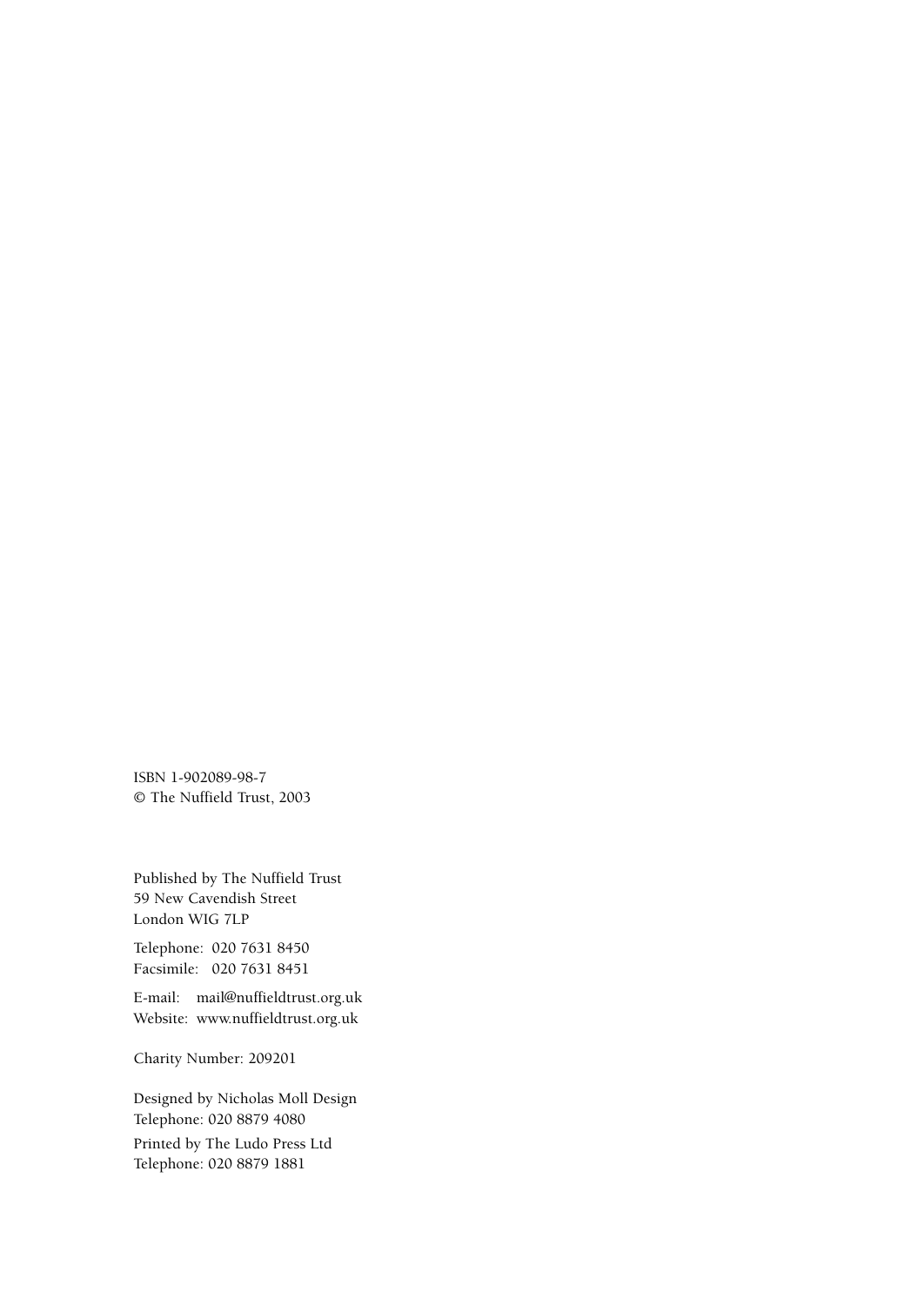## **CONTENTS**

| 3. Human Rights Act 1996 and The European Convention on Human Rights13            |  |
|-----------------------------------------------------------------------------------|--|
|                                                                                   |  |
|                                                                                   |  |
|                                                                                   |  |
|                                                                                   |  |
|                                                                                   |  |
|                                                                                   |  |
|                                                                                   |  |
|                                                                                   |  |
|                                                                                   |  |
|                                                                                   |  |
| 4.4. Progress in implementing the Human Rights Act in the health care sector 24   |  |
|                                                                                   |  |
|                                                                                   |  |
|                                                                                   |  |
|                                                                                   |  |
|                                                                                   |  |
|                                                                                   |  |
|                                                                                   |  |
|                                                                                   |  |
|                                                                                   |  |
|                                                                                   |  |
|                                                                                   |  |
|                                                                                   |  |
|                                                                                   |  |
|                                                                                   |  |
|                                                                                   |  |
|                                                                                   |  |
|                                                                                   |  |
| 7. Right to life and the provision or withholding of life-prolonging treatment 39 |  |
|                                                                                   |  |
|                                                                                   |  |
|                                                                                   |  |
|                                                                                   |  |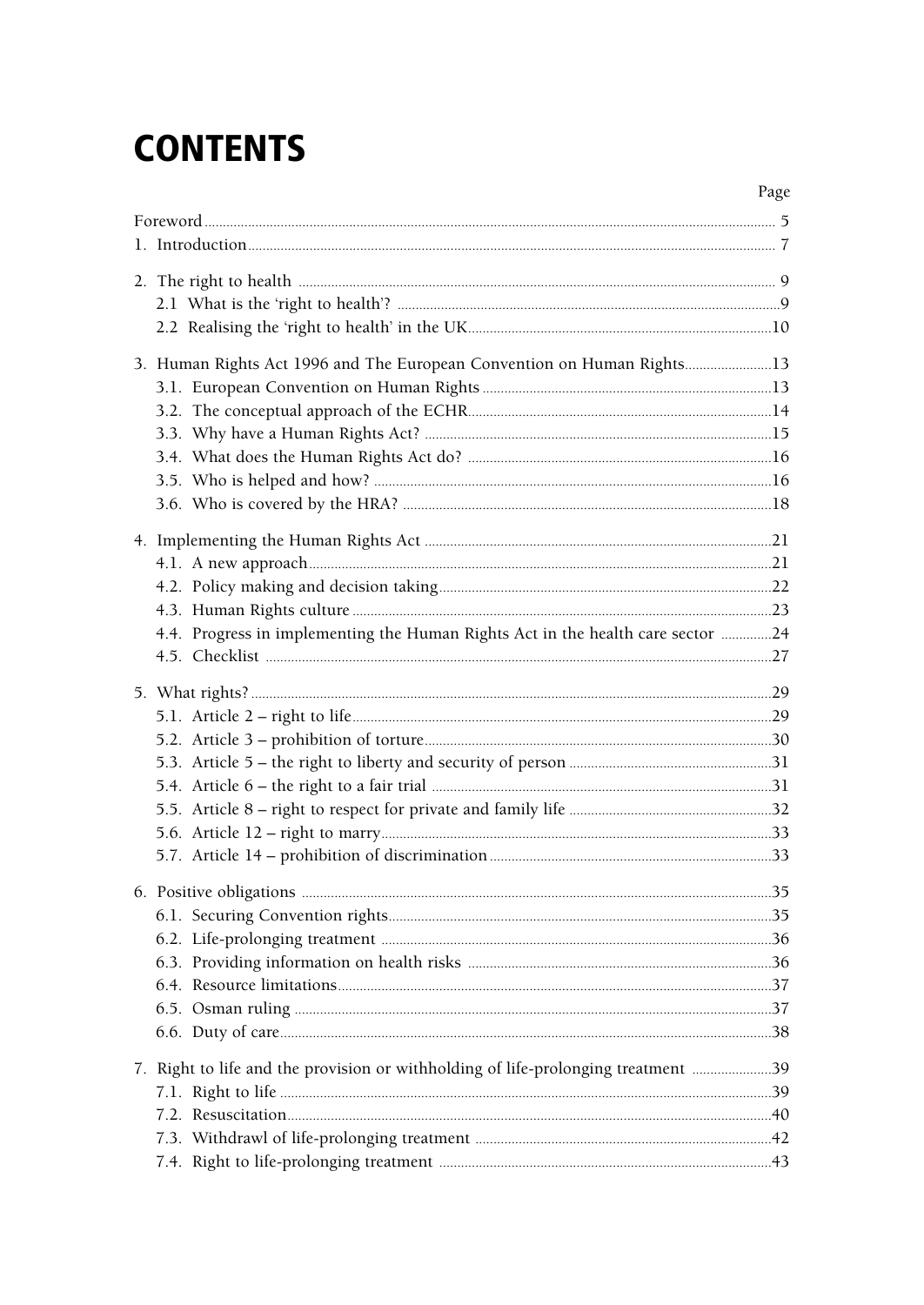| 9.3. Where a patient lacks capacity to consent or withhold consent to treatment 55 |  |
|------------------------------------------------------------------------------------|--|
|                                                                                    |  |
|                                                                                    |  |
|                                                                                    |  |
|                                                                                    |  |
|                                                                                    |  |
|                                                                                    |  |
|                                                                                    |  |
|                                                                                    |  |
|                                                                                    |  |
|                                                                                    |  |
|                                                                                    |  |
|                                                                                    |  |
|                                                                                    |  |
|                                                                                    |  |
|                                                                                    |  |
|                                                                                    |  |
|                                                                                    |  |
|                                                                                    |  |
|                                                                                    |  |
|                                                                                    |  |
|                                                                                    |  |
|                                                                                    |  |
|                                                                                    |  |
|                                                                                    |  |
|                                                                                    |  |
|                                                                                    |  |
|                                                                                    |  |
|                                                                                    |  |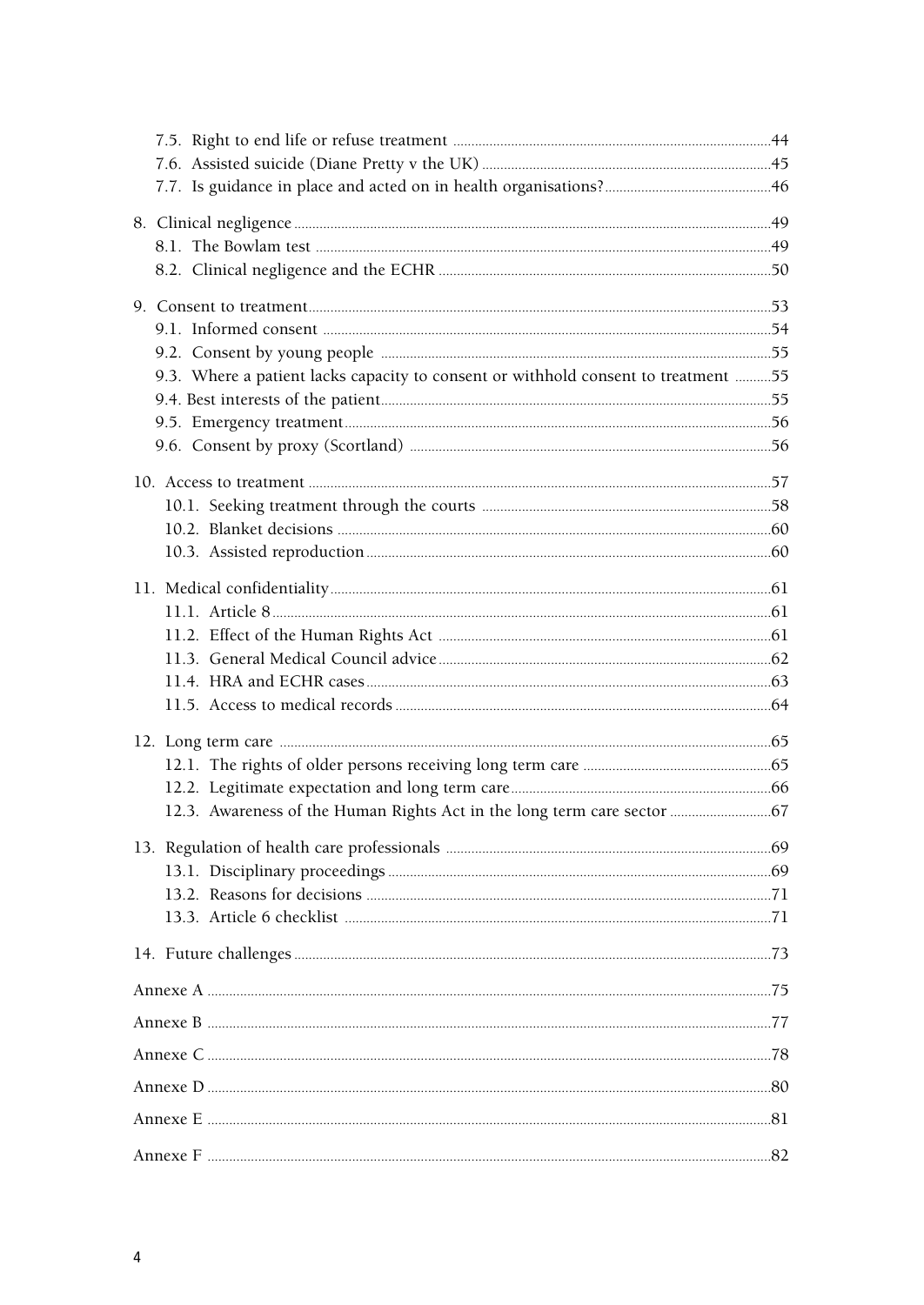### **FOREWORD**

Following the passing of the Human Rights Act in 1998 the Nuffield Trust organised a seminar on human rights and health with the help of the Constitution Unit of the School of Social Policy at University College London. At the seminar it became quite clear that health policy makers and practitioners were in need of guidance on the practical implications of the Act, which came into force in October 2000. The Trust therefore invited the Constitution Unit to assess the implications of the Human Rights Act for healthcare in the United Kingdom, and produce practical guidance on the implications of the Act, tailored to the needs of health policy makers, different healthcare professions and service users. This guide examines the manner and the extent to which the Human Rights Act 1998 may impact on the provision of health care in the UK. It explains the workings of the Act and the nature and significance of the rights contained in the European Convention on Human Rights which the Act has made part of our domestic law.

This guide is also relevant to a number of other Trust initiatives, such as the Buckingham Declaration on Care of the Dying and the NHS: the Human Rights Act relates to fundamental choices and decisions, particularly difficult end-of-life decisions. The Trust's project on the need for a modern public health bill for the United Kingdom points to the importance of giving serious consideration of human rights in connection with public health goals and the need, as Larry Gostin explains, to "revisit the issues of ethics and community and individual or collective freedoms". And the Trust's Policy Futures for UK Health project's second report, to be published in May 2005, will also demonstrate the importance of human rights in the context of health policy forward to 2020.

> John Wyn Owen CB Secretary Nuffield Trust February 2004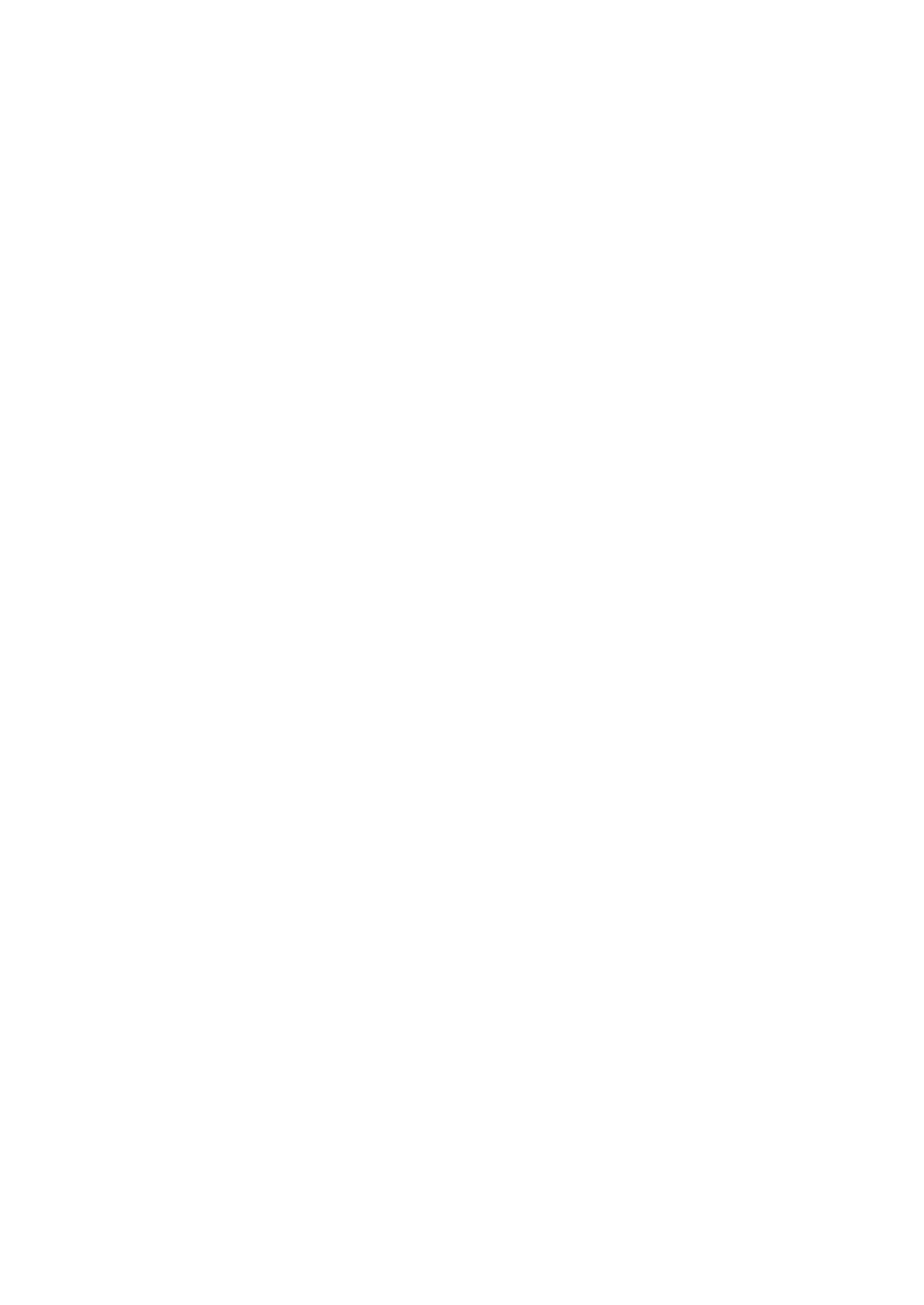### **1. INTRODUCTION**

- The Human Rights Act 1998 is a crucial development in the legal and constitutional history of the United Kingdom. It reaches into every area and activity of public life. Health care is no exception.
- This guide examines the manner and extent to which the new Human Rights Act 1998 (HRA) may impact upon the provision of health care in the United Kingdom. It explains the workings of the HRA and the nature and significance of the rights contained in the European Convention on Human Rights (ECHR) which the Act has made part of our domestic law.
- Health care is an increasingly litigious environment. This guide cannot substitute for legal advice in the course of any proceedings where Convention rights come into play. It can, however, help health care professionals to identify those areas where such issues are likely to arise. And it offers advice and strategies on how best to fulfil obligations under the Convention when making decisions (for example, on treatment and the allocation of resources) that could reduce the risk of later legal challenge.
- The Human Rights Act is more than a legal tool. It is the means by which a new 'human rights culture' of rights and responsibilities is being introduced in the UK. The guide considers the importance of the HRA as a vehicle for developing respect for human rights as 'good practice' within the health care sector.
- Health has long been recognised as an essential precondition for the capacity to realise and enjoy human rights and dignity. Health care and human rights offer complementary approaches to protecting and promoting human well being. The guide considers such questions as:
	- $\circ$  what is the *right* to *health* and how does it relate to the new legal framework established by the HRA and ECHR in the UK;
	- $\circ$  why public health care professionals should be concerned about respecting human rights; and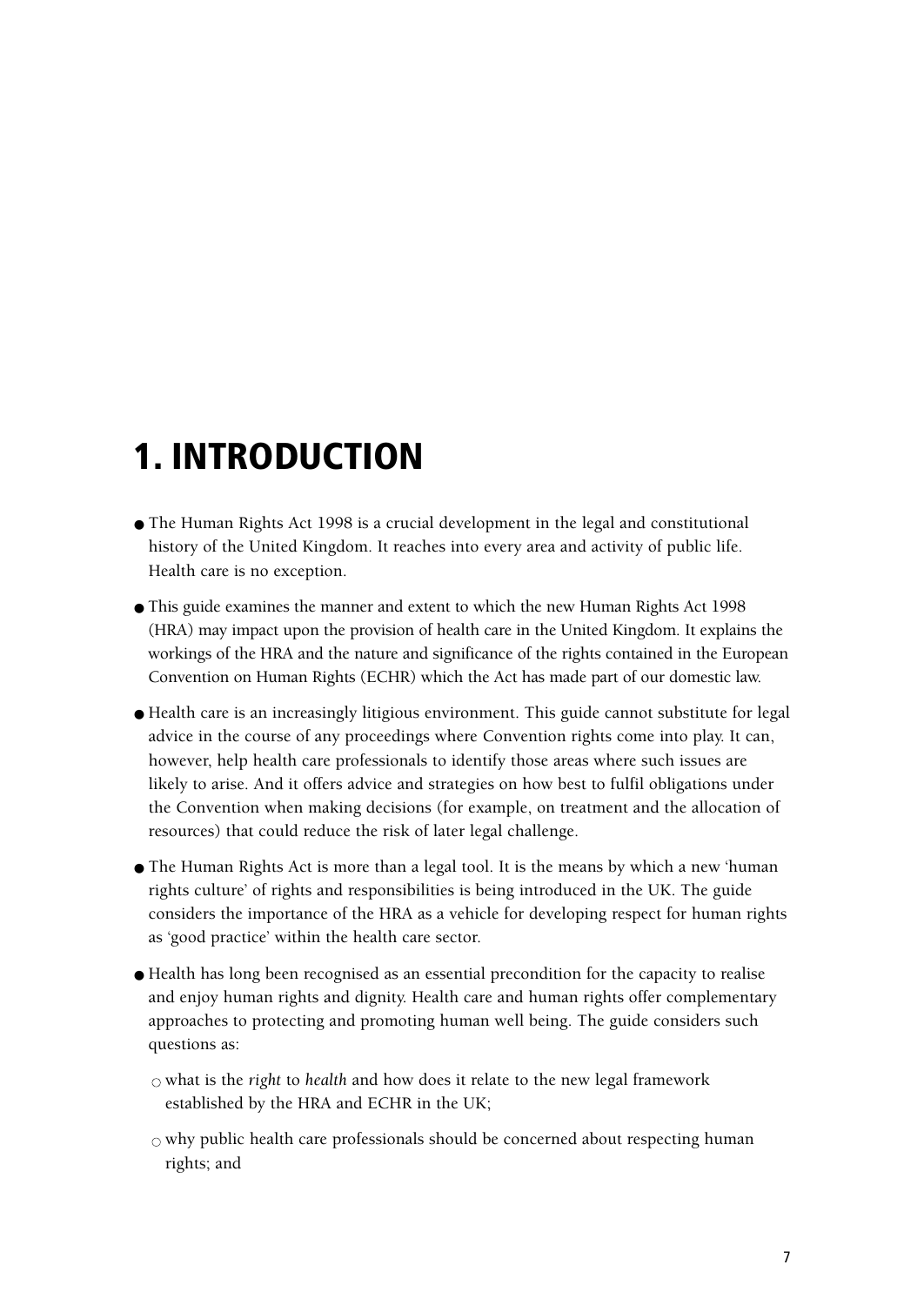$\circ$  how to reconcile and balance respect for human rights with public health goals.

● To the end of 2002, the Human Rights Act has generated a limited amount of case law in areas relevant to health care. The Government prepared thoroughly for the introduction of the Act. Its emphasis, during the preparation phase, on risk management has proved to be very effective in restricting the likelihood of breaches of the Convention being identified in the courts. This trend is likely to continue. At the same time, through the HRA, Convention rights have become part of the 'litigation scene' and a major factor in those cases dealing with social or ethical matters that often transcend Government policy. Health care has been shown to be just such an area. This is seen, most obviously, in the series of cases since October 2000 addressing extraordinarily difficult 'end of life' decisions. Convention rights have been fundamental to the choices and decisions made on these occasions.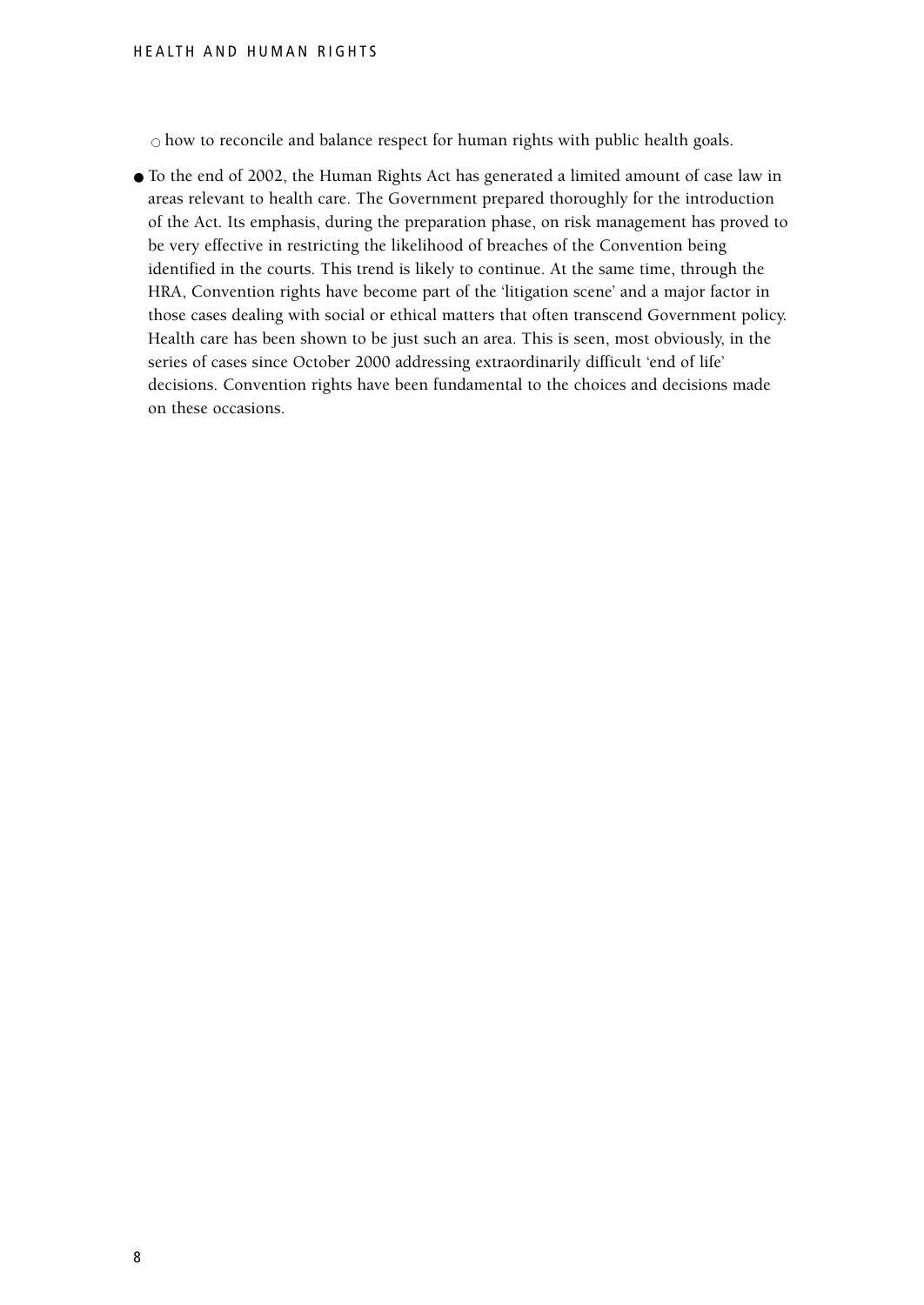### **2. THE RIGHT TO HEALTH**

#### **2.1. What is the 'right to health'?**

- Health is a fundamental human right and an indispensable pre-condition for the enjoyment of other human rights.
- The Human Rights Act 1998 and the European Convention on Human Rights do not establish a *right* to *health* in the UK. For that you must look elsewhere in other international instruments that the UK has undertaken to observe. The most important are listed at Annexe A.
- These other instruments do not have the same force of law before domestic courts as the HRA and ECHR. However, the latter offer the most effective enforcement mechanism available to an individual in the UK, creating a strong imperative in litigation to make health matters fit within their sphere. While compliance with the HRA and ECHR does not mean the same as the realisation of the *right* to *health*, therefore, they now provide the fulcrum in the UK for the resolution of individual complaints on health and human rights matters.
- There are three aspects to the *right* to *health* enshrined in international instruments on human rights:

 $\circ$  the declaration of health as a fundamental human right;

 $\circ$  the setting of standards to meet the health needs of specific groups; and

 $\circ$  the prescription of ways and means to implement the right to health.

● The *right* to *health* guarantees that every human being is entitled to the enjoyment of the highest attainable standard of health conducive to living a life of dignity. The preamble to the Constitution of the WHO defines health as "a state of complete physical, mental and social well-being and not merely the absence of disease or infirmity". The *right* to *health* is not a right to be *healthy*. Reference to the "highest attainable standard of health"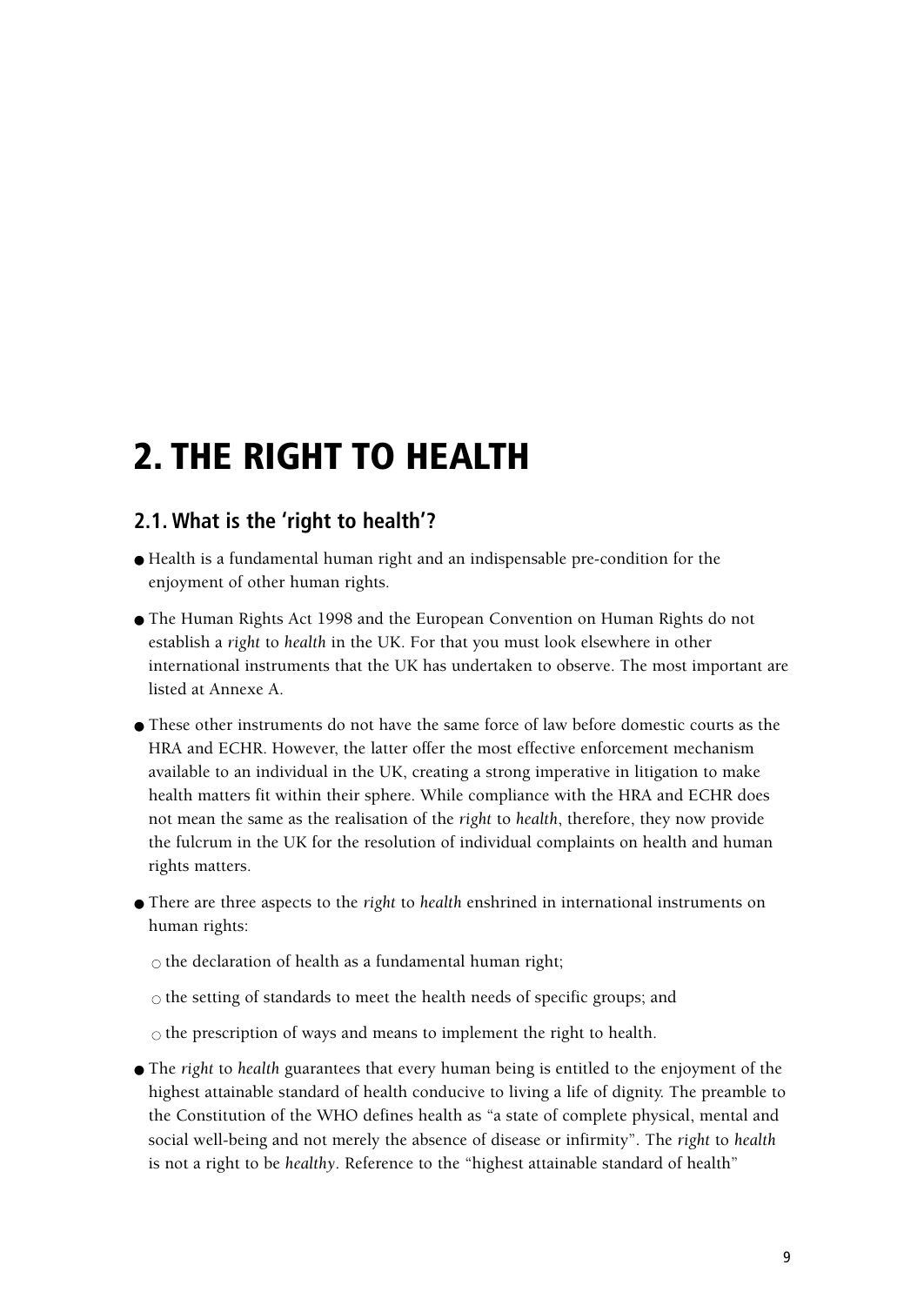acknowledges that susceptibility to ill health will differ according to individuals, social conditions and the resources available for health care. Allowance is made, therefore, for the progressive realisation of the *right* to *health*.

- Health care policy has long been informed and shaped by respect for human rights. Health and human rights offer complementary approaches advancing human 'well-being' with an 'added value' gained by incorporating a human rights perspective in health care. This stems from the obligations accepted by Governments to *respect, protect and fulfil* the human rights of persons within their jurisdiction:
	- $\circ$  **To respect:** requiring a Government to refrain from interfering directly or indirectly with the enjoyment of human rights which means no health practice, policy, programme or legal measure should violate human rights. And the provision of health care should be available to all on an equal and non-discriminatory basis (while still paying special regard to vulnerable groups).
	- *To protect:* imposing obligations on a Government to prevent third parties (which may include private health care providers and health insurance companies) from interfering with human rights.
	- $\circ$  **To fulfil:** requiring a Government to adopt appropriate legislative, administrative, budgetary, judicial, promotional and other measures to achieve full realisation of the *right* to *health*.
- The relationship between health and human rights is not always harmonious. The achievement of public health goals especially concerning the prevention and treatment of infectious diseases can require limitations on individual freedoms and rights. The protection of public health is recognised, therefore, as an area where it may be necessary to curb individual human rights (and such provision is made in the ECHR) provided that this is not done in an arbitrary manner.

#### **2.2. Realising the 'right to health' in the UK**

- Within Europe, the Council of Europe (see section 3.1 below) establishes its right to protection of health in the European Social Charter (not the ECHR). Rights contained in the Charter are not directly enforceable in UK courts although there may be rare occasions where judges will consider them in determining issues raised under the ECHR. Compliance with the European Social Charter involves the submission of periodic reports for analysis by a Committee of Independent Experts. The Committee has indicated that a State will be considered to comply with the right to protection of health if it provides evidence of the existence of a medical and health system which offers:
	- $\circ$  adequate and generally available public health arrangements giving proper medical care for the whole community and ensuring the prevention and diagnosis of disease;
	- $\circ$  special measures to protect the health of mothers, children and the elderly; and
	- $\circ$  general measures aimed at the prevention of air and water pollution, protection from radioactive substances, noise abatement, food control and environmental hygiene,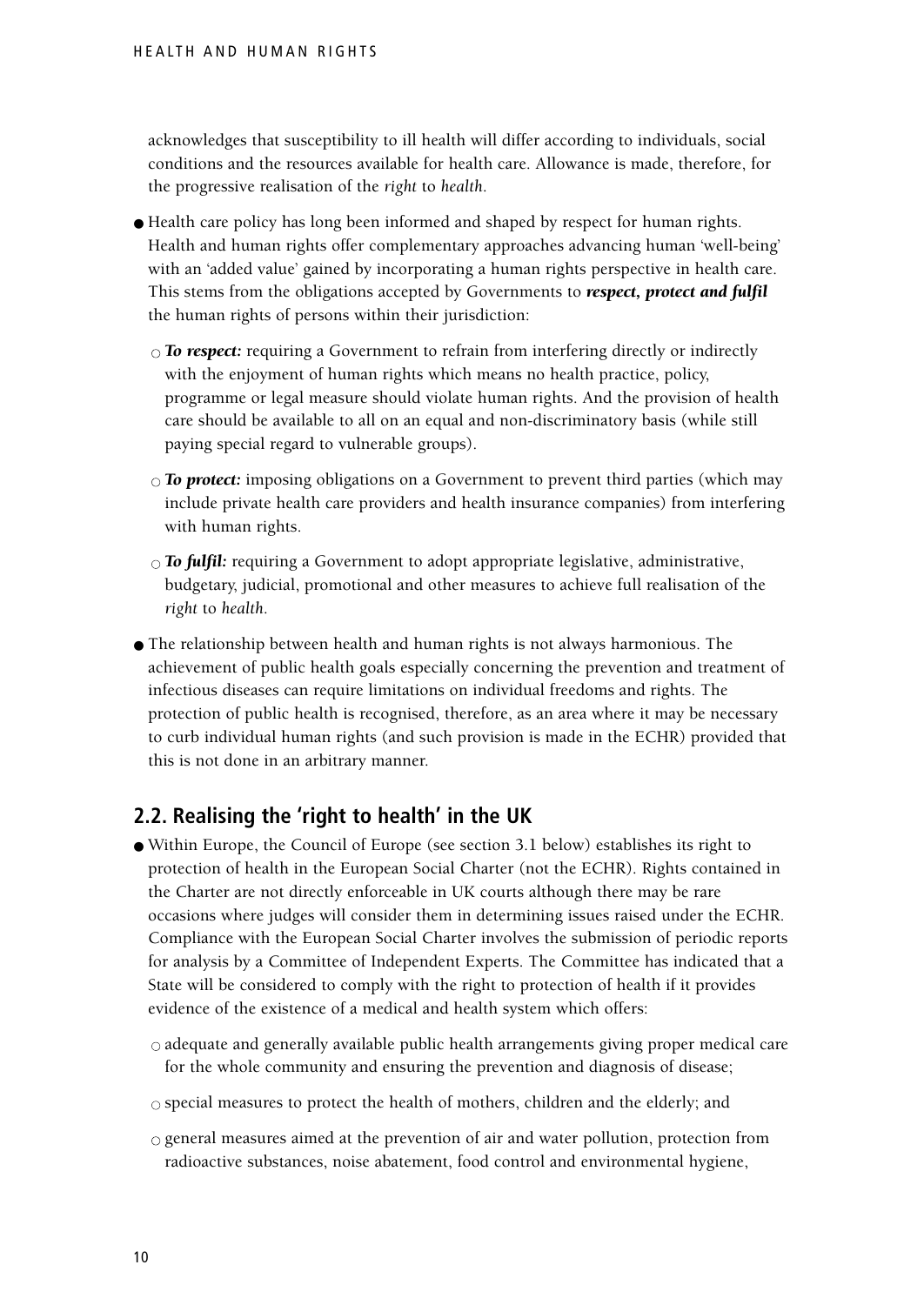vaccination programmes, a comprehensive school health service and the control of alcoholism and drugs.

● Other treaty monitoring bodies have expanded on the meaning of the *right* to *health*. Most influential are the views of the United Nations Committee on Economic, Social and Cultural Rights. The Committee focuses on the steps to be taken to realise the right to health, legal obligations and performance indicators. Again, the UK must indicate how it conforms to these requirements through the submission and examination of reports. There is no avenue, at present, for individual complaints relating to the International Covenant on Economic, Social and Cultural Rights to be taken before the Committee or, for that matter, the domestic courts.

The Human Rights Act and European Convention on Human Rights do not themselves establish a *right* to *health* in the UK.

- The realisation of the international *right* to *health* is set out in other instruments but these cannot be directly enforced in domestic courts. The absence of a legal remedy does not diminish the importance of the *right* to *health* but reflects that the right must be achieved in other ways most notably through the allocation of resources.
- The availability of an effective enforcement mechanism under the HRA and ECHR creates a strong incentive for those with grievances on health and human rights matters to frame their complaints to fit within the scope of these instruments.
- Compliance with the HRA and ECHR by health care providers is not the same as realising the *right* to *health*.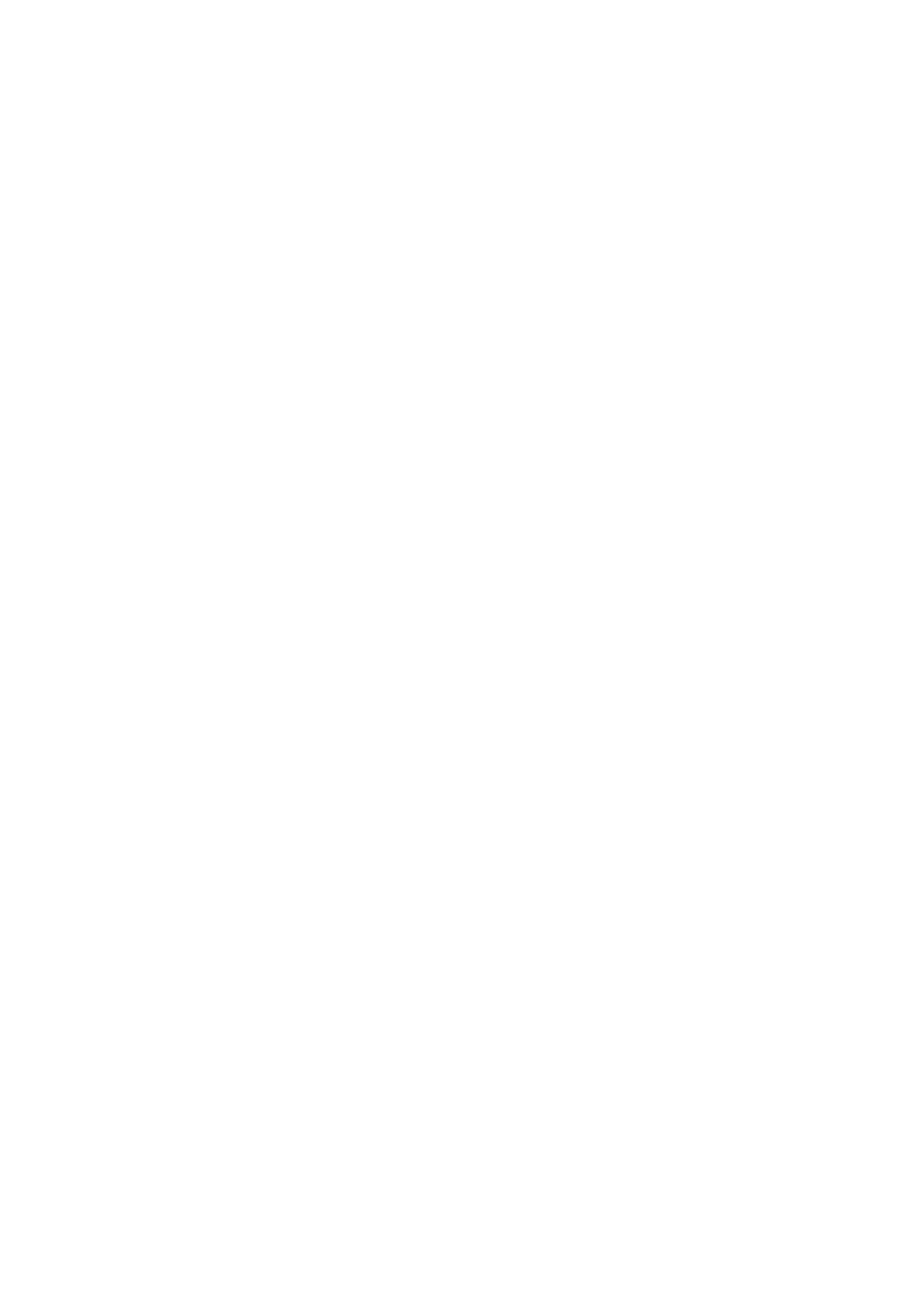### **3. HUMAN RIGHTS ACT 1998 AND THE EUROPEAN CONVENTION ON HUMAN RIGHTS**

- The Human Rights Act 1998 incorporates the provisions of the European Convention on Human Rights into UK domestic law.
- It is unlawful for a public authority (including those in the health field) to act in a manner incompatible with the rights contained in the ECHR.
- All legislation must be interpreted and implemented in a way that is compatible with the HRA.
- A person who feels that his or her Convention rights have been infringed may seek redress in the courts.
- The courts may use their existing powers (grant an injunction, award damages etc) to remedy a breach of the Convention.

#### **3.1. European Convention on Human Rights**

- The European Convention on Human Rights (ECHR) is a treaty of the Council of Europe – an organisation of European states established in the aftermath of the Second World War. The Council is a loose knit organisation with a broader membership than the European Union.
- In 1951, the ECHR was promulgated to prevent a repeat of the horrors of the Second World War (a period that saw the misuse of medical skills to conduct inhuman experimentation and forced sterilisation). The ECHR was the first human rights treaty to be enforced by an international court – the European Court of Human Rights (ECtHR) in Strasbourg. The Convention now applies to some 41 European countries protecting over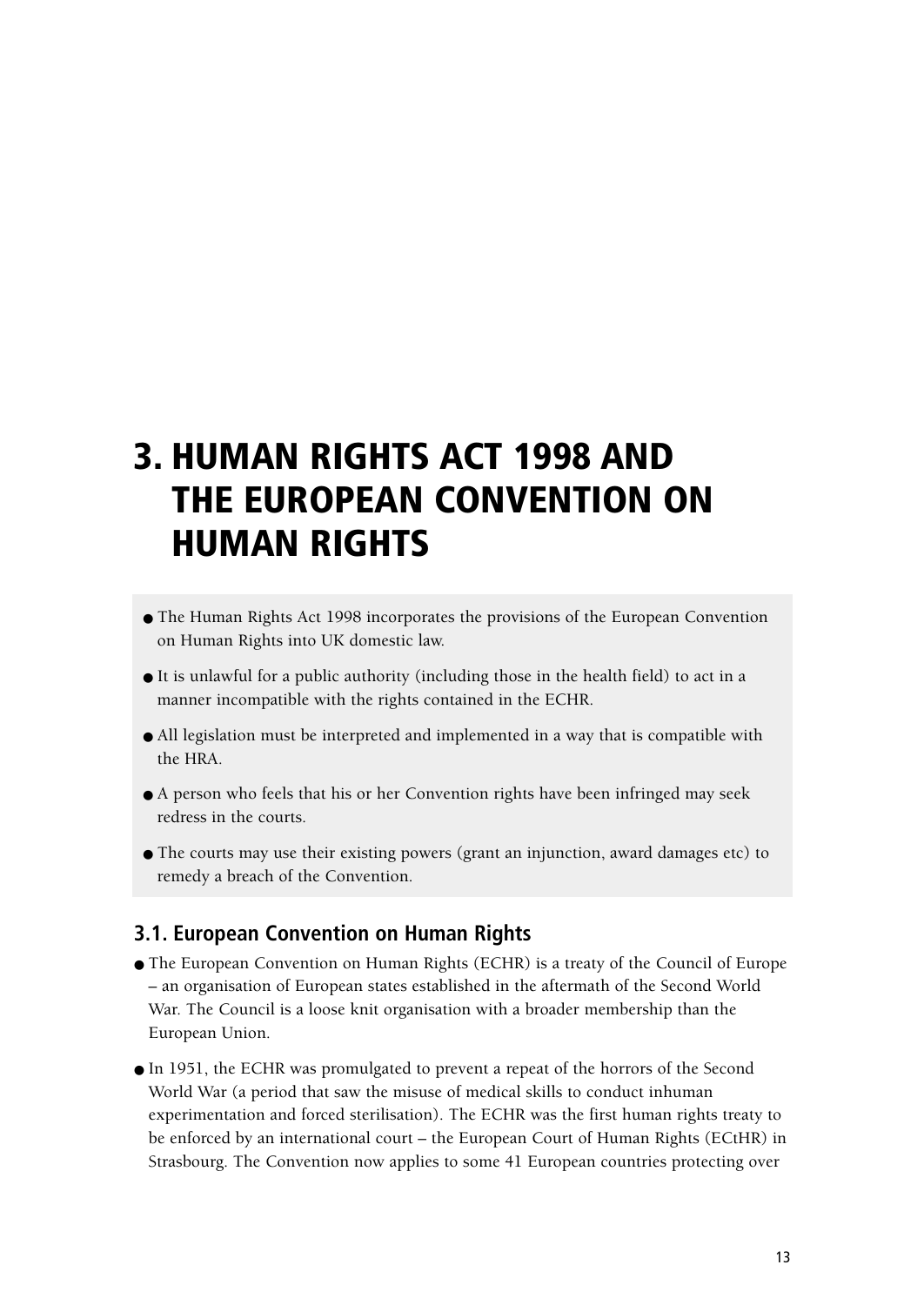800 million people. It guarantees a developing range of civil and political rights (see Annexe B).

● Individuals in these countries who believe that their Convention rights have been breached may take their case to Strasbourg once they have exhausted all available domestic remedies. Decisions of the Strasbourg court are accepted as binding by the UK Government. However, the process of taking a case to Strasbourg is often slow. It may take up to 8 years before a case is decided.

#### **3.2. The conceptual approach of the ECHR**

- The ECHR is a 'living instrument' interpreted by the Strasbourg court in a broad, practical and effective manner which guarantees Convention rights according to present day conditions. Limitations to these rights are interpreted narrowly although a broad discretion (known as the 'margin of appreciation') is granted to domestic authorities in deciding the social standards and norms on which limitations are based in individual European countries.
- Convention rights are formulated as:
	- *Absolute rights* rights which permit no compromise or infringement (eg. Article 3– the prohibition of torture);
	- *Limited rights –* rights applied in clearly defined sets of circumstances (eg. Article 6– the right to a fair trial); and
	- *Qualified rights –* rights where a balance may need to be struck with the broader public interest or the rights of others (eg. Article 8–the right to respect for private and family life).
- Interference with a *qualified right* is permissible only if what is done:

 $\circ$  has a basis in law:

- $\circ$  is done to secure a permitted aim of the Convention Article (eg. the protection of public health); and
- $\circ$  is 'necessary in a democratic society'.
- For interference to be authorised by law:
	- $\circ$  there must be an identifiable legal basis for the restriction (this can include the common law but not codes of practice or internal guidance); and

 $\circ$  the law must be accessible and understandable.

● The phrase *necessary in a democratic society* is not defined in the ECHR. It is given a purposive interpretation in accordance with the living instrument philosophy of the Convention. The two most important elements are that the restriction has:

 $\circ$  a legitimate aim; and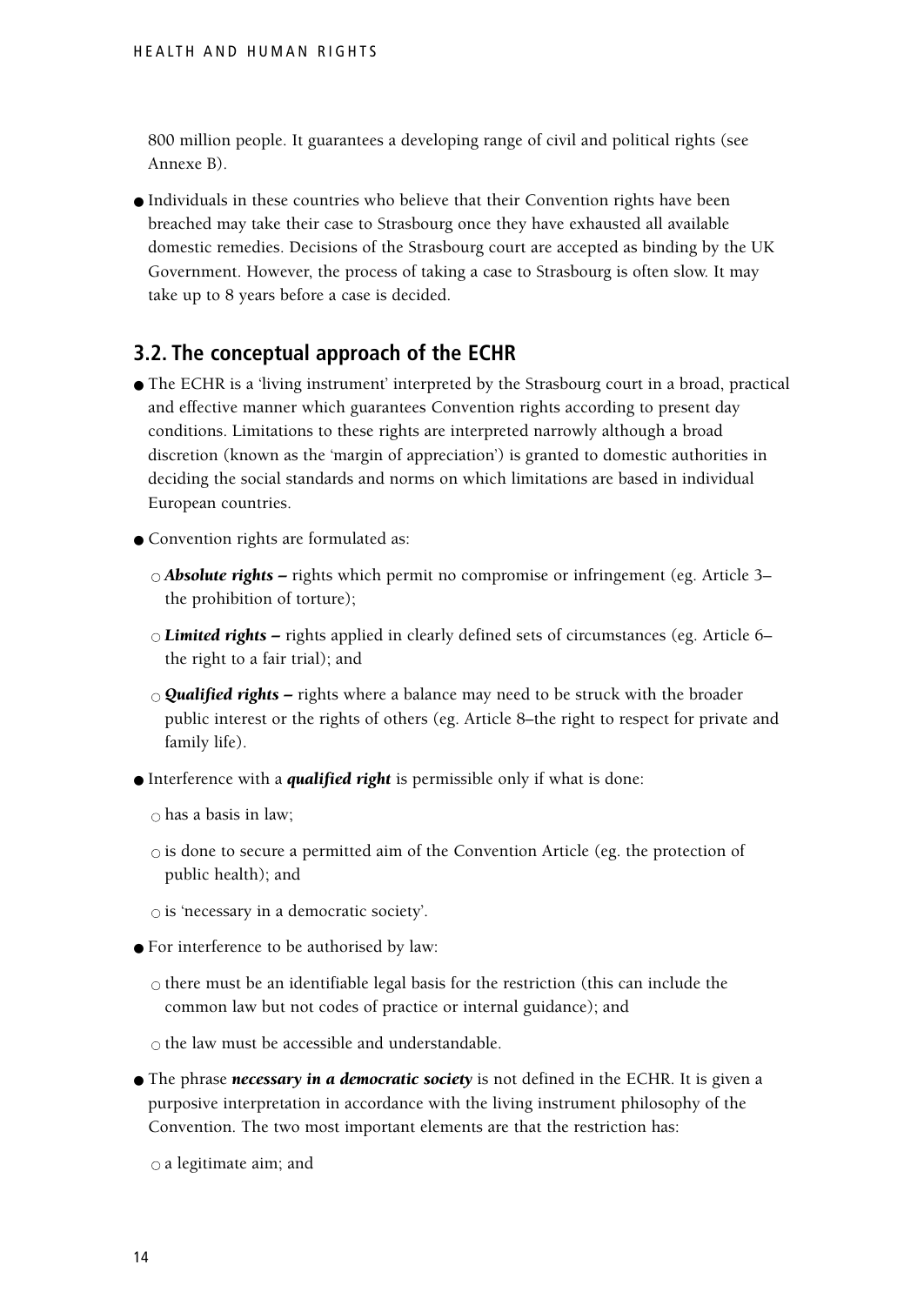$\circ$  is proportionate to the objective being pursued.

- *Proportionality* is the most crucial concept in the Convention. It is the means by which the Strasbourg court seeks to strike a 'fair balance' between the rights of an individual and the legitimate rights of others and the needs of society. Even where there is a legitimate purpose in restricting a Convention right, therefore, it must be shown that the actual restriction does not go beyond what is strictly necessary to achieve that purpose.
- To decide questions of proportionality, the Strasbourg court considers:

 $\circ$  whether relevant and sufficient reasons for the restriction have been advanced:

 $\circ$  whether there is a less restrictive alternative;

 $\circ$  evidence of procedural fairness in the decision-making process;

 $\circ$  what safeguards exist against abuse; and

 $\circ$  whether the restriction accords with the essence of the right.

● Under the Human Rights Act, UK judges are now expected to be guided by Strasbourg case law in determining Convention issues raised in the domestic courts. Hitherto, the actions of UK public authorities could only be successfully challenged by way of judicial review on the grounds that they were unreasonable or irrational. In the words of Lord Diplock:

*"a decision which is so outrageous in its defiance of logic or accepted moral standards that no sensible person who applied his mind to the question to be decided could have arrived at it."*

● With the HRA in place, the way is open for UK judges to consider the merits and proportionality of administrative decisions. As put by Lord Phillips, Master of Rolls in *R (Mahmood) v Secretary of State for the Home Department* [2001]:

*"When anxiously scrutinising an executive decision that interferes with human rights, the court will ask the question, applying an objective test, whether the decision-maker could reasonably have concluded that the interference was necessary to achieve one of the legitimate aims recognised by the Convention."*

● There is no 'margin of appreciation' before the domestic courts but judges talk of recognising a 'discretionary area of judgement' in which they will defer to the specialist knowledge of decision-making bodies. At the same time, the obligation on judges to assess the proportionality of decisions means that these will be subject to a greater 'intensity of review' than was the case under the former 'reasonableness' test.

#### **3.3. Why have a Human Rights Act?**

● The UK was one of the last members of the Council of Europe to allow its domestic courts to make use of the ECHR. Incorporation of the ECHR or Convention rights was long considered a radical step to take because it would restrict the power of Parliament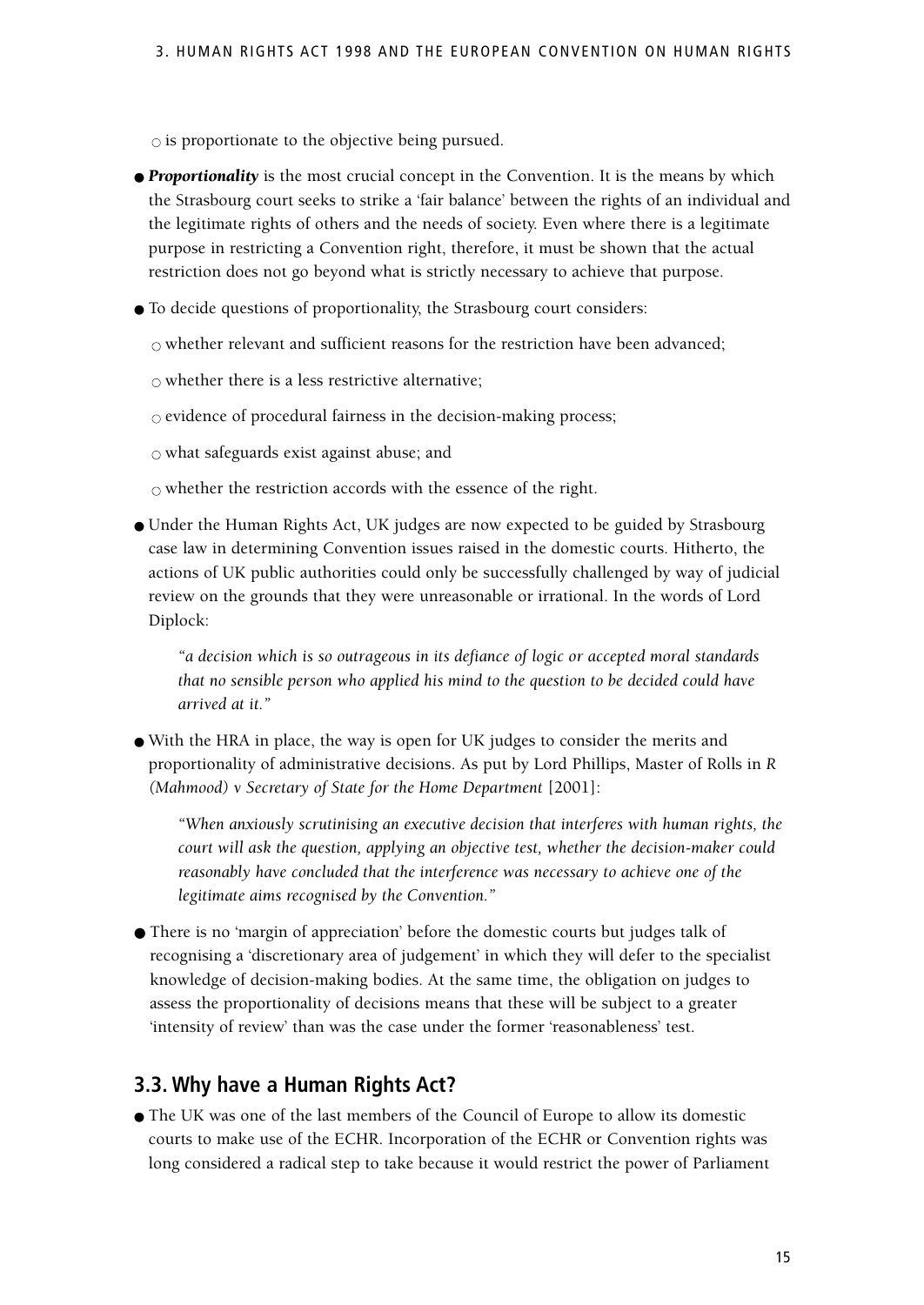and place a measure of that power in the hands of unelected judges. The essential dilemma in the UK, therefore, has been how to protect rights in the most effective manner possible and preserve, at the same time, democratic decision-making. There was no question of introducing entrenched rights in a written constitution binding on the Government and Parliament (as seen in Canada and South Africa). At the same time, there was no purpose in toothless legislation that posed no check on the actions of the Government and Parliament and could not achieve the stated aim of 'bringing rights home' from Strasbourg.

#### **3.4. What does the Human Rights Act do?**

● The Human Rights Act, enacted in the first term of the new Labour Government, steers a 'middle course' in extending the ways in which ECHR can be used before domestic courts. The Act makes it unlawful for any public authority to act in a manner incompatible with the rights contained in the ECHR. There is a general requirement that all legislation (past, present and future) be read and implemented in a way that is compatible with the ECHR. A person who believes that their Convention rights have been infringed by a public authority may challenge this in the courts (either directly or in the course of other proceedings – criminal trial, judicial review etc). A public authority will not have acted unlawfully if it could not have acted differently because of the requirements of primary legislation. The higher courts may, however, rule such legislation to be incompatible with the Convention with the expectation that the Government and Parliament will remedy the incompatibility.

#### **3.5. Who is helped and how?**

- Only *victims* (which may include corporate bodies) of breaches of Convention rights can bring proceedings under the Human Rights Act. Cases must be brought within one year of the alleged breach unless a court finds good grounds for an extension of time. However, if there is a stricter time limit for the type of proceedings involved that limit will apply (eg. an application for judicial review would normally need to be made within three months). Proceedings may be brought before the court or tribunal best placed to deal with the substance of the complaint (eg. a complaint concerning welfare benefits would normally start in the Social Security Appeal Tribunal). If proceedings are being brought by a public body (eg. a criminal prosecution) the 'victim' may rely on the Convention irrespective of when the events took place.
- The Human Rights Act does not create new powers for the courts. If a breach of a Convention right is found, a court or tribunal may use its existing powers to put right the complaint. These powers include the ability to:
	- $\circ$  quash the offending decision;
	- $\circ$  declare a policy illegal;
	- $\circ$  grant an injunction; and
	- $\circ$  award damages or compensation.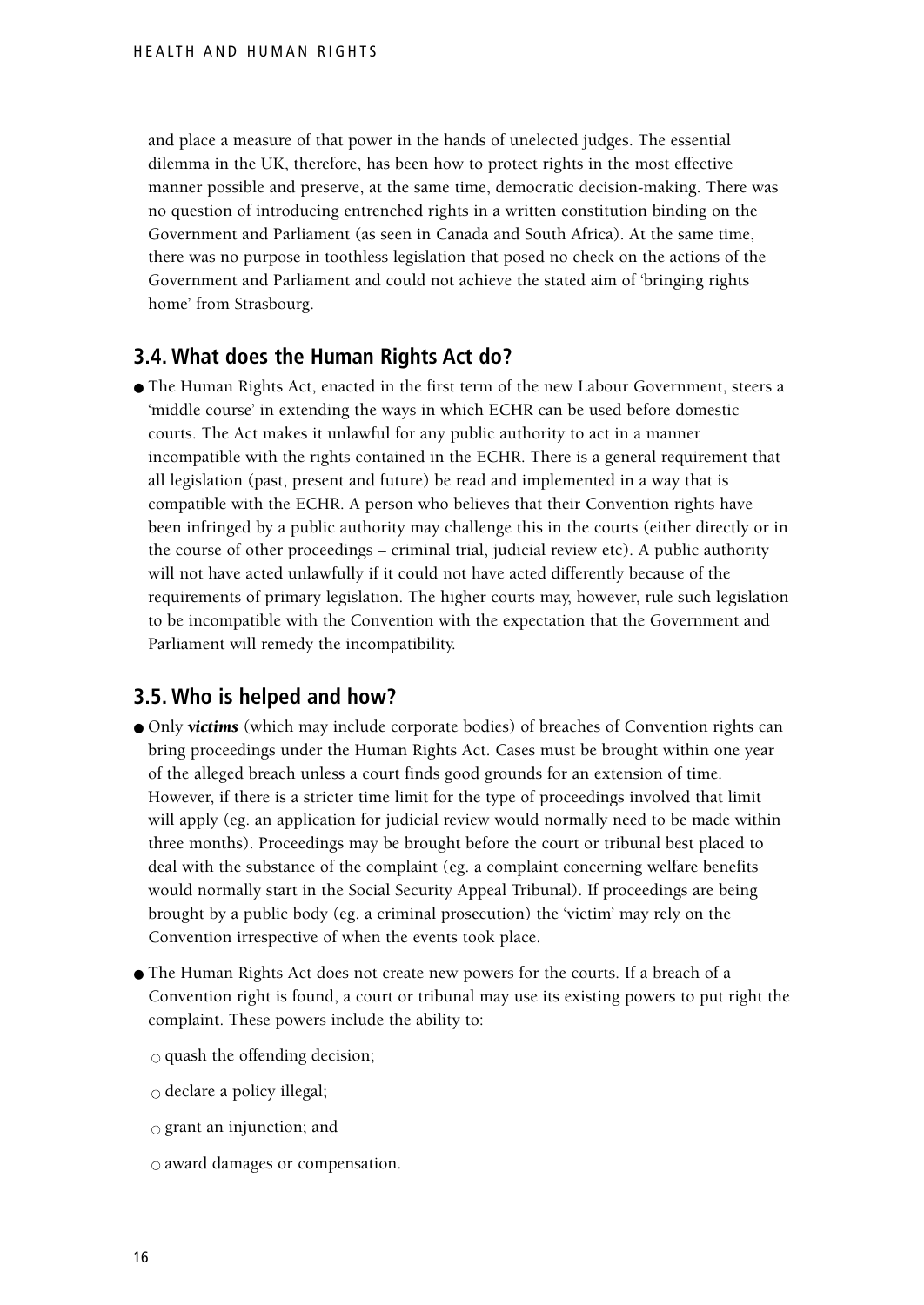- The Human Rights Act extends the power to award damages for a breach of the Convention to any court that has the power to order payment of compensation in a civil case. The court must follow the same criteria as the European Court of Human Rights which makes comparatively modest awards but which do cover both actual loss and moral loss (eg. anxiety or distress). Damages were awarded in only one case concerning a breach of the Convention before the UK courts in 2001. However, damages are a common feature of judgements of the Strasbourg court.
- Higher courts may make a 'declaration of incompatibility' to signify that primary legislation is in breach of the Convention. The Government may then choose to respond by way of a special 'remedial order' procedure in Parliament to correct the breach. However, it is not obliged to do so.
- Use of the 'declaration of incompatibility' and 'remedial order' procedure is rare and likely to remain so. The only remedial order introduced to the end of 2002 made amendments to the Mental Health Act 1983. Its use was not straightforward. (See Annexe C)

In March 2001, the Court of Appeal found Sections 72(1) and 73(1) of the Mental Health Act 1983 to be incompatible with Article 5 of the ECHR.<sup>1</sup> This was because of the manner in which the provisions placed the burden of proof on a patient to show that he was no longer suffering from a mental disorder warranting detention in order to be able to satisfy the mental health review tribunal that he was entitled to discharge. The Court of Appeal ruled that the shifting of the burden of proof to the patient did not allow the legislation to be construed in a manner that would guarantee his right to liberty under Article 5 and a declaration of incompatibility was made. The essential question was the nature of the test to be applied when determining a patient's entitlement for release. Lawyers for the Department of Health conceded that the same approach had to be applied when considering whether to admit a patient and when considering whether the patient's continued detention was lawful. The test was, therefore, whether it could be reliably shown that the patient suffered from a mental disorder sufficiently serious to warrant detention. Because Sections 72(1) and 73(1) of the Mental Health Act did not require the mental health review tribunal to discharge a patient if that could not be shown, they were incompatible with Articles 5(1) and 5(4) of the Convention.

● Limits have been set on the extent to which judges will find reason under the HRA and ECHR to reinterpret the will of Parliament. Judges have used Section 3 of the HRA on several occasions to reinterpret or 'read down' legislation to make it compatible with the Convention. In (1) W & B (Children), (2) B (Children)<sup>2</sup>, for example, the Court of Appeal 'read in' new powers of action by the courts under the Children Act 1989 in order to eliminate the potential for breaches of Articles 6 and 8 of the ECHR in the course of care proceedings. The powers would have given judges greater flexibility in the making of interim care orders and to intervene should important aspects of a care plan not be

<sup>1.</sup> R v (1) Mental Health Review Tribunal, North and East London Region (2) Secretary of State for health, *ex parte* H [2001] CA. 3 WLR 512.

<sup>2.</sup> *(1) W & B, (2) B* [23 May 2001] CA. T.L.R. 7 June 2001.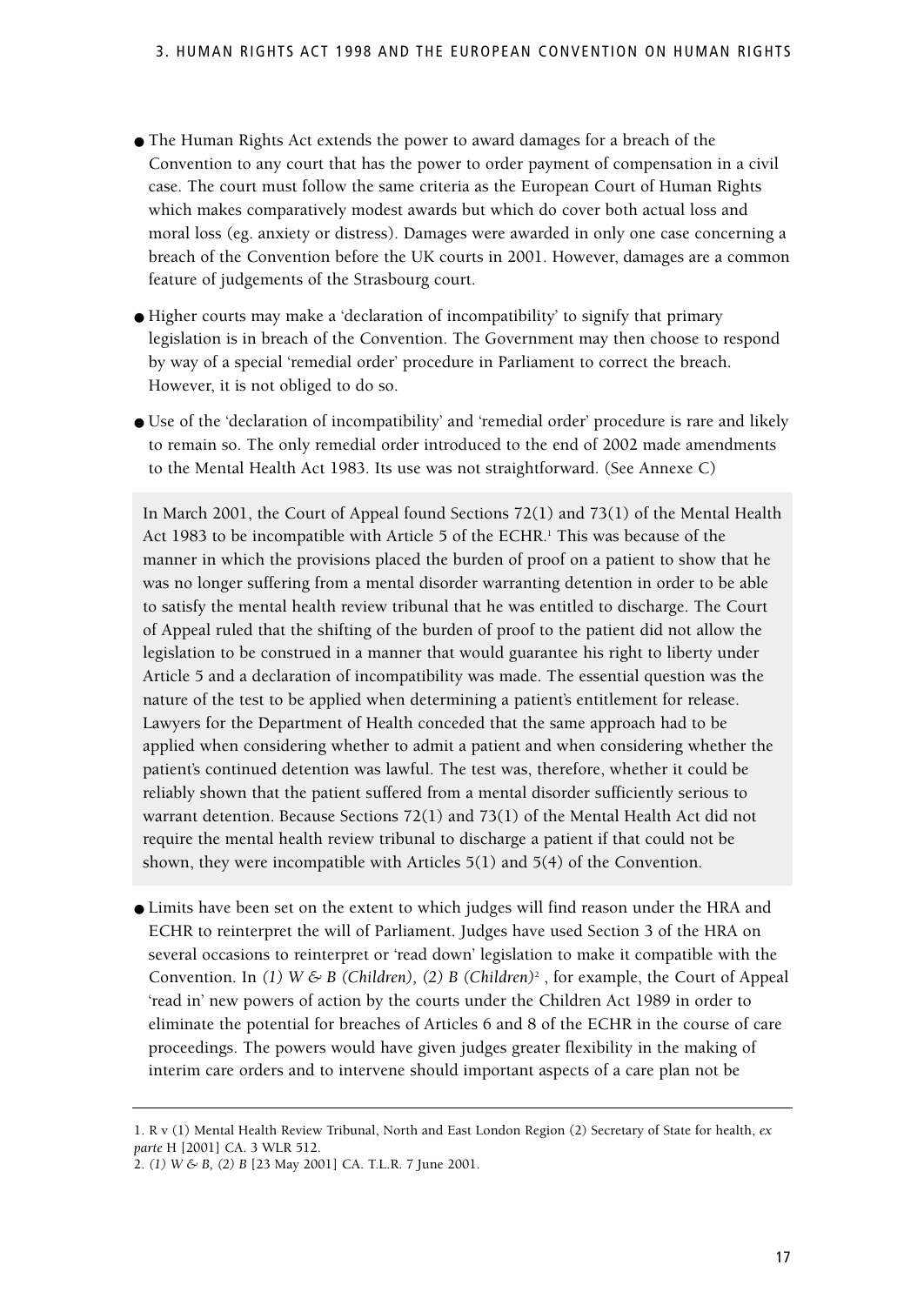achieved, for example, because of changes in circumstances. However, in March 2002 the House of Lords upheld an appeal by the Secretary of State for Health on the grounds that the decision of the Court of Appeal had crossed the boundary between interpretation and amendment of the Children Act in seeking to give the courts additional powers to supervise care orders.

#### **3.6. Who is covered by the HRA?**

● All public authorities are required to act in a manner compatible with the HRA and ECHR [Section 6(1) of the HRA]. The term 'public authorities' is broadly defined in Section 6(3) of the Act and includes:

 $\circ$  a court or tribunal; and

 $\circ$  any person certain of whose functions are of a public nature.

- The HRA therefore applies to all Government departments, public authorities and certain private organisations (referred to as 'hybrid bodies') insofar as they perform public functions.
- Health authorities, NHS Trusts, Primary Care Trusts and their employees (while performing NHS work) are all public authorities for the purposes of the HRA. Bodies created by statute such as the National Institute for Clinical Excellence and the Commission for Health Improvement also fall within this category. Regulatory bodies such as the General Medical Council and the Royal Pharmaceutical Society Great Britain similarly fall within the scope of the HRA. Organisations set up to represent the health care professions such as the British Medical Association and the Royal Colleges do not.
- Private hospitals paid by the NHS to carry out work that the NHS cannot provide may be considered to be performing a public function under the HRA. Private hospitals or NHS doctors carrying out work under private health insurance schemes are unlikely to be covered by the HRA.
- In the case of *Regina (A)* v *Partnerships in Care Ltd*,<sup>3</sup> the court considered that the decision of a private psychiatric hospital to change the use of one of its wards was an act of a public nature capable of judicial review. The court did not find that the statutory obligations of the health authorities had been assumed by the private hospital in providing care and treatment to patients with mental disorders. Rather, there were statutory obligations under the Registered Homes Act 1984 that put a direct duty on the hospital to provide adequate professional staff and adequate treatment facilities. The court noted:

*"the need for the hospital's patients to receive care and treatment which may result in their living in the community again is a matter of public concern and interest."*

Taking account of its functions, therefore, the hospital was held to be a hybrid public body.

<sup>3.</sup> *Regina (A) v Partnerships in Care Ltd* [2002] QBD.T.L.R. 23 April 2002.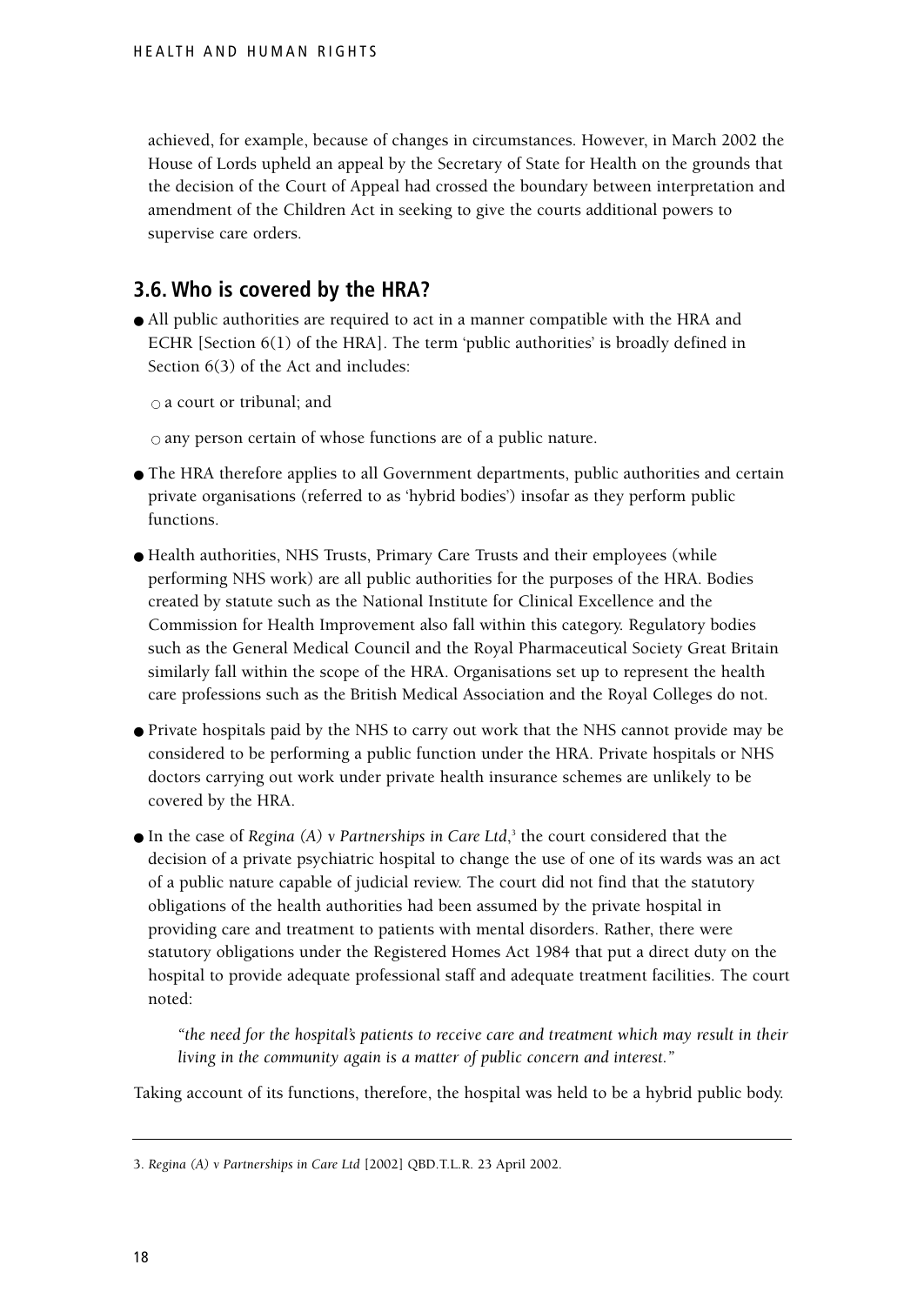- GPs, although private contractors, are closely connected to the NHS by their terms of service, medical service directions and disciplinary code. It is likely that the treatment decisions and activities of an individual GP will not be considered to be those of a public authority within the meaning of the HRA. As at the end of 2002, however, this point has not been argued in the courts. It is clear that if GPs' individual decisions are driven by the policy of a Trust or Health Authority the patient would have redress against that body. And, when GPs combine to form Primary Care Trusts, as part of the rearrangement of health care purchasing and the strengthening of primary health care, they would become bodies of a public nature. Systems for supervising and handling complaints against GPs are also likely to come within the remit of the HRA. In these broader contexts, GPs would be considered 'public authorities'. The same would follow for dentists, opticians and pharmacists.
- The HRA may also apply in proceedings before a court or tribunal between a GP or private hospital and a patient, not involving NHS treatment, because of the obligation on the court or tribunal to act in a manner compatible with the HRA and ECHR. This is referred to as the 'horizontal effect' of the HRA. Whether the HRA exerts a 'horizontal effect' in the field of health care has not been tested, as at the end of 2002, in the courts. That there is such a principle, however, has been established in the case of *Wilson v First County Trust*. [2 May 2001] CA.
- Residential or nursing homes providing care for elderly persons with social services or NHS funding have been considered public authorities for the purposes of the HRA. However, in a case concerning the Leonard Cheshire Foundation (a charity providing residential care and support services for the disabled), the courts held that the charity was not a public authority under Section 6 of the HRA.

As no exhaustive definition is contained in the HRA, who is to be treated as a public authority falls to the courts to decide.

In *Popular Housing and Regeneration Community Association v Donoghue* [2001] 3 WLR 183, the Court of Appeal rejected the argument that simply supplying accommodation which would otherwise fall to the local authority rendered a housing association a public authority. However, given the proximity of the relationship between the housing body and the local authority, the court found that in providing rented accommodation on behalf of the local authority the housing association was a hybrid public body under the Human Rights Act.

In *Austin Hall Building Limited v Buckland Securities Limited* [2001] BLR 272, the court did not accept that an adjudicator appointed under the Housing Grants Construction and Regeneration Act 1996 was a public authority.

In *Callin v Leonard Cheshire Foundation* [2002] EWCA Civ 366, the applicants challenged the decision of the charity to close the residential home in which they lived. It was submitted that the Leonard Cheshire Foundation exercised public functions given that it received public funding, the home was state regulated, and that, had care not been provided by the Foundation, it would have been provided by the state. However, the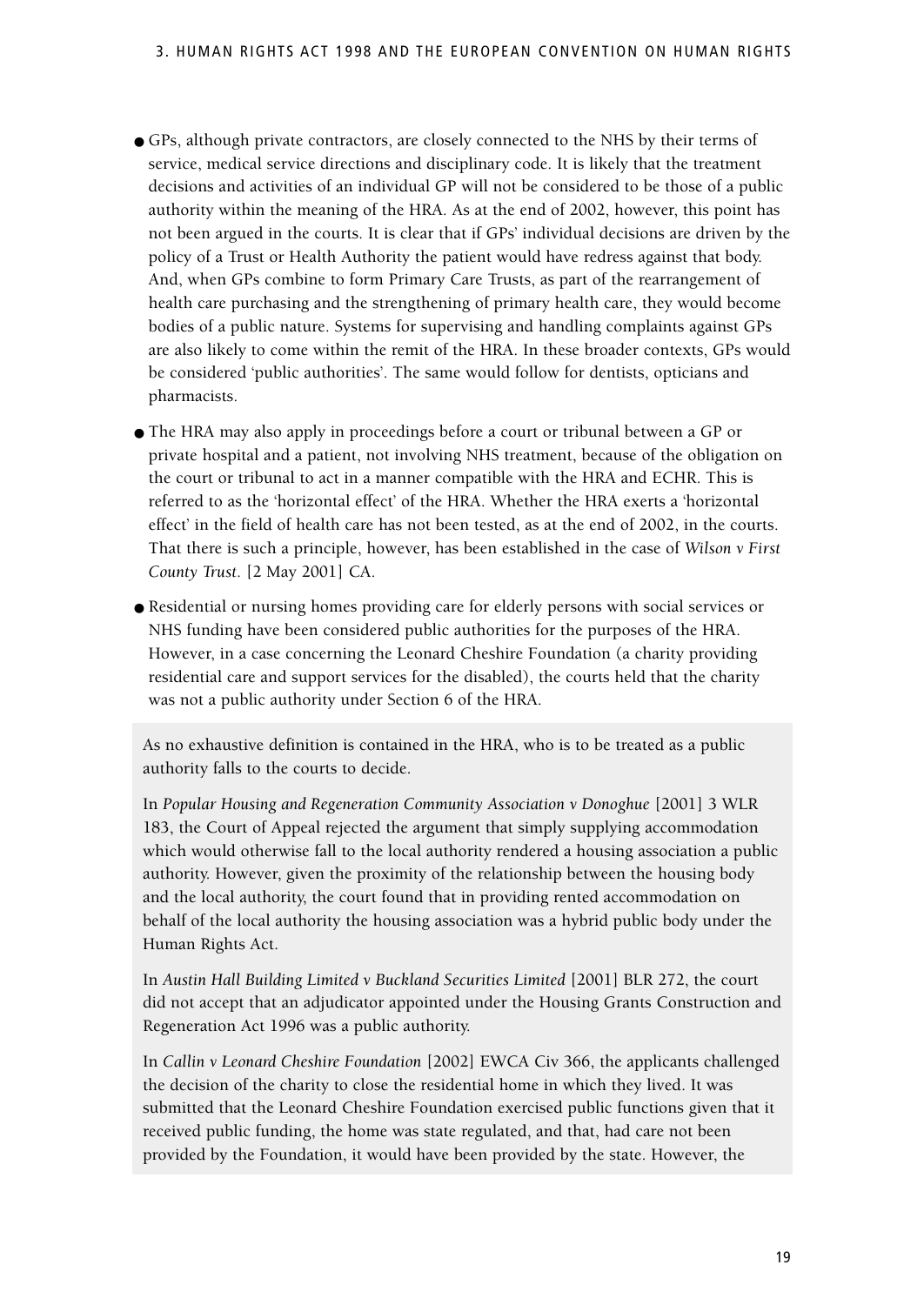court held that state funding and regulation and the fact that local authorities were permitted to contract out the provision of services to third parties did not mean that the charity exercised public functions for the purposes of the HRA. This is an important ruling restricting the potential reach of the HRA. Leave to appeal to the House of Lords was refused in November 2002.

More recently, in *R v Hampshire Farmers Market ex parte Beer* [2002] EWHC 2559 Admin, the Administrative Court found that a private company running a farmers, market was a functional public authority under the Human Rights Act. Although Hampshire County Council had set up the company to run the market, the court did not base its decision on the relationship between the company and the council. Instead, it considered the company to be public in nature because it "was a not-for-profit organisation engaged in promoting the public interest by facilitating access to trading outlets much needed by Hampshire's farmers and producers" and because the virtual monopoly which the company enjoyed on weekend markets in the area meant farmers were dependent on it to sell their produce.

● The *Leonard Cheshire Foundation* case suggests that a private body performing public functions will not automatically fall within the scope of the Human Rights Act. Case law will clearly need to be watched and legal advice obtained, as the need arises, in this area. However, where there is doubt it is prudent to work on the assumption that a body is bound by the requirements of the Human Rights Act (until shown otherwise). This will mitigate the risk of legal challenge which may be costly and time consuming even if thrown out. Such an approach will also serve to implement the new 'human rights culture' proposed for the UK by respecting Convention rights as good organisational practice.

The Department of Health gives the following examples of public authorities in the health care field:

- NHS Trusts
- $\circ$  Private and voluntary sector contractors when undertaking public functions under contract to the NHS
- $\circ$  Local authorities, including Social services
- General Practitioners, dentists, opticians and pharmacists when undertaking NHS work
- o Primary Care Trusts
- $\circ$  A body that has functions of a public nature (eg. a professional regulatory body), even if it had private functions.
- $\circ$  A body that has both public and private functions will be a public authority only in relation to its public functions (eg. bodies in the private sector who provide private health or social care but who also contract to provide health or social care for the NHS and Local Government, will be public authorities when providing health or social care under the NHS and Social Services).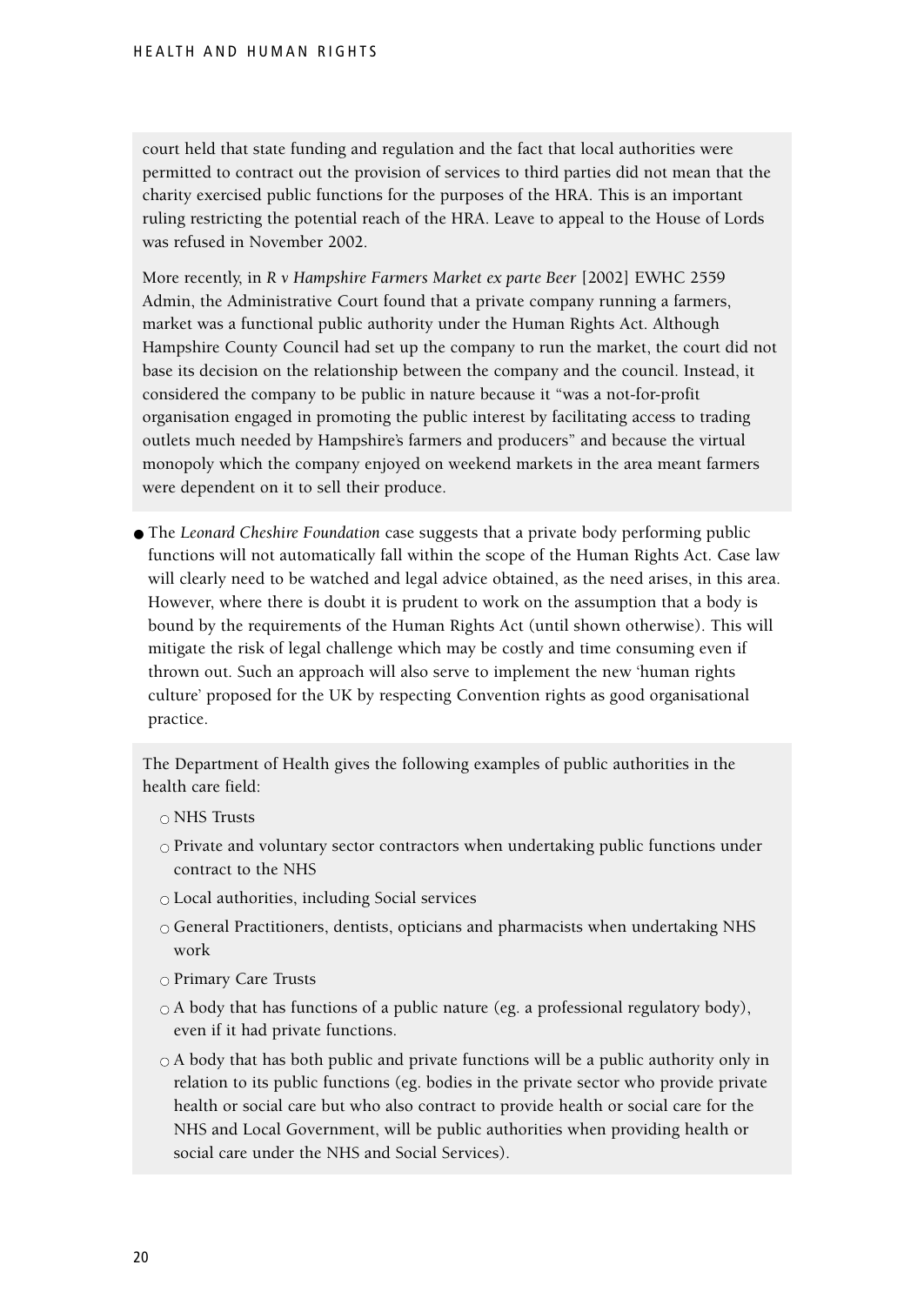### **4. IMPLEMENTING THE HUMAN RIGHTS ACT**

- Implementing the HRA is not just a matter for lawyers.
- All public organisations and employees are expected to exercise ownership of human rights matters in their work areas.
- The HRA and ECHR also pave the way for the introduction of a new human rights culture as 'good practice' in all public sector organisations.
- Policy and decision-making must be conducted in ways that respect and observe the requirements of the HRA and ECHR.
- If this is done, the risk of being successfully challenged in the courts is very small.

#### **4.1. A new approach**

- The Government has determined to 'mainstream' the requirements of the HRA and ECHR placing the responsibility for and ownership of human rights matters on each and every public body and employee.
- Health care professionals and organisations make decisions every day that have to strike a balance between individual human rights and the more general interests of society.
- Under the Human Rights Act it is no longer the case that actions are permissible unless prohibited by law. Instead decision-makers need to consider:

 $\circ$  Are an individual's human rights involved?

 $\circ$  If so, can they be legitimately interfered with?

● Health care organisations must be able to demonstrate that what they do: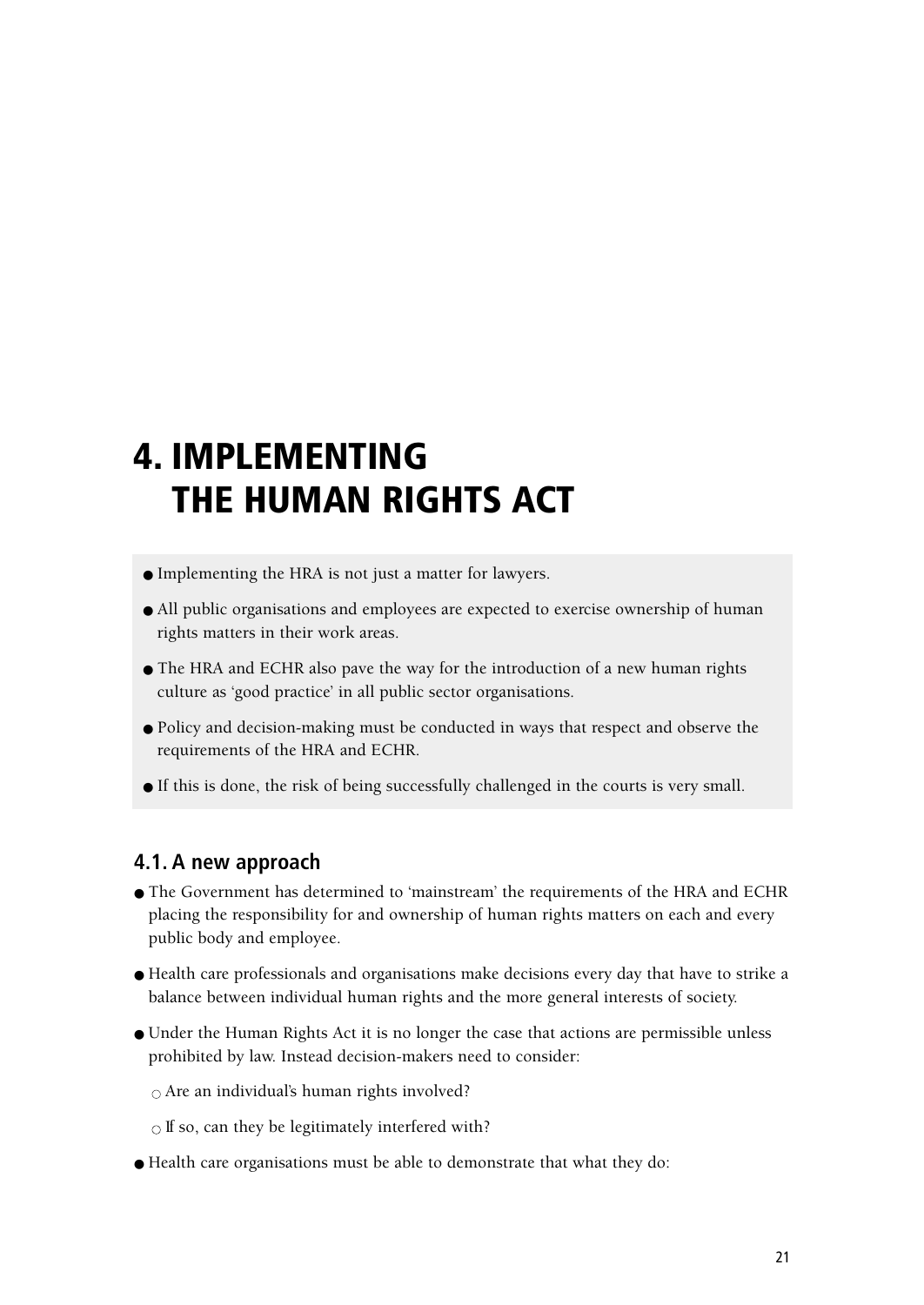$\circ$  Is based in law (expressed in clear and accessible terms);

 $\circ$  Has a legitimate aim (eg. protection of health);

 $\circ$  Is proportionate to that aim (does not use a 'sledgehammer to crack a nut').

- Health care organisations will need to record how the decisions they take satisfy the requirements of the HRA and ECHR. Good record keeping is essential in order to show why decisions were made should actions (or inaction) later be challenged in the courts.
- The courts have usually taken the view that health care organisations are best placed to exercise judgement and discretion over medical care. The courts have been reluctant to interfere with clinical decisions. However, health care organisations will have to be able to now demonstrate and justify that the decisions they take were cognisant of, and comply with, the requirements of the HRA and ECHR.
- The NHS is already a litigious environment. The HRA and ECHR are not generating many new or original ('free standing') human rights challenges. Human rights issues are being argued, however, as a 'make weight' in existing litigation. Areas affected include:

 $\circ$  how clinicians practice;

 $\circ$  access to NHS treatment; and

 $\circ$  the management of staff.

#### **4.2. Policy making and decision taking**

● In developing policies and procedures or taking decisions on individual patient care, health care professionals need to be aware of the manner in which the HRA and ECHR could apply. Questions that should be in mind are:

 $\circ$  what is the authority for the action or decision being taken?

- $\circ$  Does the action or decision touch on a Convention right (is it vulnerable to challenge)?
- $\circ$  Does the action or decision directly affect an individual who may have cause to complain (is there a genuine risk of challenge)?
- $\circ$  Have you any discretion or choice in making the decision or taking action?
- $\circ$  Are there grounds (set out in the Articles of the ECHR) for interfering with an individual's rights for the action or decision in question?
- $\circ$  Would a failure to act, or not to take a decision, potentially infringe the requirements contained in the ECHR to take positive steps to protect and secure a person's Convention rights?
- $\circ$  If there is interference with a person's Convention rights, is this being done in accordance with the law and in pursuit of a legitimate aim (as set out in the Articles of the Convention)?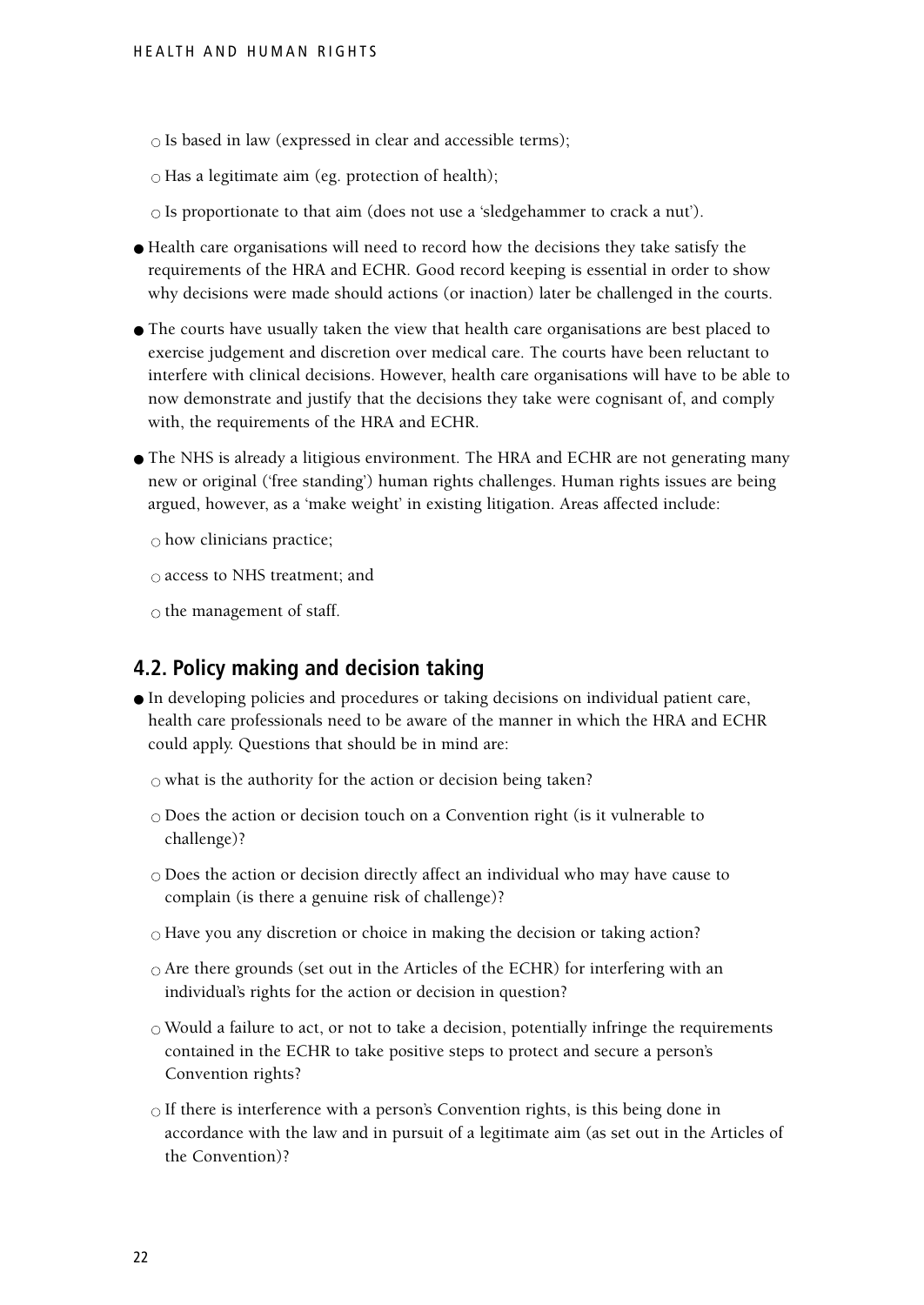$\circ$  Given proper legal backing and a legitimate aim, will you be acting in a proportionate manner that will cause the minimum interference under the Convention necessary to secure your purpose?

 $\circ$  Is this the first occasion on which such issues have arisen – what guidance is available, should you be seeking legal advice?

- Above all, a sense of realism is crucial in considering the potential impact of the HRA and ECHR when taking action or making decisions on health care matters. The courts have shown that they will not tolerate frivolous claims and are receptive to well-founded arguments that demonstrate a firm grasp of Convention issues. The HRA and ECHR are not reasons, therefore, to abstain from taking action or making decisions (indeed to do so may give rise to a legitimate complaint under the Convention). The likelihood of a challenge being made and succeeding under the HRA and ECHR remains small. This said, the courts will not hesitate to protect individual Convention rights should it be clear that you have failed to do so.
- Two checklists to assist the decision-making process are provided at Annexes D and E.

#### **4.3. Human rights culture**

- A human rights culture is not new or alien to the health care sector. Health care objectives intuitively respect human rights in putting the individual at the heart of services, policies and procedures. Increasing use is being made in the health care sector of 'user involvement' as a standard element of health care planning and delivery.
- The Human Rights Act is intended to help build a new human rights culture in the UK focused on the rights and responsibilities of individuals. Most importantly, this includes developing a sense of awareness and respect for human rights within all public bodies and among all public employees.
- At its simplest, the new human rights culture is about 'being seen to be fair' or, in the words of the Human Rights Unit of the Lord Chancellor's Department, 'do-as-you-wouldbe done-by'. Respect for human rights equates to good organisational and management practice. In this sense, the HRA and ECHR are the floor and foundation (the minimum level of compliance) on which to build the culture.
- However, it is not a simple matter to 'buy in' to the new culture. In many public organisations there has been a more marked sense of 'infliction' than 'conviction' about the introduction of the HRA. Preparing for the introduction of the Act has required that changes be made to long-established policies, working practices and laws. The risk assessment and auditing exercises undertaken for the HRA have imposed demands on time and resources. Having completed these steps, few organisations would now consider the prospect of being the subject of a successful challenge under the new law in a positive light. Hitherto, a focus on compliance and the avoidance of legal challenges under the HRA has been inevitable in most organisations. However, matters should not be allowed to rest there. The HRA needs to be viewed as a positive development. One that provides a framework for a better way of working that embraces fundamental human rights in the delivery of public services.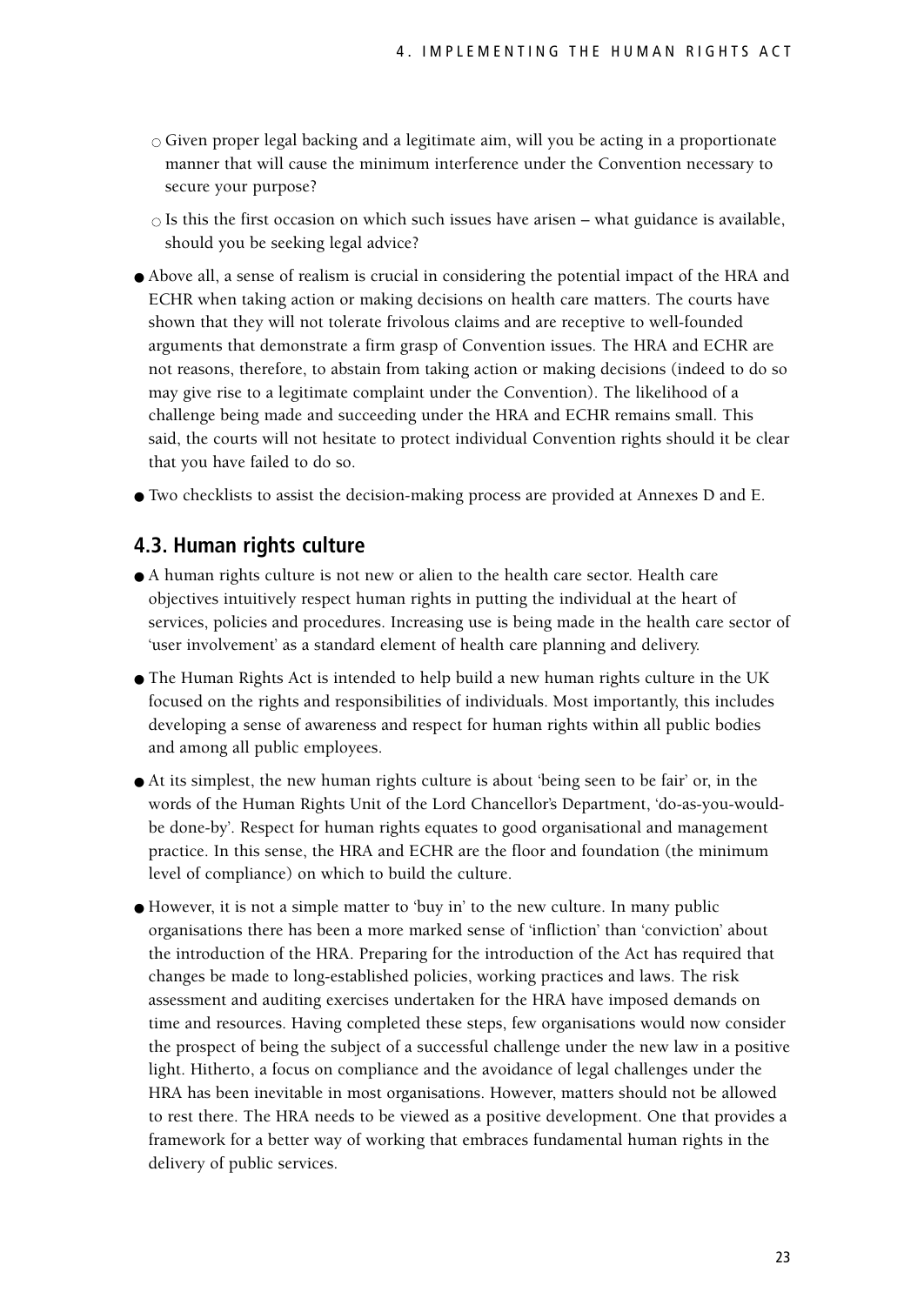#### **4.4. Progress in implementing the Human Rights Act in the health care sector**

● The Department of Health has published guidance (HSC2000/25) and maintains a website on the implications of the Human Rights Act for the health care sector [www.doh.gov.uk/humanrights]. Health organisations are being reminded by the department:

*"You need to continue to ensure best practice, a part of which is compliance and respect for Convention rights in all your work. If you are working in partnerships with other organisations or providers, you should make sure that your partners are alert to their obligations under the Human Rights Act. The Government's aim in bringing rights home is to bring about a culture of respect for individuals' rights and responsibilities across the UK."*

- Health organisations are encouraged to contact the relevant policy branch or the Equalities Strategy Group in the DoH if compatibility problems with the Convention arise from legislation or central guidance. General inquiries may be directed to the Equalities Strategy Group on [mb-humanrights@doh.gsi.gov.uk].
- The NHS Litigation Authority has also published guidance on Convention case law and intends to provide a dedicated online 'Human Rights Information Service' which will offer an up-to-date database of human rights issues and cases [www.nhsla.com]. In the interim, some information on cases and issues is available on the DoH human rights web pages. There are also many commercial providers of such information.
- Concerns have been expressed by regulatory bodies, health care professionals and human rights groups over the adequacy of the arrangements made for the introduction of the HRA and the new culture of respect for human rights in the health care field. The last two years have been a period of significant organisation change for the health care sector. This gives rise to fears that human rights issues have become buried or lost sight of in the organisational upheaval.
- In 2001, the District Audit surveyed how some 88 local government and health organisations were implementing the Human Rights Act. The size of the health sample is not known but the findings published in May 2002 revealed that:
	- $\circ$  52 per cent of health bodies had gone to considerable lengths while 42 per cent had taken no action to raise awareness of the implications of the HRA for their work;
	- $\circ$  65 per cent had no clear corporate approach to responding to the HRA;
	- $\circ$  61 per cent had taken no action to assess policies and practices for compliance with the HRA; and
	- $\circ$  only 29 per cent of health bodies had put in place a mechanism for keeping abreast of developments concerning human rights.
- District Audit observed:

*"Overall we found that health bodies are not as well prepared as local government.*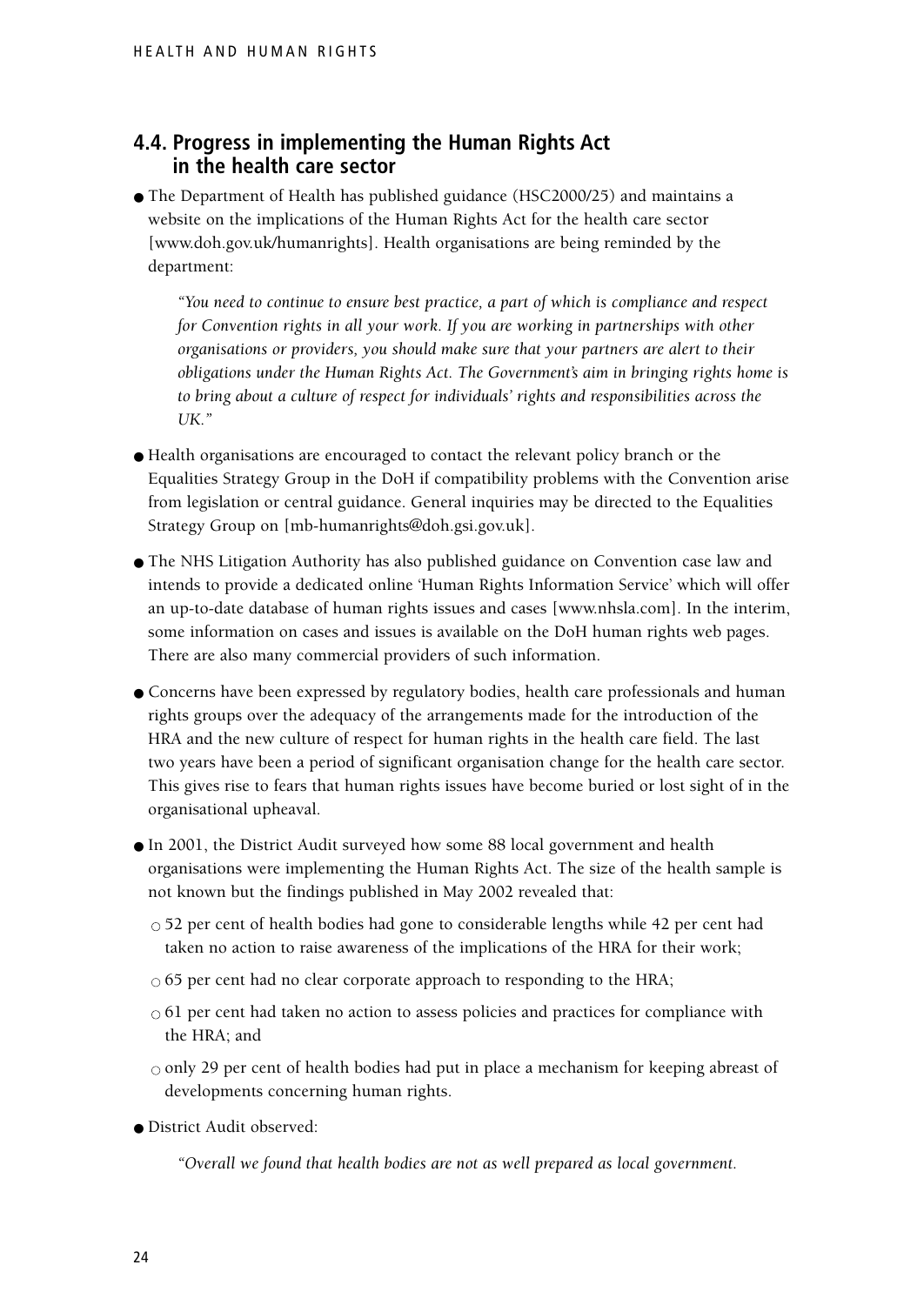*Existing Trusts are leaving themselves vulnerable to risk and new Primary Care Trusts have to meet the challenge of establishing policies and procedures that are compliant."4*

- In 2002, health organisations were included among some 50 bodies whose performance in the area of human rights were subject to more detailed examination by the District Audit. A key feature of these 'Human Rights Management Arrangements Diagnostics was the conduct of interviews with members of staff as well as a survey of staff across the organisation. The audit process is confidential but aggregated results will be published in a further bulletin in 2003.
- The audit process is known to have identified some good human rights practice in health organisations. There were organisations that have Board approved and costed action plans and timetables for reviewing policies and procedures. Some health organisations have used the need to prepare for the Race Relations (Amendment) Act 2000 as an opportunity to review personnel policies and practices for compliance with the HRA. Others have commissioned human rights training and newsletters. Some health organisations have undertaken assessments to identify contracts where there is a risk of legal challenge and then introduced clauses into these contracts setting out the contractor's obligations to comply with the HRA.
- However, there are also health organisations (and perhaps the majority) where it appears little has or is being done to implement the HRA. In these organisations, the implications of the HRA have still not been addressed as a governance issue, policies and practices have not been audited for compliance with the Act, there is no corporate 'human rights' policy and no designated 'human rights' official. No arrangements exist for obtaining upto-date information on human rights issues or case law. No arrangements are in place for ensuring that external contractors comply with the HRA. Levels of awareness among staff of the implications of the HRA remain low and training, where provided, has been conducted on an ad hoc manner with no recent reinforcement. In these organisations, response rates as low as 3 per cent have been recorded for health care staff who consider that they have received adequate information on the HRA.
- More positively, the audit process for these organisations also reveals high levels of awareness among clinical staff concerning specific human rights issues (such as the right to life and avoiding degrading treatment) where such implications have been taken on board in clinical guidance and practice (provided by the relevant professional bodies such as the BMA and GMC).
- At the moment, therefore, it would seem that in the health care sector, evidence of best practice and compliance with the HRA is not to be found in organisational practice but in the clinical practice of health care professionals. The health care sector appears noticeably slower in developing institutional arrangements to address the requirements of the HRA compared to other parts of the public sector such as local government.
- Since October 2002, health organisations (hospital and primary care trusts) have been supervised by strategic health authorities reporting in turn to regional directorates in the

<sup>4.</sup> District Audit – 'The Human Rights Act. A Bulletin for Public Bodies'. [2002]. P2.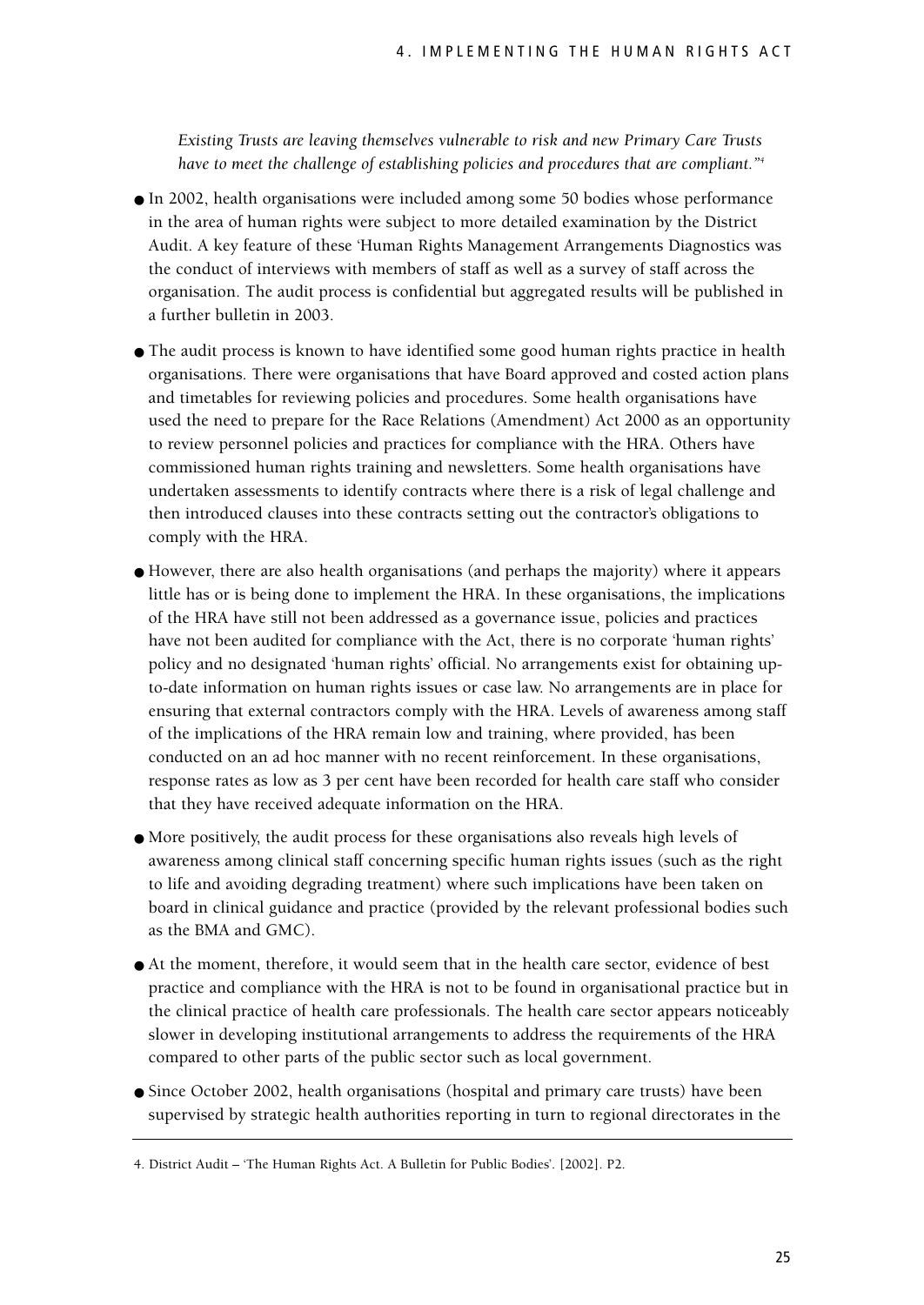Department of Health. Human rights have no firm place in this structure. For example, the performance management frameworks used by the strategic health authorities to oversee hospital and primary care trusts include racial equality indicators but not human rights indicators.

- At present, there is a marked difference to be found in the treatment of human rights and race equality matters. For example, in London, a dedicated Race Equality Group formed by the five London strategic health authorities reports to the relevant directorate of the DoH and is actively engaged in appraising the quality of the race equality schemes prepared by London health organisations. Each trust has been given a one-page assessment of the steps to be taken to implement its race equality scheme and progress will be monitored through the performance management framework. In addition, all committee and board papers are now required to have a specific section addressing racial equality implications.
- Conversely, human rights are not covered by the performance management framework, there is no dedicated 'human rights' group, no requirement to report progress in this area and no requirement to address human rights implications in committee and board papers. As a consequence, human rights are less influential in the work of health organisations.
- A similar picture is found in the work of supervisory bodies for the health care sector. For example, the Commission for Health Improvement (CHI) is beginning to address race equality issues as part of its clinical governance reviews in order to meet its obligations under the Race Relations (Amendment) Act. For the current review exercise covering primary care trusts, some 20 per cent of these trusts are being asked by the CHI for evidence of the steps they are taking to implement their race equality schemes. It does not have plans, however, to introduce similar steps for human rights.
- The apparent difference in the manner in which health organisations and professionals grasp human rights and race equality matters has been considered briefly in the context of the inquiry being conducted (2001-2003) by the Joint Parliamentary Committee on Human Rights into the need for a human rights commission for the UK. It is observed that in the health care sector there appears to be a much stronger understanding of the need to tackle racial discrimination which has been translated into action in policy development, decision-making and service delivery. To an extent, this is attributed simply to the fact that health care professionals and organisations have more understanding and experience of race equality matters. Race discrimination is an issue they can identify with and see the need to tackle. However, this focus is also attributed to the manner in which race equality issues have been brought before the health care sector. The existence of an external driving force in the form of the Commission for Racial Equality with a specific mandate and new tools (race equality schemes and race equality councils) to pursue the racial equality agenda would appear to make a marked difference. By comparison, human rights are new, less well understood, do not have an established focal point and an active external driving force.
- Immediate and practical steps that can be taken to fulfil human rights obligations feature in the regional human rights 'road shows' organised by the Human Rights Unit of the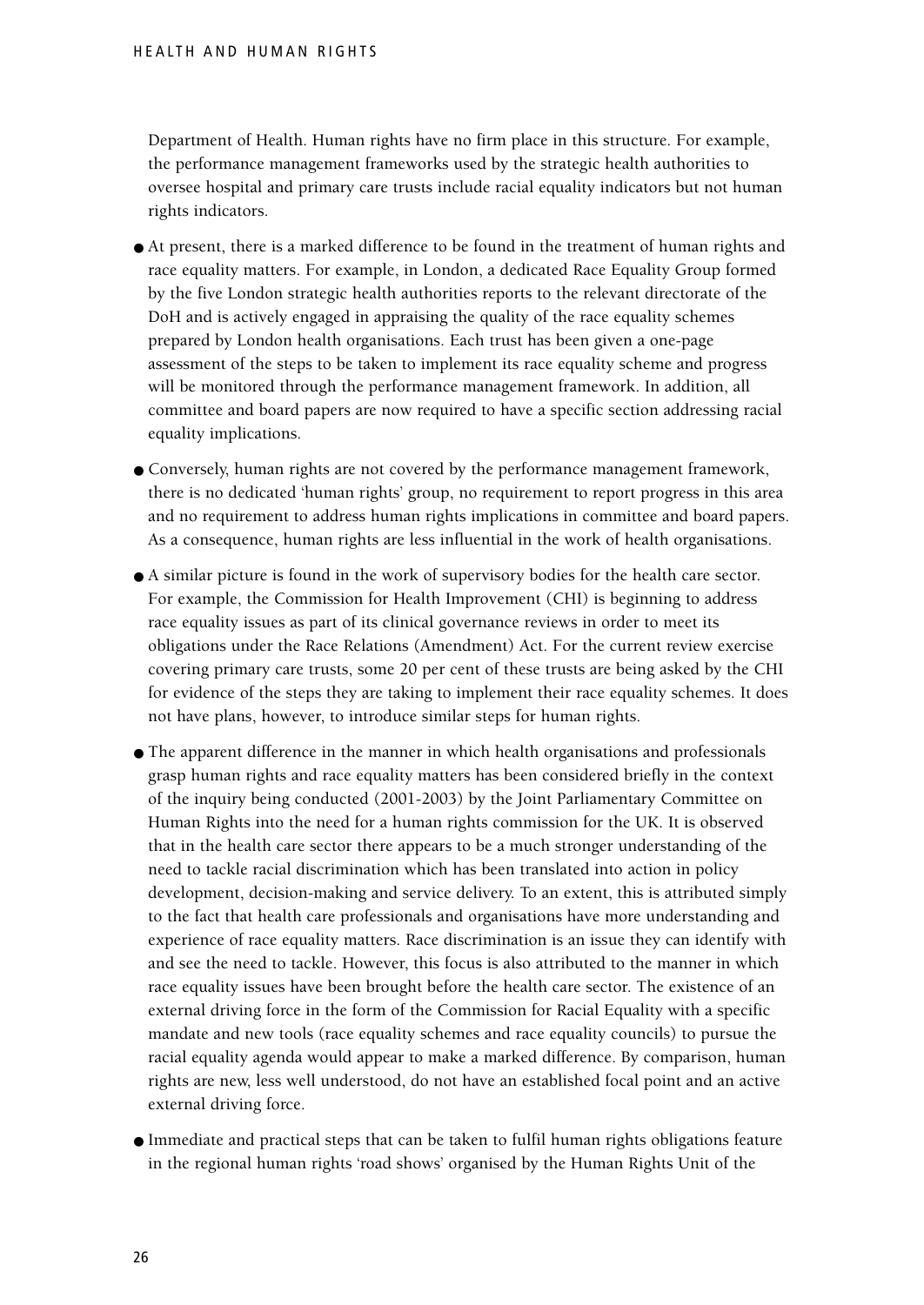Lord Chancellor's Department. These are well attended by health officials.<sup>5</sup>

● For headquarters offices, these seminars advocate:

 $\circ$  make the HRA an early and central policy consideration;

 $\circ$  raise awareness in your guidance and instructions;

● consider occasional handbills, aide memoire cards etc on particular relevant Articles;

 $\circ$  show this is not just for the lawyers and specialists;

 $\circ$  contribute to occupational periodicals etc and training events;

 $\circ$  use inspectorates/audits to help give monitoring and feedback;

 $\circ$  don't forget need for continuing formal training.

- For front line service managers:
	- $\circ$  check adequate plain language is available to you/your staff and ask for more if you need it;
	- $\circ$  query HQ guidance/instructions which do not 'mainstream' relevant Convention points;
	- $\circ$  exploit opportunities for shared/free training and DIY awareness training;
	- $\circ$  get and share the free awareness-raising posters, publicity and guidance;

 $\circ$  publicise relevant cases and good practice you know about.

● Above all, the seminars emphasis the need for – *'Commitment, Commitment, Commitment'* – something which may be taken on board by all health organisations.

#### **4.5. Checklist**

- Have you seen the DoH briefing material and Health Service Circular on Human Rights (HSC 2000/025)? [www.doh.gov.uk/humanrights/]
- Have senior management (your Board) discussed the HRA and how to mainstream human rights considerations in the work of your organisation?
- Does your organisation have a person responsible for human rights matters (a human rights champion)?
- Have you and your colleagues been briefed and trained about their responsibilities under the HRA?
- Are you familiar with the updated guidance on human rights matters provided for public authorities by the Lord Chancellor's Department? [www.humanrights.gov.uk/]

<sup>5.</sup> These free seminars for public officials are advertised on the LCD and DoH websites and through the Chief Executive bulletins.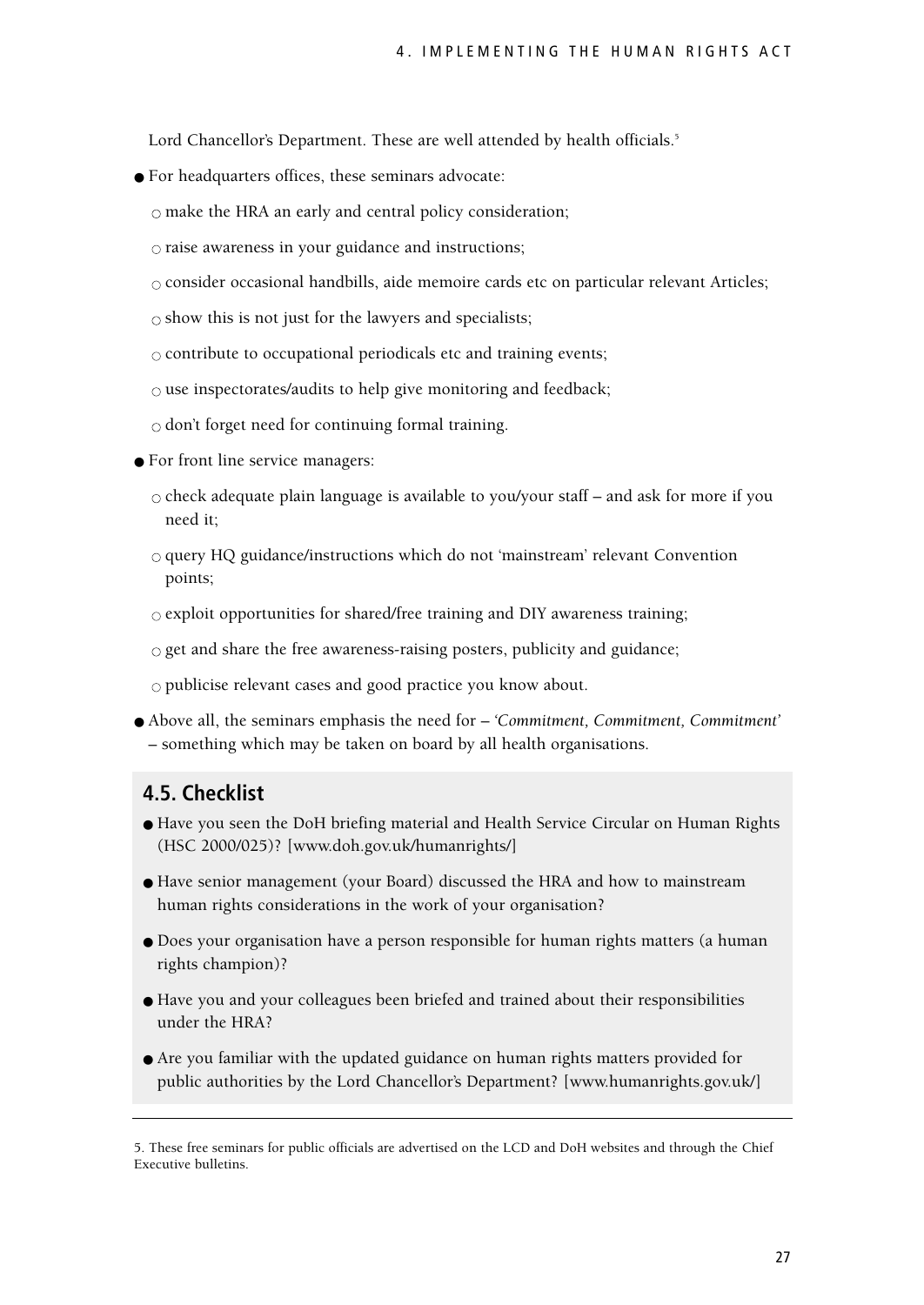- Have you/your organisation identified and corrected any areas where practices and procedures may fail to comply with the requirements of the HRA and ECHR?
- Have you/your organisation notified partners and contractors of their responsibilities under the HRA?
- Are you updating and sharing information on human rights matters?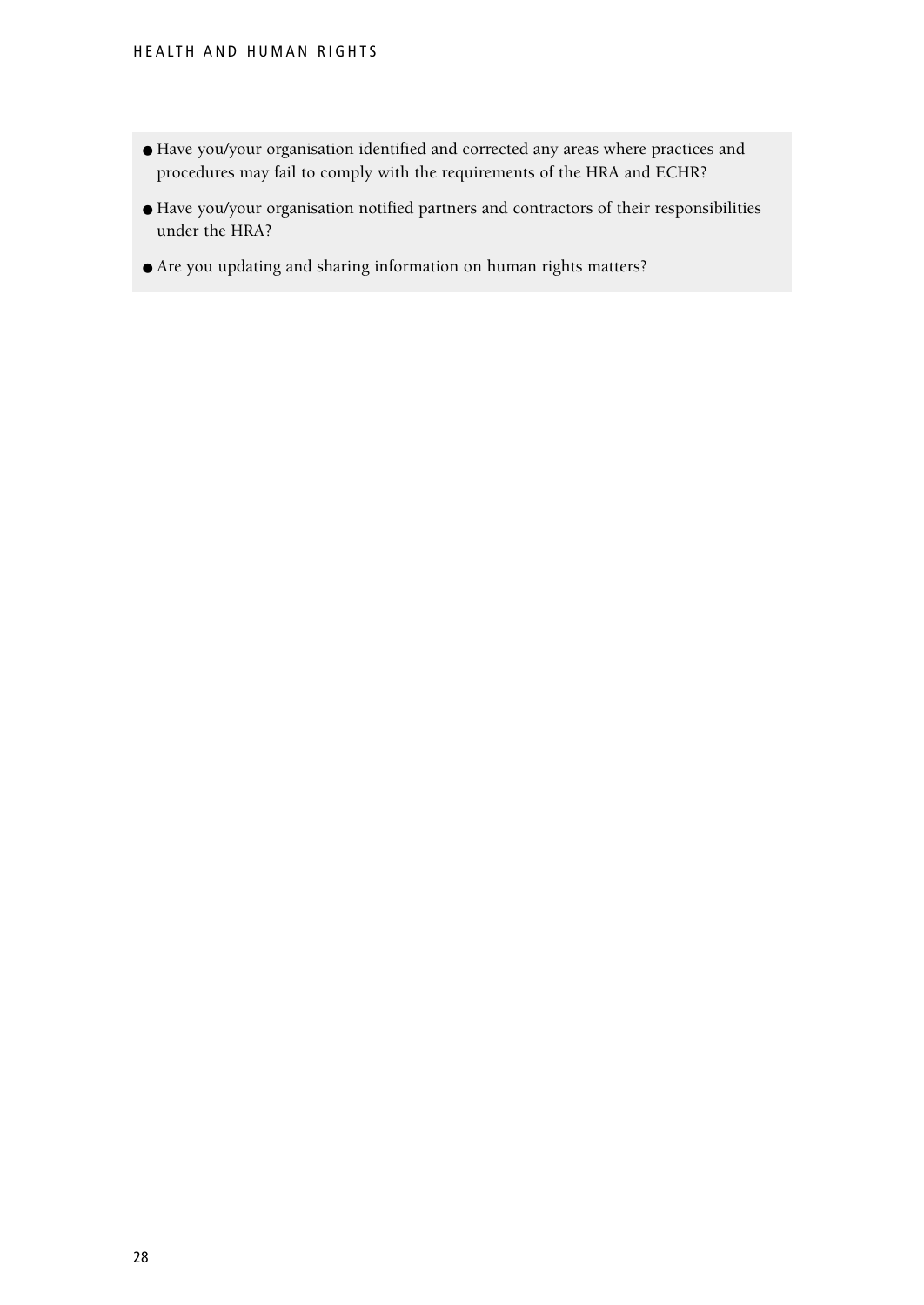### **5. WHAT RIGHTS?**

- The European Convention on Human Rights covers a range of civil and political rights (a full list is given in Annexe B). Some of these rights are unlikely to have direct application on the provision of health care. Convention rights which are particularly relevant to the provision of health care are:
	- $\circ$  Article 2 the right to life;
	- $\circ$  Article 3 the prohibition of torture;
	- $\circ$  Article 5 the right to liberty and security of the person;
	- $\circ$  Article 6 the right to a fair trial;
	- $\circ$  Article 8 right to respect for private and family life;
	- $\circ$  Article 12 the right to marry;
	- $\circ$  Article 14 prohibition of discrimination.

#### **5.1. Article 2 – right to life**

**1. Everyone's right to life shall be protected by law. No one shall be deprived of his life intentionally save in the execution of a sentence of a court following his conviction of a crime for which the penalty is provided by law.**

**2. Deprivation of life shall not be regarded as inflicted in contravention of this article when it results from the use of force which is no more than absolutely necessary:**

**(a) in defence of any person from unlawful violence;**

**(b) in order to effect a lawful arrest or to prevent the escape of a person lawfully detained;**

**(c) in action lawfully taken for the purpose of quelling a riot or insurrection.**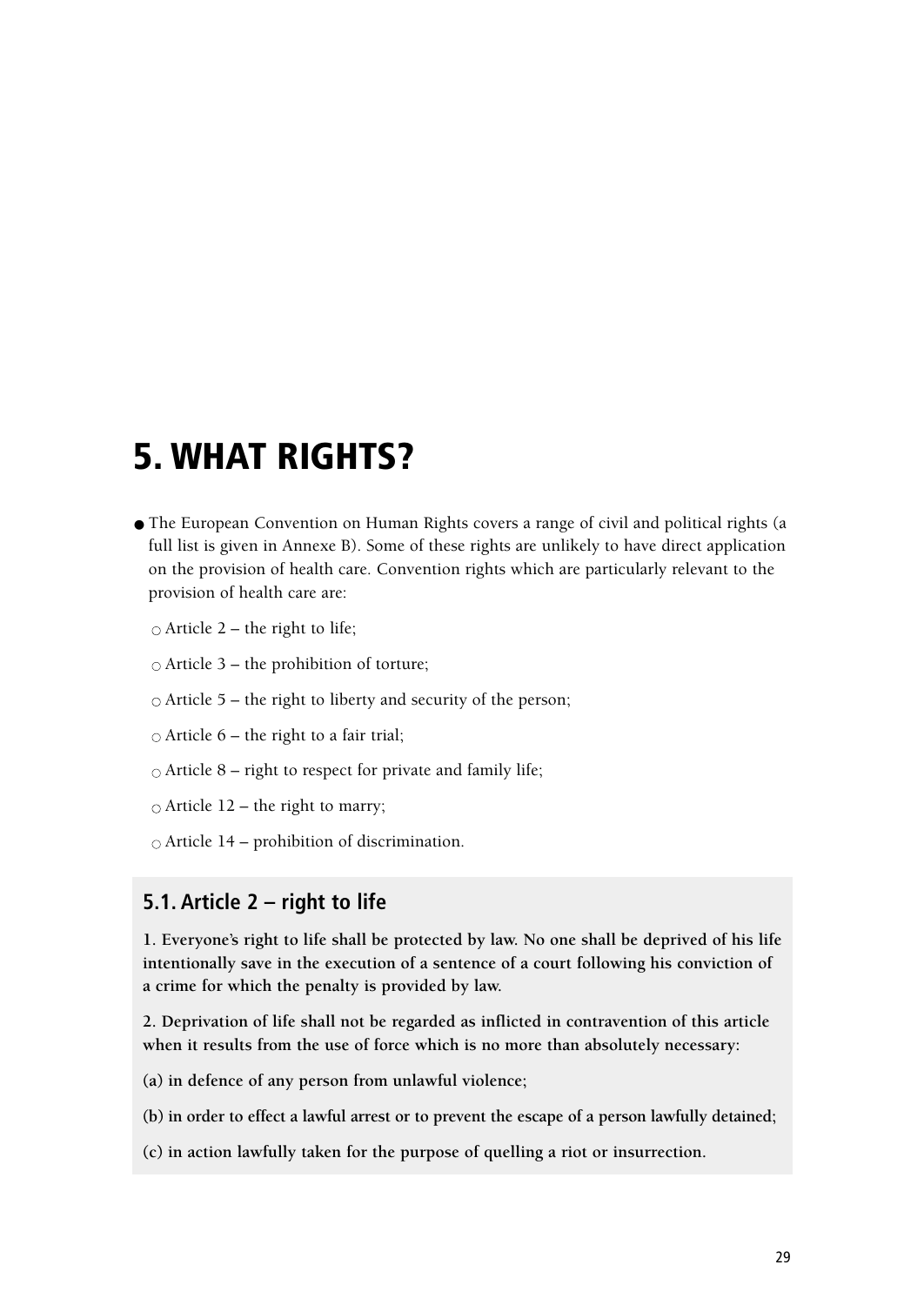- An important purpose of Article 2 is to impose strict limits on the circumstances and manner in which public authorities may cause the death of any person. The article has been extended by an optional protocol to the ECHR (accepted by the UK) prohibiting the use of the death penalty. In the health care context, Article 2 is relevant to decisions on access to life prolonging treatment, end of life decisions, resuscitation policies and abortion (see further section 7 below). The European Court has interpreted Article 2 to impose duties on public authorities to take positive steps (to allocate resources) to preserve life and to properly investigate deaths. Such issues have not only been raised at Strasbourg but also, with the coming into force of the Human Rights Act, in the UK courts.
- The BMA advises:

*"1. The patient's right to life under Article 2 should be specifically considered in any decision to withhold or withdraw life-prolonging treatment but this does not mean that treatment must always be provided. Treatment may be withdrawn if:*

 $\circ$  providing treatment would not be in the patient's best interests;

- $\circ$  *the treatment is considered futile; or*
- *the patient has effectively waived his or her right to have life prolonged by making an informed refusal of life-prolonging treatment.*

*2. Article 2 may impose a duty on doctors to take steps to prevent life-threatening conditions and a duty to inform the public, or individuals, of threats to their life. Where this would involve a breach of confidentiality this should be balanced against the patient's right to confidentiality.*

*Article 2 must be taken into account where potentially life-prolonging treatment is not provided on economic grounds. Any such decisions must be made in a non-discriminatory way and the decisions must hold up to scrutiny."6*

#### **5.2. Article 3 – prohibition of torture**

**No one shall be subject to torture or to inhuman or degrading treatment or punishment.**

● Article 3 protects persons from both physical and mental ill-treatment. Strasbourg case law has established that there are different thresholds of severity for determining if a case constitutes torture or inhuman or degrading treatment. Factors considered are the severity and duration of the treatment and the vulnerability of the victim. Matters relating to consent to treatment, the use of experimental treatments, and the conditions under which long term care is provided or the mentally incapacitated are detained, have the potential to fall within the definition of inhuman or degrading treatment. However, the threshold is still a high one leaving no excuse for violation.

<sup>6.</sup> BMA – 'The Impact of the Human Rights Act 1998 on medical decision making'. October 2000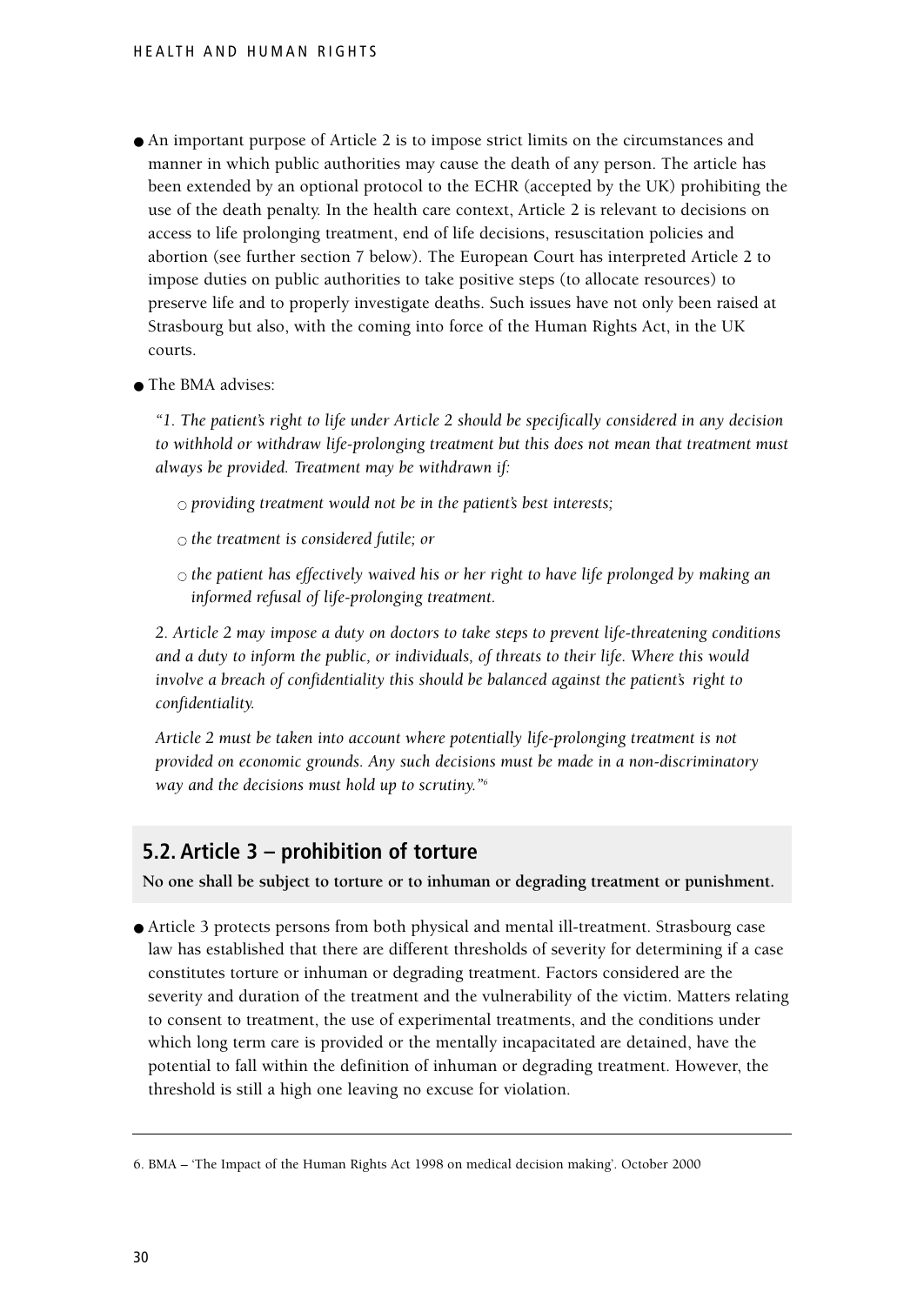- The BMA has identified the following areas of possible risk in the health care field:
	- *"withholding proper medical care in a case where someone is suffering from a serious illness;*
	- $\circ$  providing invasive treatment contrary to the patient's best interests where, for example, the *burdens outweigh the benefit;*
	- $\circ$  *denying the patient the right to be allowed to die with dignity*;
	- $\circ$  treatment without consent except where treatment is provided to an incompetent patient in *his or her best interests;*
	- $\circ$  providing treatment against the wishes of a competent patient;
	- $\circ$  providing treatment to an incompetent patient when it is known that he or she would not *have given consent to the treatment, or had specifically refused the treatment by means of an advance directive;*
	- *refusing to provide treatment for a patient because of some personal characteristic, such as age, sexual orientation or physical or mental handicap."7*

#### **5.3. Article 5 – the right to liberty and security of person**

**1. Everyone has the right to liberty and security of person. No one shall be deprived of his liberty save in the following cases and in accordance with a procedure described by law.**

● Article 5 goes on to specify in great detail what needs to be done to constitute the lawful arrest or detention of a person. The article is of direct relevance to the detention and treatment of mentally incapacitated patients. Changes have had to be made to the procedures for reviewing the continuing detention of patients where the courts have found existing arrangements to be in violation of Article 5 (see section 3.5 above).

#### **5.4. Article 6 – the right to a fair trial**

**In the determination of his civil rights and obligations or of any criminal charge against him, everyone is entitled to a fair and public hearing within a reasonable time by an independent and impartial tribunal established by law.** 

- Article 6 goes on to specify the need for courts (in normal circumstances) to deliver public judgements and sets out the procedural steps required to guarantee a fair criminal trial.
- Under Article 6, courts and tribunals must conduct themselves according to the right to a fair trial. Most internal disciplinary processes, with the exception of decisions to suspend

<sup>7.</sup> Ibid.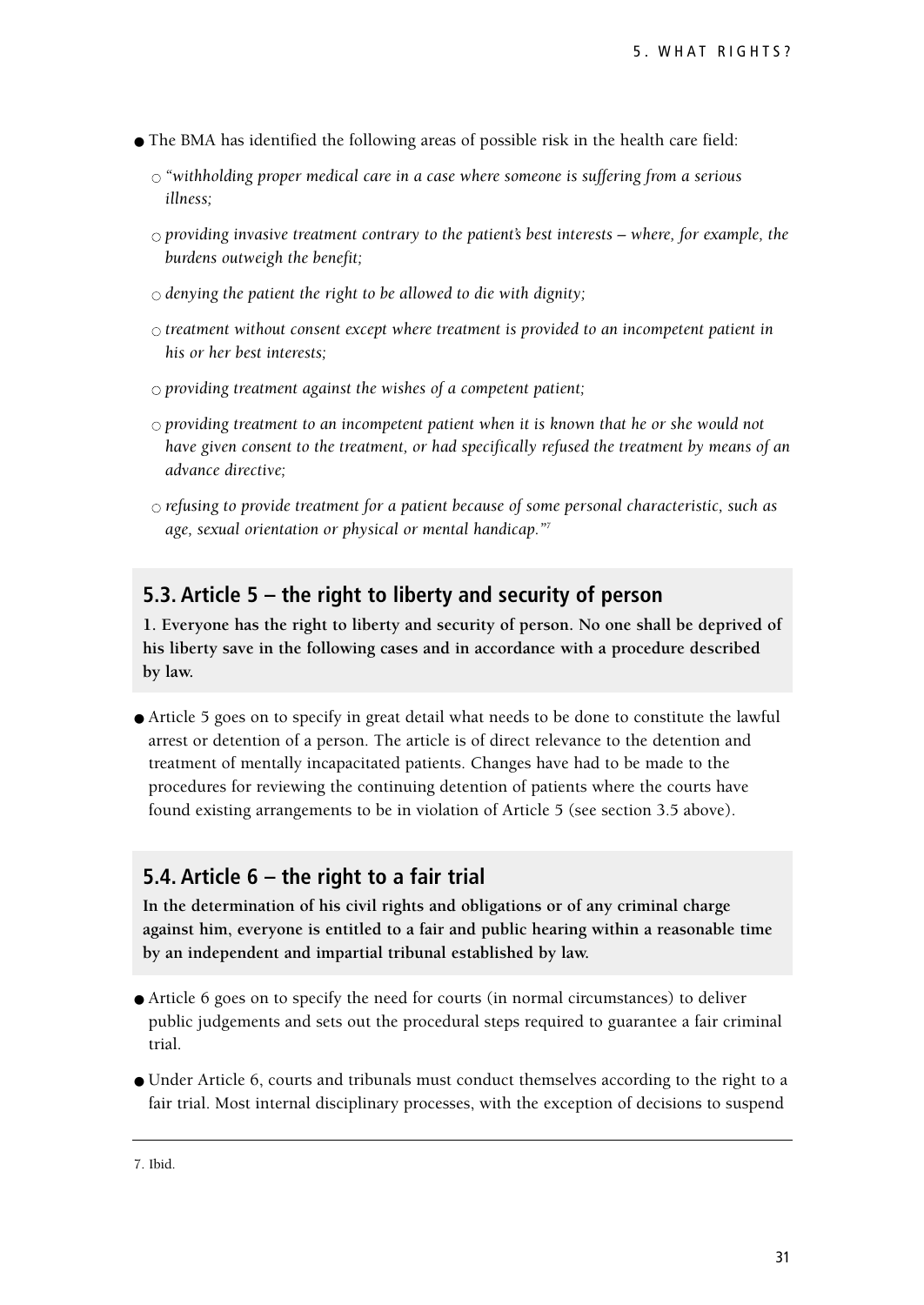employees from duty, are not covered. However, the proceedings of regulatory bodies such as the General Medical Council do need to fulfil the requirements of Article 6 and have been challenged accordingly under the Human Rights Act (see further section 13 below). Article 6 has also been raised, with some effect, in court cases relating to the form and functions of Mental Health Review Tribunals.

#### **5.5. Article 8 – right to respect for private and family life**

**1. Everyone has the right to respect for his private and family life, his home and his correspondence.**

**2. There shall be no interference by a public authority with the exercise of this right except such as in accordance with the law and is necessary in a democratic society in the interests of national security, public safety or the economic well-being of the country, for the prevention of disorder or crime, for the protection of health or morals, or for the protection of the rights and freedoms of others.**

- In the health care sector, Article 8 has direct relevance, for example, in matters relating to care proceedings. It has also been invoked in relation to questions of consent to treatment, medical confidentiality and access to medical records.
- The BMA advises:

*"Under Article 8 a patient has a right to privacy and also a right to family life. This means that:*

- $\circ$  particularly careful attention should be paid to the amount of information to be provided *for consent to be considered informed and valid;*
- $\circ$  *the patient should be involved with the treatment decision to the greatest extent possible;*
- *the parents of a child patient should be consulted about treatment and their views should be taken into account (this could include unmarried fathers who do not have parental responsibility for the child);*
- *a competent young person could use the Human Rights Act to challenge the provision of treatment against his or her wishes although it is unclear whether such a challenge would succeed;*
- $\circ$  *the relatives of an incompetent adult should be consulted about treatment and their views taken into account;*
- $\circ$  *if it is decided that the wishes of those close to the patient cannot be complied with in a particular case, the doctor must still show that these views have been taken fully into account and must be prepared to explain his or her reasons for adopting a different position;*
- $\circ$  *the protection of personal and, particularly, medical information is of fundamental importance to a person's enjoyment of his or her right to respect for private and family life."*<sup>8</sup>

8. Ibid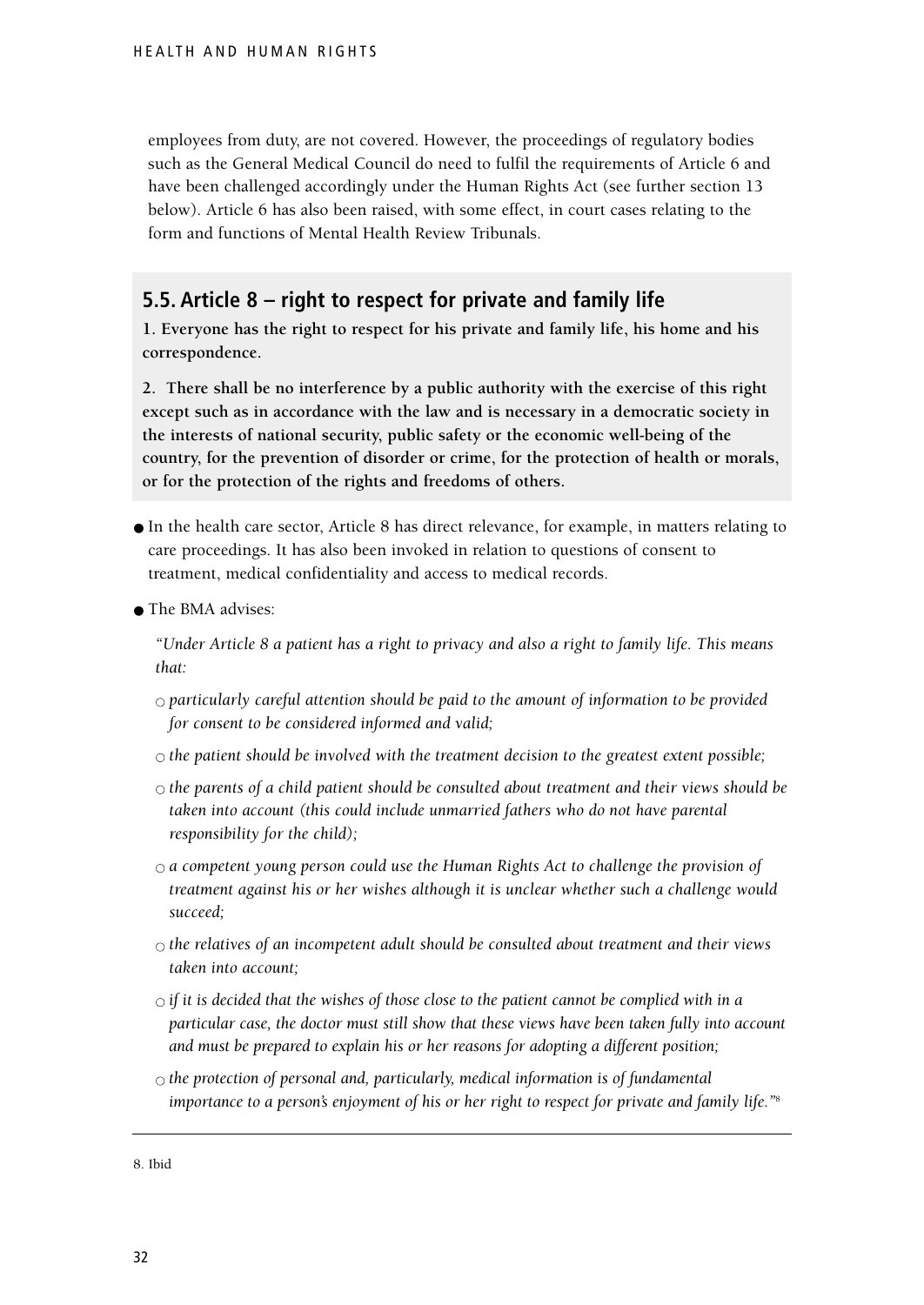#### **5.6. Article 12 – right to marry**

**Men and women of marriageable age have the right to marry and to found a family, according to the national laws governing the exercise of this right.**

● Attempts have been made (so far without success) to use Article 12 to establish a right to found a family through access to the latest medical techniques to aid conception (see further section 10.4 below).

#### **5.7. Article 14 – prohibition of discrimination**

**The enjoyment of the rights and freedoms set forth in this Convention shall be secured without discrimination on any ground such as sex, race, colour, language, religion, political or other opinion, national or social origin, association with a national minority, property, birth or other status.**

- Article 14 is termed a 'parasitic' right, meaning it may only be employed in relation to the enjoyment or protection of one of the rights or freedoms set out in the Convention. A new free-standing prohibition on discrimination has been added to the Convention (Protocol 12) but this is not likely to be adopted by the UK in the near future.
- 'Blanket' decisions on treatment (for example, based on age or medical condition) which do not give consideration to individual circumstances are vulnerable to challenge under Article 14.
- Strasbourg case law has established that the term 'other status' embraces other forms of discrimination not explicitly stated such as on the grounds of sexual orientation.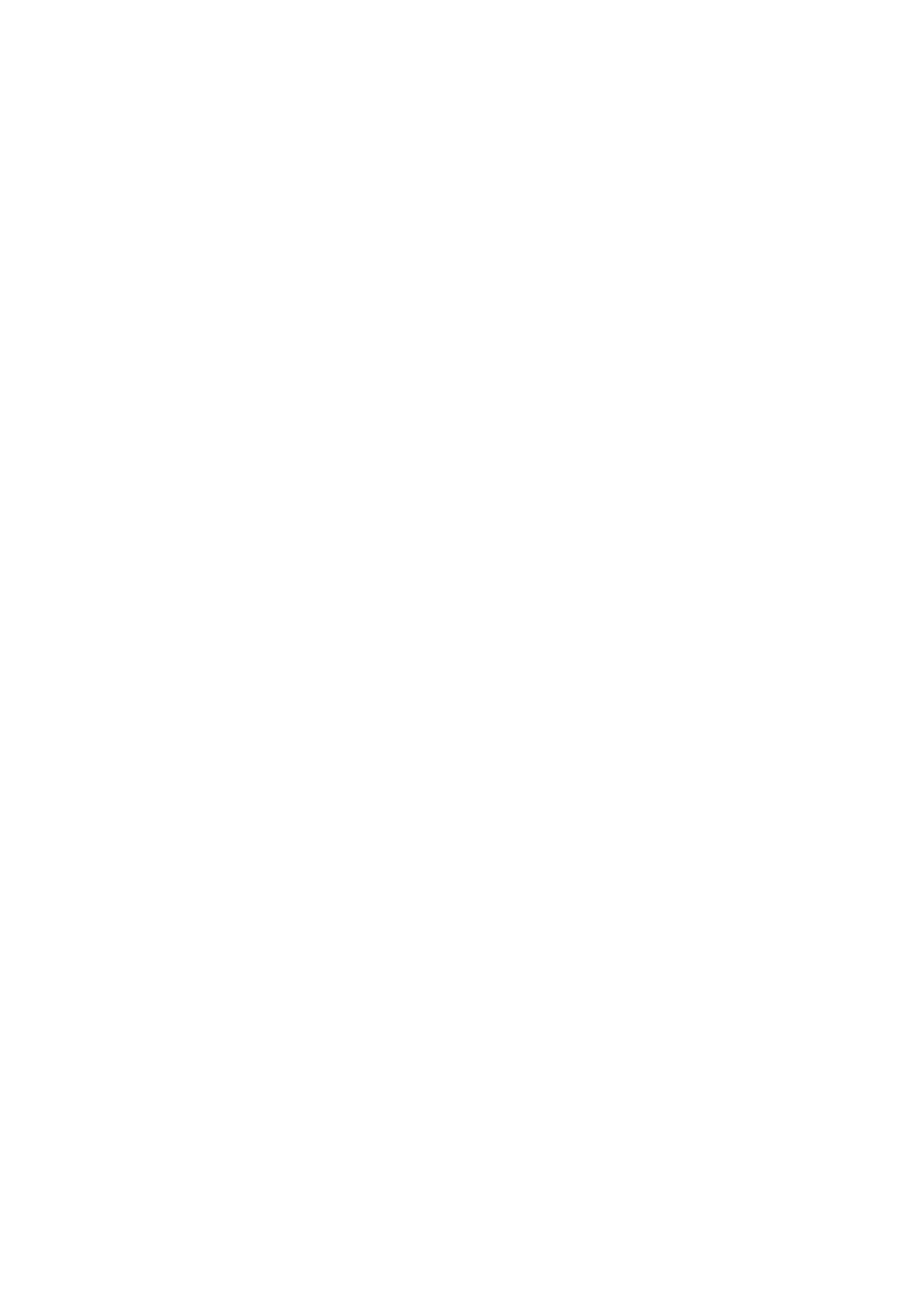## **6. POSITIVE OBLIGATIONS**

**What remedy does a person have under the Convention where a public authority fails to act or acts in a negligent or incorrect manner?**

#### **6.1. Securing Convention rights**

- A breach of a Convention right may occur through action or inaction. One of the fastest developing areas of Convention jurisprudence concerns what positive obligations exist not merely to refrain from interfering with an individual's rights but to take positive steps to secure those rights.
- Negative obligations require public authorities to refrain from actions which will breach Convention rights. Positive obligations require positive steps to be taken to protect the Convention rights of individuals.
- Positive obligations exist under the Convention because:
	- Article 1 requires that States shall *secure* Convention rights for everyone within their jurisdiction;
	- $\circ$  Convention rights must be practical and effective not theoretical and illusory; and
	- $\circ$  Article 13 requires that effective remedies be available to correct breaches of Convention rights.
- Implementation of the Convention imposes five main positive duties. To:
	- $\circ$  Put in place a legal framework for the effective protection of Convention rights;
	- $\circ$  Prevent breaches of Convention rights;
	- $\circ$  Provide information and advice relevant to the breach of Convention rights;
	- $\circ$  Respond to breaches of Convention rights; and
	- $\circ$  Provide resources for individuals to prevent breaches of Convention rights.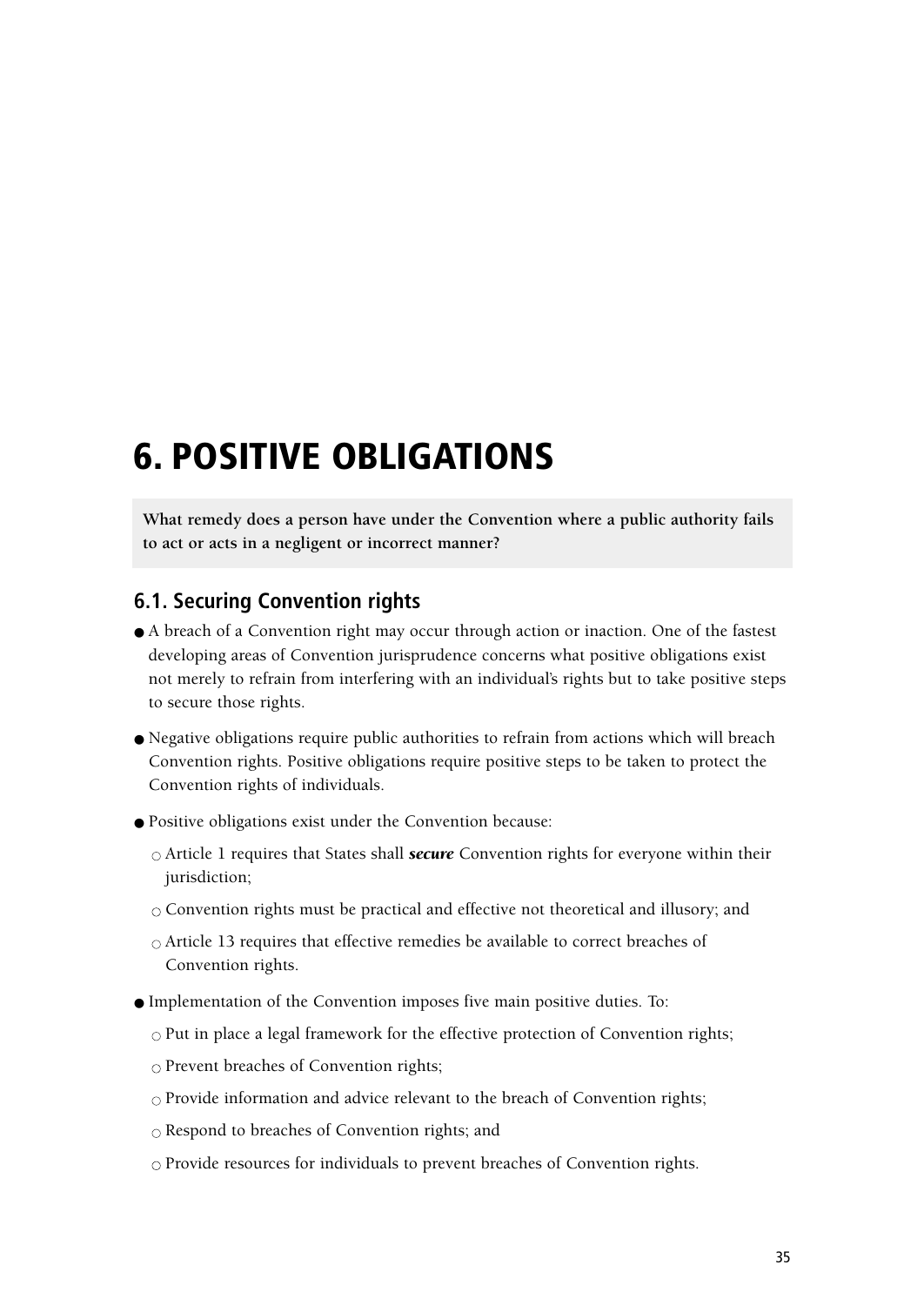## **6.2. Life-prolonging treatment**

- Article 2 (right to life) imposes positive and negative obligations on health authorities so that they have duties to take adequate and appropriate steps to protect the lives of individuals in their care as well as not to take life intentionally.
- A patient's right to life needs to be specifically considered in any decision to withhold or withdraw life-prolonging treatment but this does not mean that treatment must always be provided. Treatment may be withdrawn:

 $\circ$  if providing treatment would not be in the patient's best interests;

 $\circ$  the treatment is considered futile; or

 $\circ$  the patient has effectively waived his or her right to have life prolonged by making an informed refusal of life prolonging treatment.

● Article 2 must be taken into account in any decision not to provide life-prolonging treatment on resource grounds. Any such decisions must be made in a nondiscriminatory manner capable of holding up to scrutiny. Recording the full reasons for such decisions is essential.

## **6.3. Providing information on health risks**

- The ECHR can impose a positive obligation to take steps to prevent life-threatening conditions and a duty to inform the public or individuals of threats to health. This right to health advice has been most fully developed in relation to the health consequences of possible exposure to radiation. In the case of *LCB v UK* [1999] 27 EHRR 212, a serviceman's daughter developed leukaemia and argued that her father should have been informed that this was a possible risk arising from his involvement in nuclear testing. The European Court seemed prepared to consider that, within reason, where a State was aware (or should have been aware) that an individual had been exposed to a risk of serious injury then it was under a positive obligation derived from Article 2 to provide medical advice and care to that person. However, it did not consider that there was such a link in this case.
- In *McGinley and Egan v UK* [1998] 27 EHRR 1, the European Court identified a positive obligation under Article 8 which required the UK Government to inform persons who may have been exposed to radiation during nuclear testing of the potential consequences for their health. The Court stated that:

*"Where a Government engages in hazardous activities … which might have hidden adverse consequences on the health of those involved in such activities, respect for private and family life under article 8 requires that an effective and accessible procedure be established which enables persons to seek all relevant and appropriate information."*

● Article 8 has also been successfully used to challenge the failure of public authorities to notify persons of possible environmental hazards to their homes and family life. In *Lopez Ostra v Spain* [1995] 20 EHRR 277 and Guerra v Italy [1998] 26 EHRR 357, the European Court established that there was a positive obligation on States to provide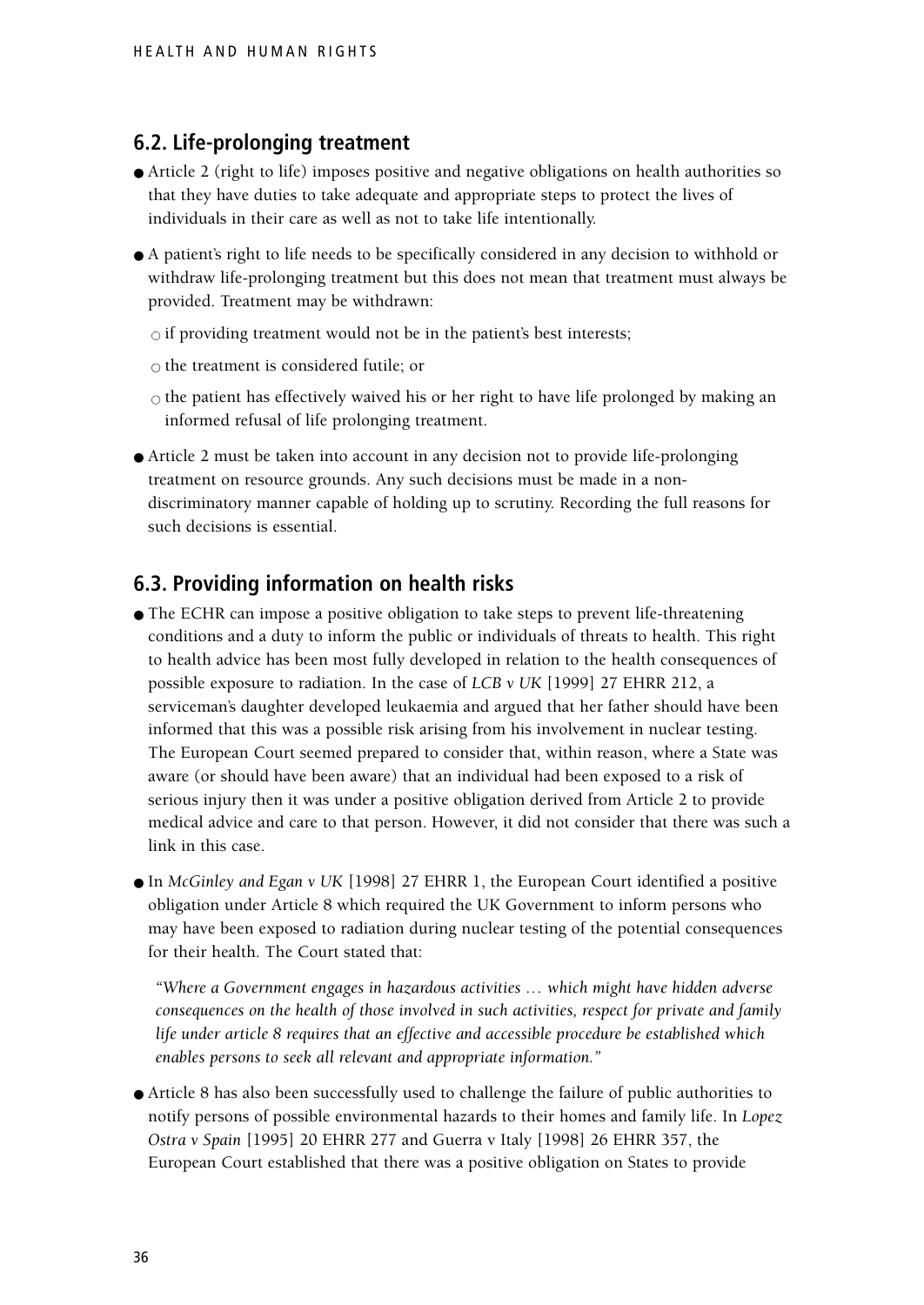information on environmental risks that could affect an individual's right to respect for private and family life. In Guerra, the court found a breach of Article 8 on the basis of the long delay in passing on the relevant information to the applicants after the authorities became aware of the risks of their living in the vicinity of a chemical factory.

#### **6.4. Resource limitations**

- The Convention does not establish or impose levels of acceptable expenditure on health and social programmes. It recognises that resources are not limitless and that hard choices will need to be made which can interfere with individual Convention rights. However, the Convention can come into play if resources are allocated in a discriminatory manner without valid justification. A failure to demonstrate awareness of the Convention in developing allocation priorities, not recording the reasoning behind those priorities or operating arbitrary or blanket allocation systems which do not consider individual circumstances are all vulnerable to challenge under the Convention. However, a proper assessment based on medical needs and benefits would be unlikely to pose a violation of the Convention.
- Where persons are deprived of their liberty, the Convention does require the provision of resources to provide humane and acceptable standards of detention or care. In April 2002, for example, the right to a fair and timely hearing under Article 6 was successfully invoked in seven test cases to challenge delays in arranging hearings before Mental Health Review Tribunals. One of the cases involved cancellations over a period of 27 weeks. The court considered that the Department of Health had failed to provide adequate funding for the fees and training of sufficient tribunal members. A large number of compensation claims are likely to follow. The first successful claims were made in February 2003.

#### **6.5. Osman ruling**

- The case of *Osman v UK* [1998] has provoked considerable debate over the extent to which the Convention imposes positive obligations on the conduct of public authorities in the UK. In the *Osman* case the European Court established that there had been a violation of the Convention because the relevant authorities could not demonstrate that they had done all that could be reasonably expected of them to avoid a real and immediate risk to life. In this case, to investigate death threats, of which they ought to have knowledge, that resulted in murder. The blanket immunity granted by the domestic courts to the police (over liability for possible negligence) was deemed to be disproportionate and a breach of Article 6 because an action against the police had not been allowed to proceed to trial. The *Osman* ruling caused great concern to UK judges who were alarmed at the way in which the ruling could allow the liability of public authorities for the failure to deliver public services to turn on the right to a hearing before a tribunal. This had potentially momentous consequences for the delivery of public services in the UK.
- However, the implications of the *Osman* ruling have been mitigated by a subsequent case of *Z and others v UK* [2001] where the European Court appeared to admit to a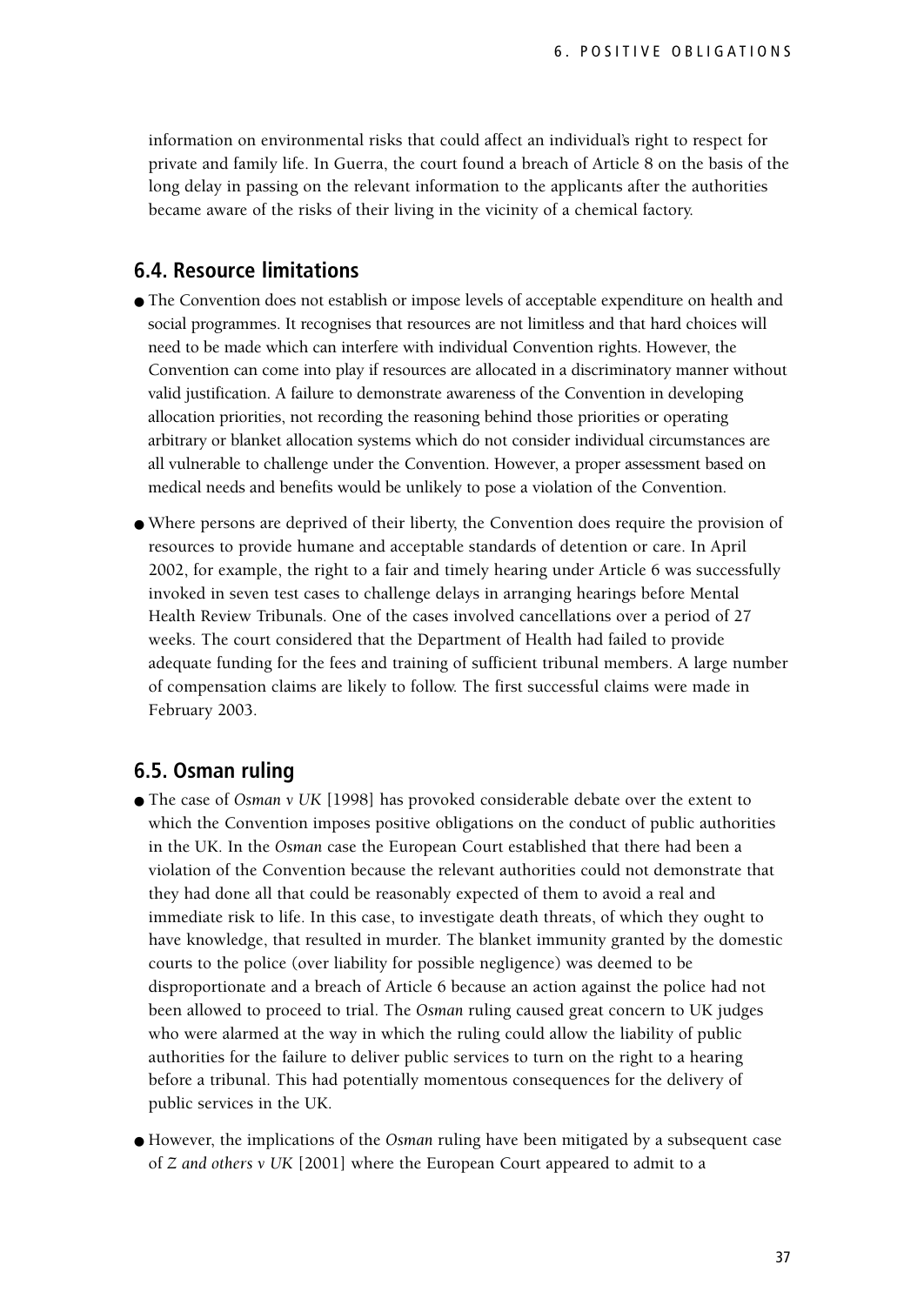misunderstanding of the English law of negligence by indicating that the domestic courts' ability to strike out actions where they did not find that the defendant owed a duty of care was not a breach of Article 6 (denial of access to a court) but rather a breach of Article 13 in that the applicants were deprived of a remedy. *Z and others* arose from the decision of the House of Lords in *X and others v Bedfordshire County Council* [1995] where five children neglected and mistreated by their parents had been prevented from taking negligence proceedings against the county council. The European Court found that the council's failure to prevent the neglect and mistreatment had resulted in a breach of Article 3. However, although the applicants had been prevented from pursuing a negligence claim, the matter had been properly examined by a court (the House of Lords). Therefore, the court determined that they had been denied a remedy (Article 13) not access to a court (Article 6). The ability to exploit Article 6 as a means to create new rights and obligations under the Convention is constrained by this ruling. How matters develop in future will need to be watched carefully as this process will increasingly define what positive obligations bear on public authorities under the Convention.

## **6.6. Duty of care**

● The *Osman* ruling was taken into account in *Kent v Griffiths and others* [2000] 2WLR 1158 where the Court of Appeal determined that an ambulance service owed a 'duty of care' to a person on whose behalf a 999 call was made if it failed to respond (due to carelessness) within a reasonable time. In this particular case the patient, who was asthmatic, waited for 90 minutes for the ambulance and suffered respiratory arrest on the way to hospital. An important feature of the case was that there was no conflict of priorities or problems of ambulance availability.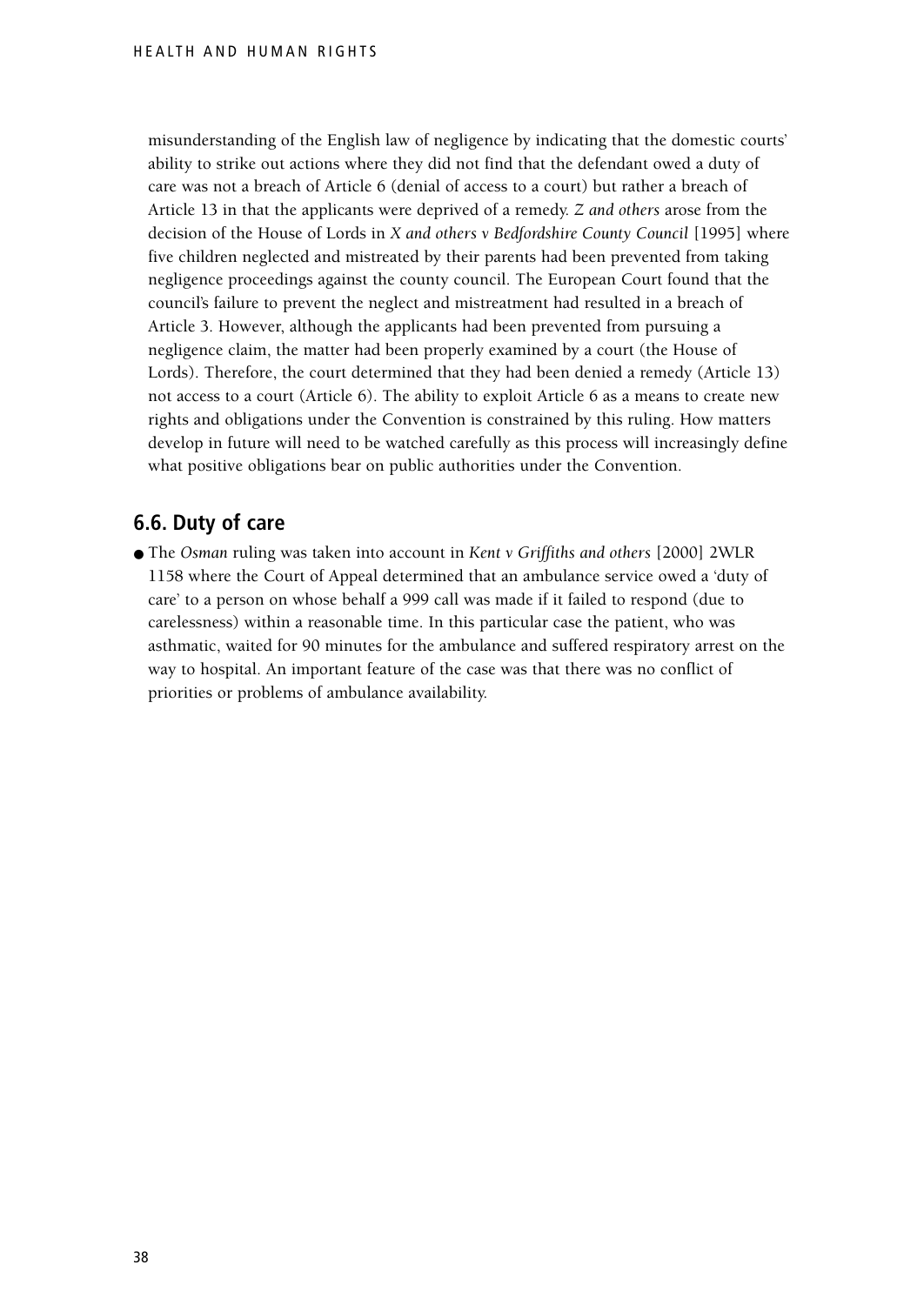# **7. RIGHT TO LIFE AND THE PROVISION OR WITHHOLDING OF LIFE-PROLONGING TREATMENT**

The best interests of the patient are the crucial determining factor in reaching decisions on the provision or withholding of life-prolonging treatment.

There is a presumption in favour of taking all steps capable of preserving life, save in exceptional circumstances.

Where these circumstances exist, for example in the case of patients in a permanent vegetative state with no prospect of recovery, artificial feeding and hydration may be withdrawn and resuscitation not attempted even where death may result.

A competent adult is entitled to refuse medical treatment even if this decision will result in his or her death.

Parents' decisions on behalf of their children are subject to the overriding view of the courts on what is in the best interests of the child.

Policies and decisions on these matters must be made with full regard to the requirements of Articles 2 and 3 of the Convention.

# **7.1. Right to life**

- Article 2 imposes a duty to provide adequate and appropriate medical provision to preserve life. The ECtHR has indicated that a lack of proper care in circumstances where someone is suffering a serious illness may infringe Article 3.
- The purpose of medical treatment is to restore or maintain the health of patients. If a treatment does not benefit a patient or has been refused (on an informed basis) the justification for treatment is removed.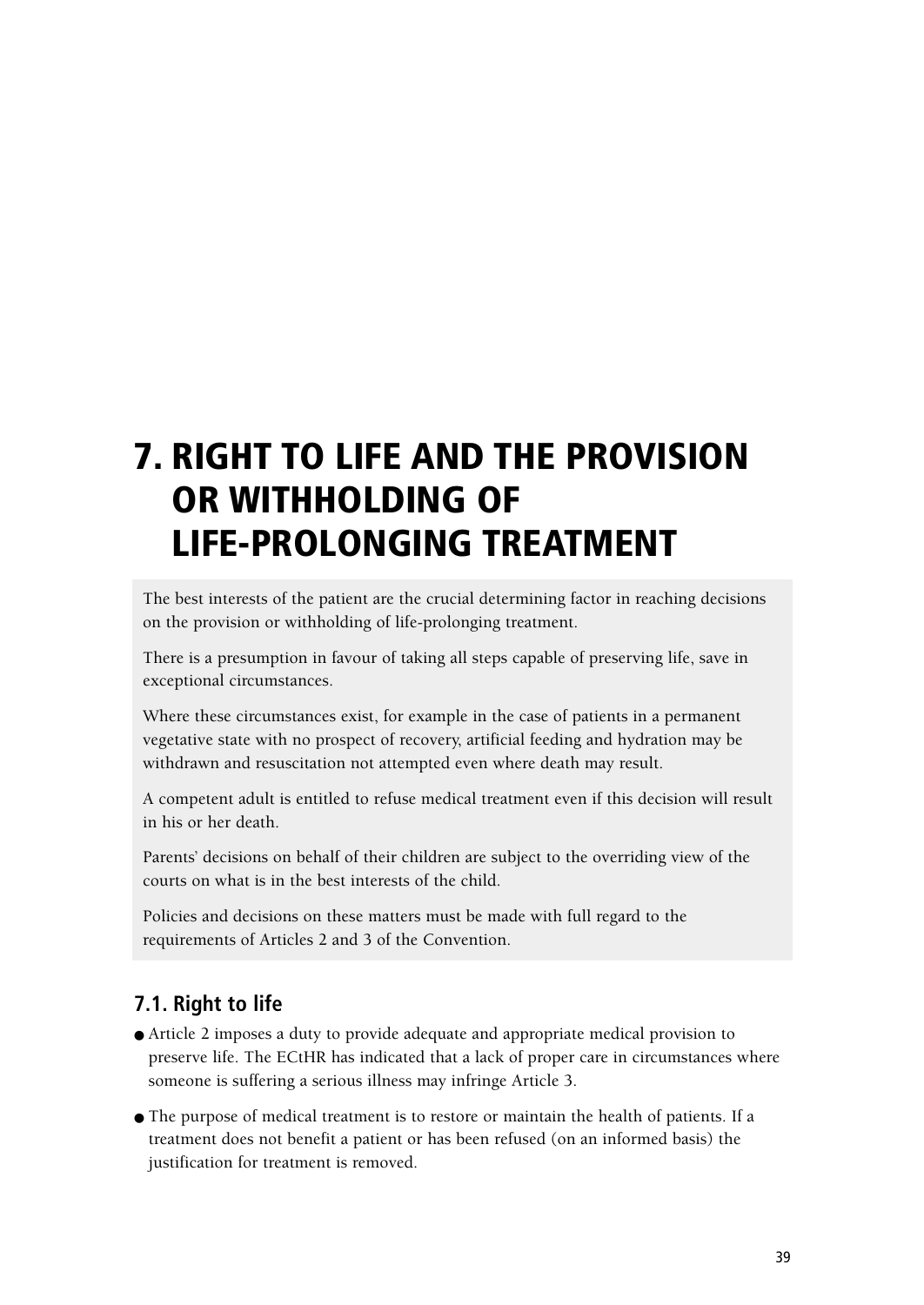- Prolonging a patient's life would usually be considered beneficial to a patient. However, it is not a goal of medical treatment to prolong life at all costs without regard to a patient's wishes and quality of life.
- Under existing law, no one (not even a medical practitioner with the patient's consent) may deliberately hasten a person's death [see *R v Nigel Cox* (1993) 12 BMLR 38]. It is accepted, however, that there are circumstances where futile treatments, artificial feeding and hydration may be withdrawn and resuscitation not attempted even where death may result.
- Such circumstances can raise extremely difficult issues for health care professionals and the courts. In *R v Portsmouth Hospital NHS Trust ex parte Glass* [1999] Lloyd's Rep Med 367, for example, a dispute over treatment ended in the death of the 12 year old patient and the arrest of relatives for attacking a doctor. The child who suffered from cerebral palsy and epilepsy was being treated for various post operative infections after a tonsillectomy. The doctors made him the subject of a 'do not resuscitate' order believing it was in his best interests to be allowed to die without distress or pain. This was objected to by the parents who wished their son to live out his natural life. The death of the child occurred before the matter was resolved in court.
- In exceptional circumstances, the courts have approved medical treatment that will result in the death of a patient. In *Re A (Minors) (Conjoined twins: Medical treatment)* [2000] TLR, 10 October 2000, the Court of Appeal decided that it was lawful for doctors to carry out an operation to separate conjoined twins although this would result in the death of the weaker twin because the clinical evidence showed that:

 $\circ$  the weaker twin only lived because a common artery enabled the stronger twin to circulate blood for both;

 $\circ$  an operation to separate could be performed successfully; and

 $\circ$  both would die unless separation occurred within six months.

● The parents, who were Roman Catholics, would not consent to the operation. However, the court exercised its overriding control to ensure that the stronger twin received proper treatment. It considered that a defence of necessity meant that it was not a criminal offence for the doctors to carry out the operation. In the absence of legislation, however, this defence would have to develop on a case by case basis. The judges heard arguments from the parents' lawyers that Article 2 of the ECHR, given effect through the HRA, did not admit a defence of necessity. However, this argument was rejected. Without giving details, the judges considered that the coming into force of the HRA confirmed and did not alter pre-existing law.

## **7.2. Resuscitation**

● For patients suffering cardiac or respiratory arrest, there is a presumption that health care professionals should make all reasonable attempts to revive the patient. This does not apply where a competent patient has previously made an informed decision not to undergo cardiopulmonary resuscitation or where the patient is in the terminal phase of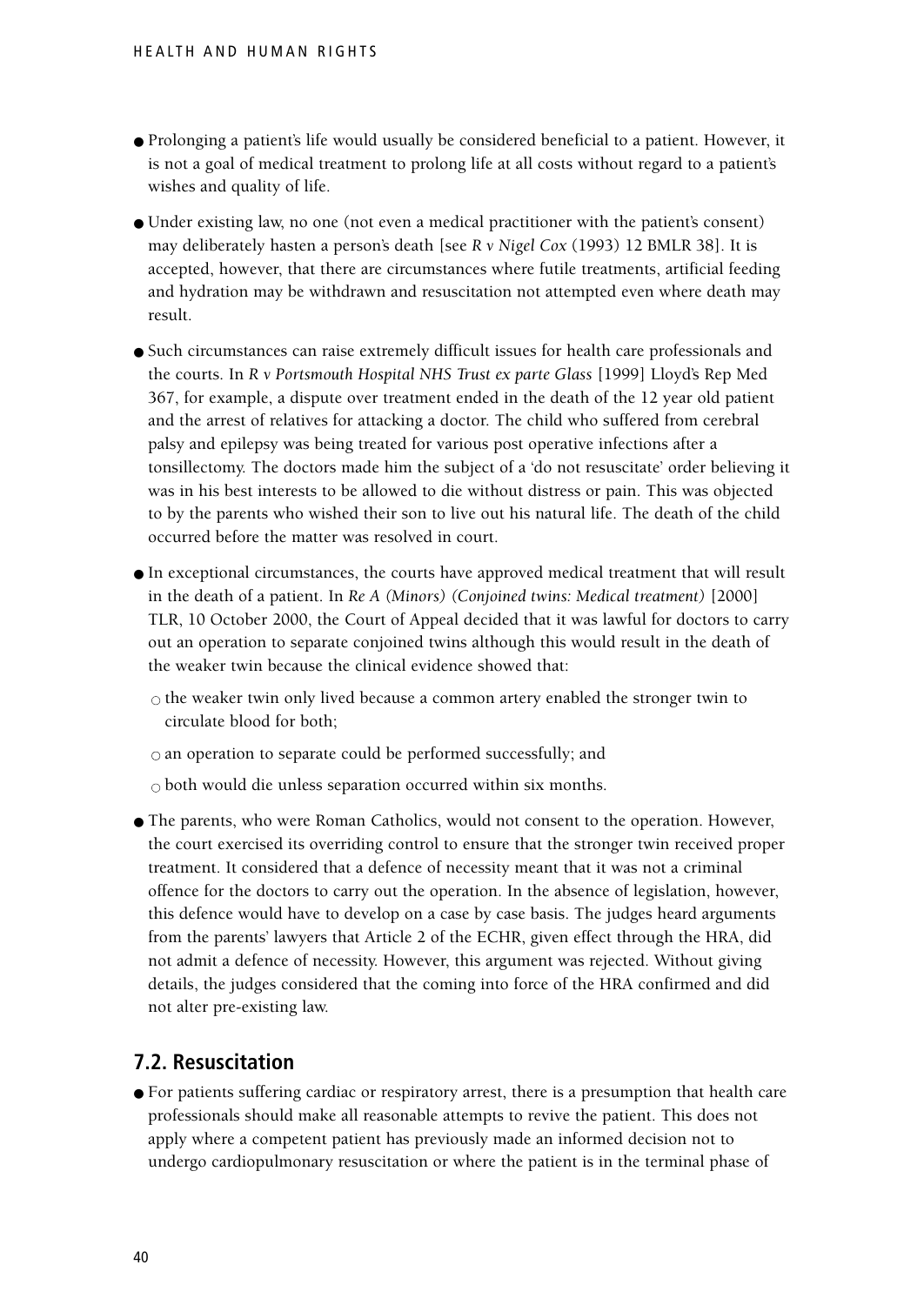illness and the burden of treatment outweighs the benefits.

- Each case must be considered on its individual merits. Blanket policies imposed without regard for individual circumstances (eg. on the basis of age) are unlikely to withstand challenge under the HRA and ECHR.
- Decisions are best made in advance and discussed with the patient as part of an overall care plan. A prior decision that resuscitation will not be attempted should be made only after appropriate consultation and consideration of the patient's condition. Relevant considerations are :
	- $\circ$  "the likely clinical outcome, including the likelihood of successfully restarting the *patient's heart and breathing, and the overall benefit achieved from a successful resuscitation;*
	- $\circ$  *the patient's known, or ascertainable, wishes; and*
	- *the patient's human rights, including the right to life and the right to be free from degrading treatment."*

[Decisions relating to Cardiopulmonary Resuscitation; a joint statement from the British Medical Association, the Resuscitation Council (UK) and the Royal College of Nursing (2001)].

● The joint statement considers that a decision not to attempt resuscitation (DNAR order) may be appropriate where such treatment will be 'futile' given the particular circumstances of the patient:

 $\circ$  where attempting CPR will not restart the patient's heart and breathing;

 $\circ$  where there is no benefit in restarting the patient's heart and breathing; or

 $\circ$  where the expected benefit is outweighed by the burdens.

- The reasons for a DNAR order need to be carefully recorded and made known to the patient (and with their consent) to those close to the patient. Health care professionals treating the patient will need to be informed. The guidance recommends that the entry in the medical records should clearly document and date the decision and the reasons for it, and should be made by the most senior member of the team available. The decision and reasons need to be reviewed regularly by the medical team.
- The courts are likely to approach claims that a health care body or clinician failed to take adequate and appropriate steps to protect a patient's right to life in a similar manner to clinical negligence cases. Such cases can be defended if a responsible body of medical opinion regards the treatment provided as reasonable.
- Cases involving a patient's consent to, or refusal of, treatment will be affected by the HRA and ECHR:

 $\circ$  cases where patients are not properly involved in treatment decisions

 $\circ$  'Do not resuscitate' decisions

 $\circ$  withdrawal of artificial feeding and hydration.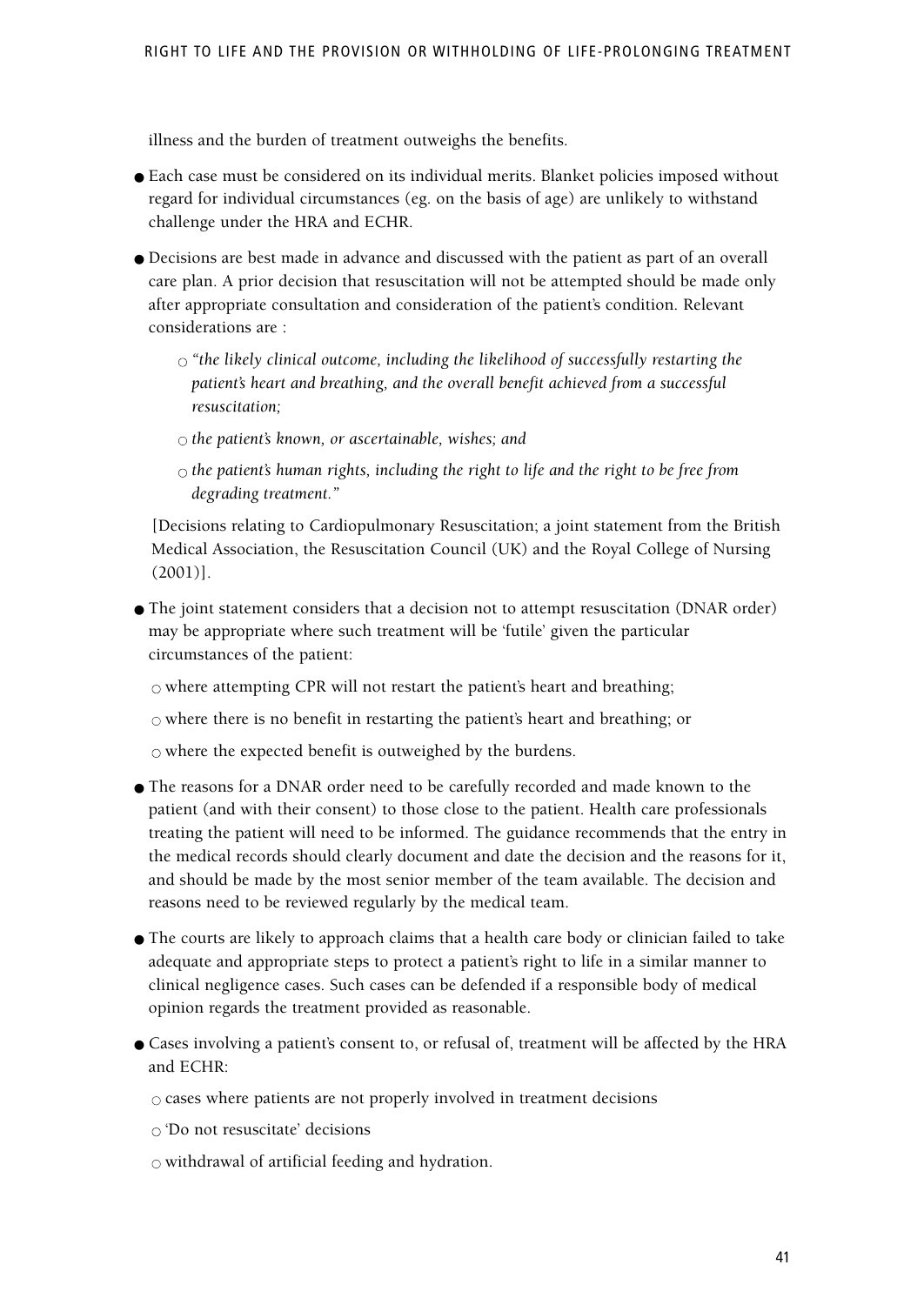● Recent cases have highlighted the desirability of consultation with patients and their relatives before making a decision not to resuscitate. When hard choices need to be made there may be a tendency for communication to go 'out of the window'. Health care providers need to be able and prepared to explain and justify DNR decisions as a justified interference with the right to life under Article 2 of the Convention.

## **7.3. Withdrawal of life-prolonging treatment**

- It is lawful for doctors to withdraw artificial feeding and hydration from those in a permanent vegetative state if it is not in the best interests of the patient to continue treatment where there is no hope of recovery? The courts are unlikely to overturn decisions where a patient's life is ended by the withdrawal of treatment but it may be more important than ever to obtain the court's sanction before treatment is withdrawn. In two of the earliest cases heard after the HRA came into force – *NHS Trust A v Mrs M* and *NHS Trust B v Mrs H* [2000] EWHC 29 – the Family Court considered the circumstances of:
	- $\circ$  Mrs M who had been in a permanent vegetative state for three years after an anaesthetic problem during a gynaecological operation: and
	- $\circ$  Mrs H who had been an epileptic all her life and suffered cardiac arrest while undergoing hospital treatment for pancreatitis which had left her in a permanent vegetative state for the previous nine months.

The families of both patients wanted them to be allowed to die. Dame Elizabeth Butler-Sloss ruled that artificial feeding was not in the best interests of either patient and could be withdrawn. She determined that the principles laid down by the House of Lords in the case of *Airedale NHS Trust v Bland* [1993] AC 789, were not affected by the coming into force of the HRA. In that landmark case, the House of Lords approved the withdrawal of artificial feeding on the grounds that continued treatment was not in the best interests of the patient. Tony Bland had been left in a persistent vegetative state after being crushed in the Hillsborough football stadium tragedy. The hospital's application to the courts to cease treatment was approved because the House of Lords accepted that there was no duty for a medical practitioner to continue to treat such a patient where medical opinion was that there was no prospect of recovery and, therefore, no benefit to the patient.

● The Irish courts have had to address similar issues. In *Re Ward of Court (Withholding Medical Treatment)* [1999] 50 BMLR 140 (Ireland), it was determined that withdrawing treatment from an individual in a persistent vegetative state did not violate the right to life in the Irish Constitution. The patient in question had suffered severe brain damage some twenty years before the case was brought. The family's application for an order to withdraw artificial feeding was opposed by the Irish Attorney General as a breach of the constitutional right to life. However, the court held that the process of dying was a necessary part of life and considered that the right to life also implied a right to die naturally with dignity rather have life prolonged by artificial means. Artificial feeding and antibiotic treatment could be withdrawn even though death would follow.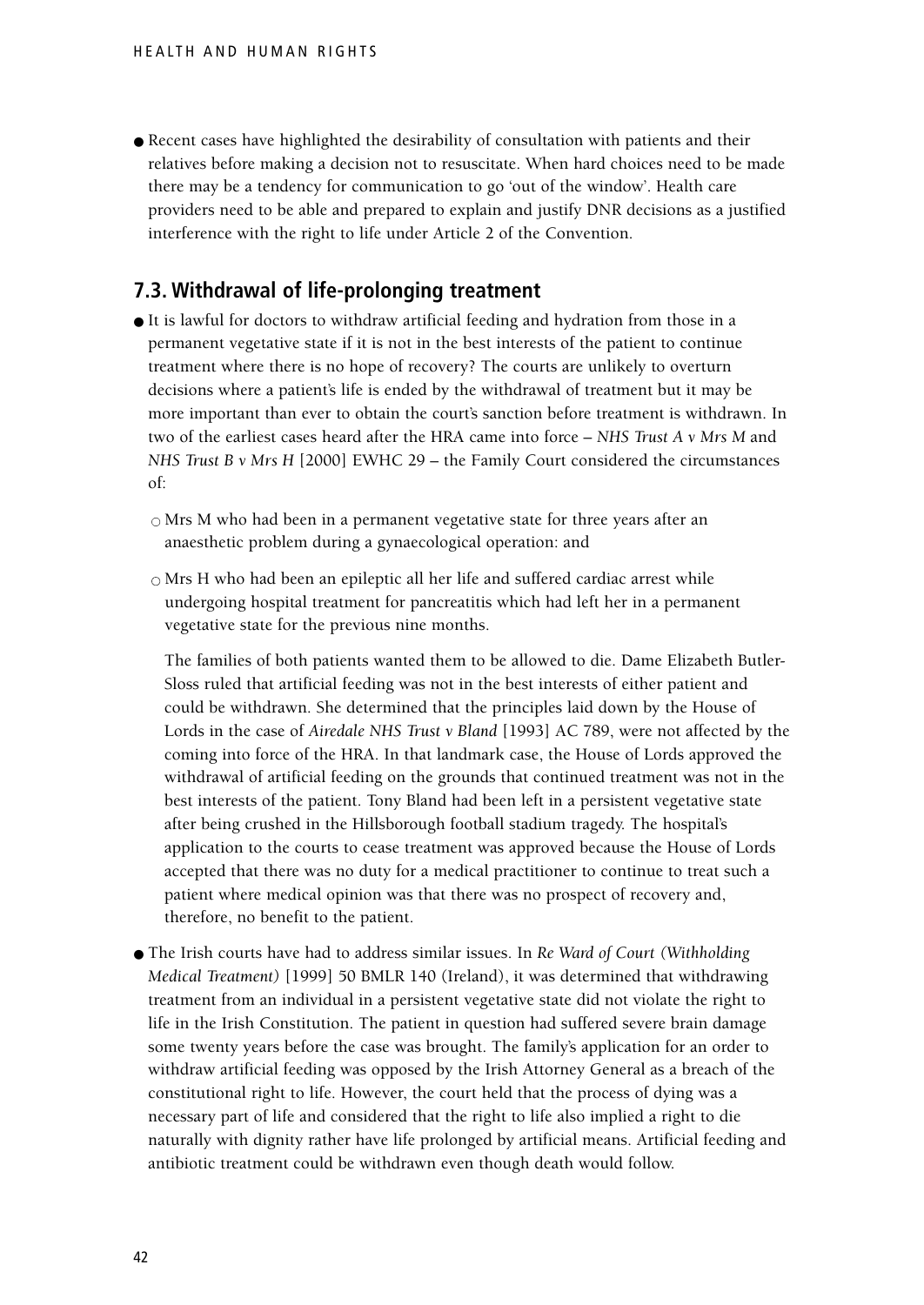- In *A National Health Service Trust v D* [2000] 55 BMLR 19, the roles were reversed. D was a baby born with multiple organ failure and a short life expectancy. The NHS Trust applied for the right not to resuscitate him if he suffered respiratory or cardiac failure. Only palliative care would be given to allow him to die peacefully and with dignity. This decision was strongly opposed by the parents who considered it to be premature. The views of three consultant paediatricians maintained that providing artificial ventilation would be a painful and intrusive process that would bring no lasting benefit. It could not be considered to be in the best interests of the child.
	- $\circ$  In reaching his judgement, Mr Justice Cazalet observed that there was a clear presumption in favour of taking all steps capable of preserving life, save in the most exceptional circumstances. It was the best interests of the patient that were paramount in deciding whether medical treatment should be given or withheld. The wishes of the parents were important in this regard but the court had the final view of what was in the best interests of the child.
	- $\circ$  Mr Justice Cazalet also considered the application of Article 2 and Article 3 of the Convention. He indicated that Article 2 did not require the prolongation of life in all circumstances. He found nothing in the Strasbourg jurisprudence to indicate that to provide palliative care only, in the best interests of the child, would breach this article. He also noted that Article 3 encompassed the right to die with dignity. He determined, therefore, that withholding life-prolonging treatment did not breach Convention rights because the decision was made on the basis of the best interests of the child. In other words, a death with dignity would not infringe human rights.

#### **7.4. Right to life-prolonging treatment**

- The coming into force of the HRA affects the manner in which decisions should be taken on the provision of life-prolonging treatment. The HRA does not empower a patient to compel health authorities to provide treatment but it will open new avenues of argument for dissatisfied patients and their relatives before the courts. At the very least, it will put the processes by which policies and decisions are made on the provision of lifeprolonging treatment under closer scrutiny than before. It will also bear down heavily on any form of discrimination or 'blanket' process in the taking of such decisions that cannot be justified under the Convention.
- The provision of treatment that could prolong life is inevitably dependent upon the availability and allocation of resources. Expensive or experimental treatment that could prolong life may sometimes not be provided on resource grounds. These decisions are vulnerable to challenge under Article 2 and Article 3 of the ECHR. However, for a case to have a chance of success, the courts will need to be convinced that failing to provide treatment would result in a real risk of death and that providing treatment would be likely to avert that risk. The courts might also act on evidence of procedural impropriety. Health practitioners making decisions on the provision of life-prolonging treatment will need to be able to demonstrate, therefore, that they have properly considered their patients' Convention rights. Such decisions will need to be rational, transparent and able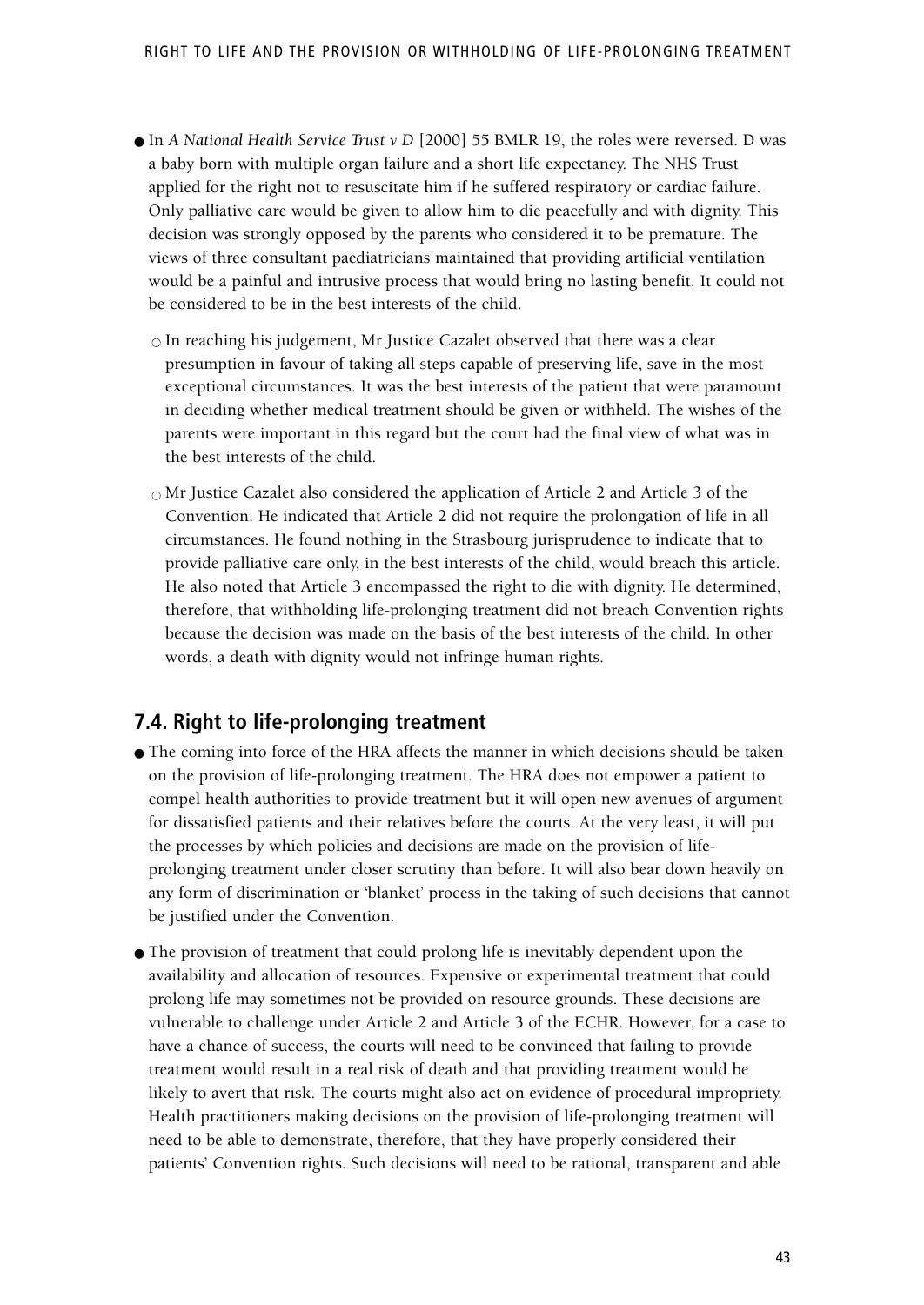to withstand scrutiny. Where all these criteria are met, the courts are very unlikely to find reason to use Article 2 or Article 3 to overturn or interfere with health authority decisions on the allocation of resources.

- A definitive case has yet to arise under the HRA. However, some of these issues were addressed in the case of *Jaymee Bowen (Child B) – R v Cambridge and Huntingdon HA ex parte B* [1995] 2 All ER 129. Jaymee was dying from a rare form of leukaemia. The health authority was prepared to pay for palliative care but not for expensive experimental therapy which had poor prospects of success. The High Court overturned the HA's refusal to pay with Mr Justice Laws arguing that it was not enough for the authority to 'toll the bell of scarce resources'. It had also to explain why treatment could not be provided and how it had set its priorities in reaching its decision. At the Court of Appeal, however, the court was convinced by the clinical evidence that the treatment would not be in Jaymee's best interests. Coming before the introduction of the HRA, questions of the right to life under the Convention or the possibility of the court substituting its own wisdom for that of the health authority over the allocation of resources did not arise.
- Elsewhere, in *Shortland v Northland Health Limited* [1999] 50 BMLR 255 CA, NZ, the New Zealand Court of Appeal determined that the right to life in the New Zealand Bill of Rights did not impose an obligation on a health authority to provide expensive medical treatment to prolong life.
- The applicant suffered from dementia and a potentially fatal kidney disease requiring dialysis until a kidney transplant could be arranged. The health authority, after consultation with qualified experts and following medical guidelines, refused a transplant and ceased dialysis. The applicant's representatives argued that he had been refused life saving treatment in breach of his constitutional rights but the court considered that he had not been deprived of life or denied the necessaries of life.
- In *Soobramooney v Minister of Health, Kwazulu-Natal* [1997] 50 BMLR 224 SA Constitutional Court, the applicant was also in need of continuing dialysis treatment, was suffering from heart disease and had been refused treatment because of a lack of resources. Section 27(2) of the South African Constitution requires the state to take reasonable steps to ensure that individuals have access to proper health care. Section 11 guarantees the right to life. The Constitutional Court rejected the argument that the refusal to provide treatment was a breach of these sections indicating that the constitutional right to health care had to be determined in accordance with the state's duty under that right to provide everyone with access to healthcare services within existing resources.

## **7.5. Right to end life or refuse treatment**

● It is accepted under civil law that an adult of sound mind is entitled to refuse medical treatment even if this decision will result in his or her death. Mentally competent patients therefore have the right to personal autonomy and to make decisions concerning their care notwithstanding the consequences of their decisions. The reasons for refusing treatment do not have to be rational.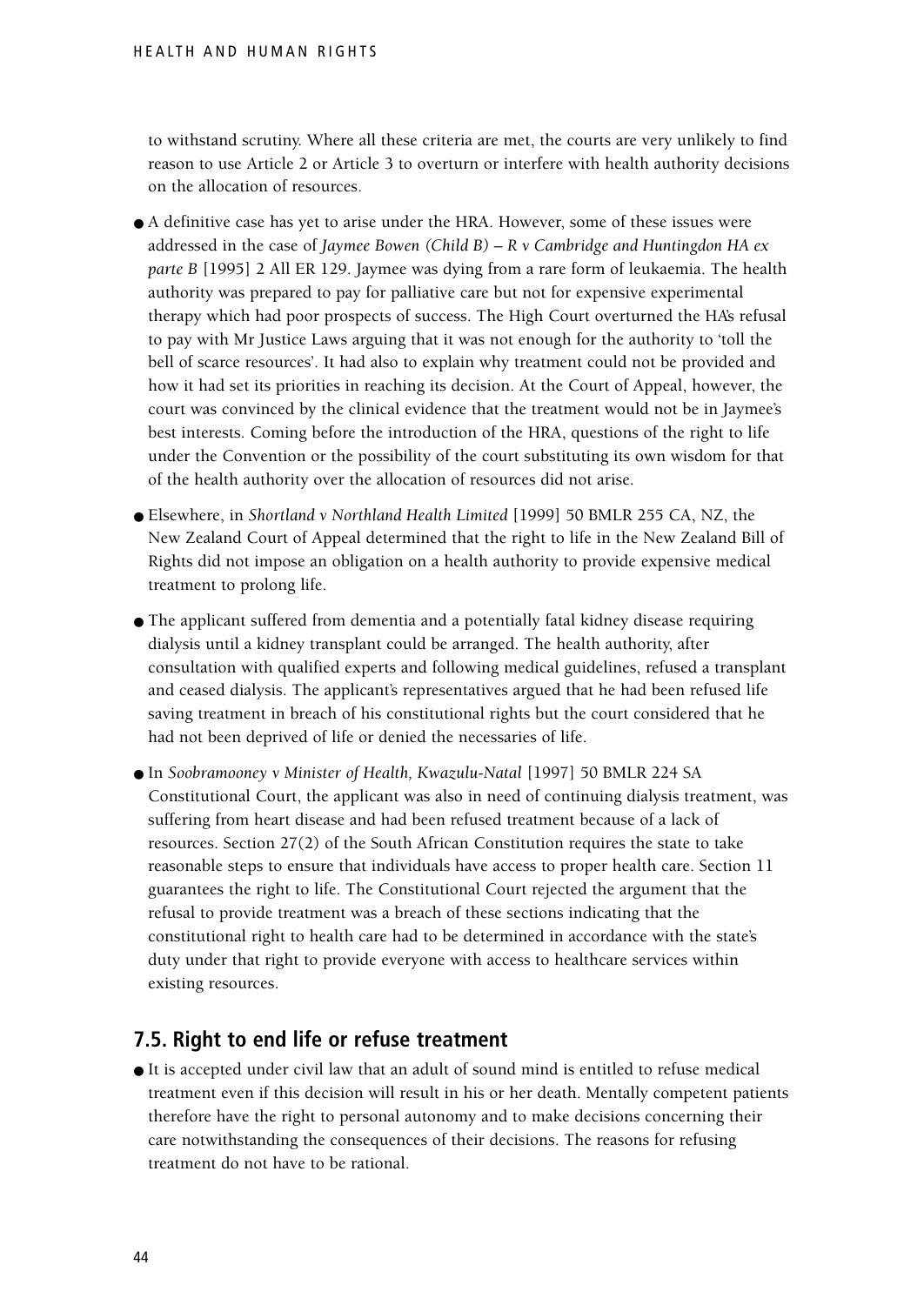- Subject to the overriding control of the courts, parents may refuse treatment on behalf of their children. In *Re T* [1997] 1 All ER 906, the court refused the doctor's plan to perform a kidney transplant in favour of the parents' desire that their child should have a short life of quality rather than a life of uncertain quality and duration.
- In an important recent judgement, in *R v B* (22 March 2002), the Family Division Court confirmed that a seriously physically disabled patient, who was mentally competent, was entitled to refuse consent to life-sustaining medical treatment. The administration of artificial ventilation against the patient's wishes constituted an unlawful trespass on her person.
- The court set out and restated principles and guidelines for dealing with issues of mental capacity:
	- $\circ$  there was a presumption that a patient was mentally competent to make decisions whether to consent to or refuse treatment;
	- $\circ$  where competence was not in question and the patient had been given all relevant information and advised of the available options, the decision of the patient had to be respected by health care professionals;
	- $\circ$  concerns over a patient's mental capacity should be resolved as quickly as possible pending which the patient should be cared for according to his or her best interests as judged by the medical staff in charge of their care;
	- $\circ$  the consequences of the patient's decision (no matter how grave) should not influence or cloud the assessment of the patient's mental capacity to make the decision;
	- $\circ$  where there was disagreement over the competence of a patient, the patient should be kept fully informed and involved in the process. Independent medical advice from outside the treating hospital should be sought. Matters should not be left deadlocked or allowed to drift on unresolved; and
	- $\circ$  if medical staff were unable for any reason to carry out the treatment wishes of a mentally competent patient, it was their duty to find others who would do so.
- The decision of the Family Division Court accords with Strasbourg jurisprudence. In *Widmar v Switzerland* [Appl No 20527/92], the Commission found that allowing a person to die by withholding treatment may be permitted. However, the European Court has not embraced the idea of taking active steps to end life.

## **7.6. Assisted suicide (Diane Pretty v the UK)**

● Diane Pretty suffered from motor neurone disease, a disease for which there is no cure. She wished to be able to control the manner of her death but could not do this without assistance as she was paralysed from the neck down. It is not a crime to commit suicide in the UK but it is an offence, under Section 2 (1) of the Suicide Act 1961, to assist another person to commit suicide. Ms Pretty wished to be assisted by her husband and sought a guarantee from the Director of Public Prosecutions that he would not be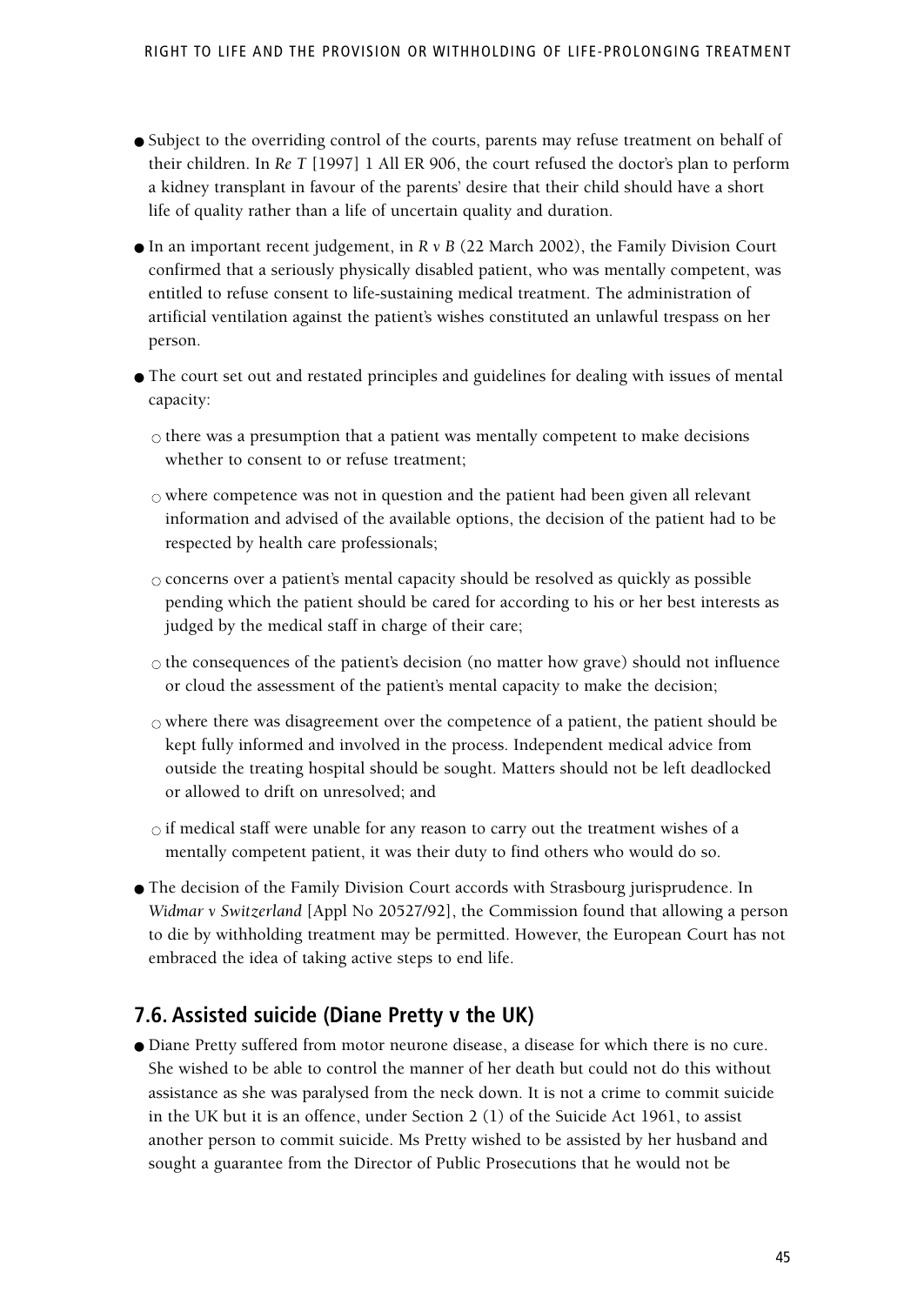prosecuted after her death. The Director's refusal to give immunity was upheld by three UK courts including the House of Lords. The case was heard as an urgent matter by the ECtHR in March 2002. The court delivered judgement on 29 April 2002.

- Lawyers for Ms Pretty argued that:
	- $\circ$  Article 2 allowed an individual to choose whether to live or die. The State was under a positive obligation to allow individuals to exercise that right;
	- $\circ$  Article 3 required that the State take positive steps to prevent Ms Pretty suffering inhuman or degrading treatment which in her circumstances meant allowing her husband to help end her life with dignity;
	- $\circ$  Ms Pretty's right to self determination under Article 8 and to manifest her beliefs under Article 9 were violated by the failure to provide a lawful scheme for assisted suicide; and
	- $\circ$  The blanket ban on assisted suicide breached the non discrimination requirements of Article 14 given that an able bodied person could exercise the right to die under domestic law.
- The European Court was not persuaded that the 'right to life' guaranteed in Article 2 could be interpreted as conferring a diametrically opposed 'right to die'. Neither did it create a right to self-determination in the sense that a person could choose death rather than life. The court concluded, therefore, that no 'right to die', whether at the hands of a third person or with the assistance of a public authority, could be derived from Article 2.
- The court did not accept the argument advanced under Article 3. It considered that Article 3 had to be construed in harmony with Article 2. Article 2 existed as a prohibition on the use of lethal force or other conduct that might lead to the death of a person. It did not confer any right on an individual to require the State to permit or facilitate his or her death. There was no positive obligation under Article 3, therefore, which could require the State to sanction actions that would end life.
- The claims under Articles 8, 9 and 14 also failed. The court did not consider that the blanket nature of the ban on assisted suicide was a disproportionate interference with Article 8. Assisted suicide did not fall within the definition of 'beliefs' protected by Article 9. There was an objective and reasonable justification for the purposes of Article 14 in not distinguishing between those who were and were not physically able to commit suicide given the intent of the Suicide Act to preserve life.
- Diane Pretty died in May 2002.

### **7.7. Is guidance in place and acted on in health organisations?**

● It would appear that the guidance prepared by the BMA and GMC has not been adopted into the policies and practices on the provision and withholding of life prolonging treatment in every hospital or health organisation. The Disability Rights Commission, for example, still has concerns over the apparent use of 'Do Not Resuscitate' notices for some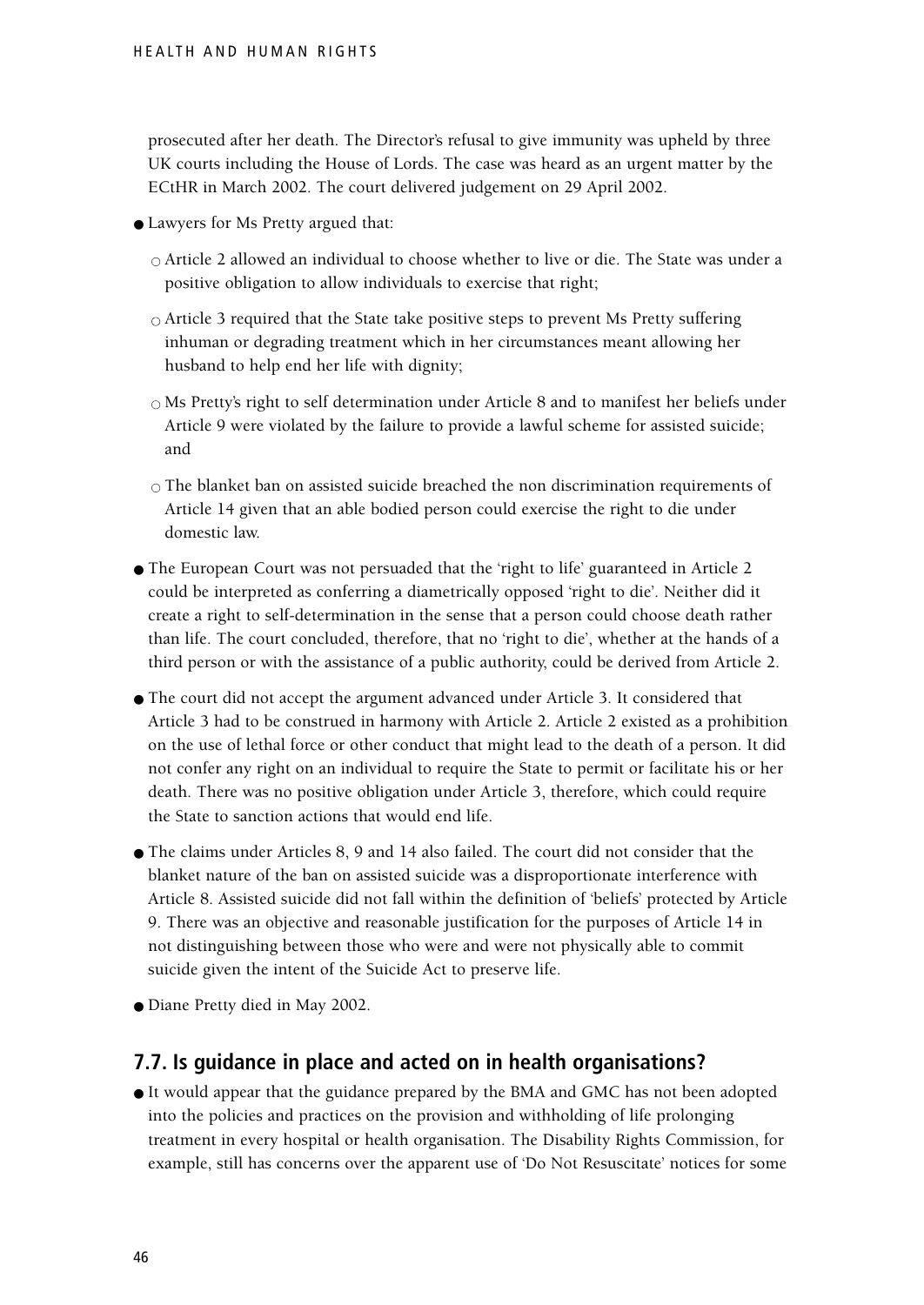disabled people receiving hospital treatment without the knowledge of the patient or their close relatives. The Commission has examined the results of clinical governance reviews undertaken by the Commission for Health Improvement for a sample of 19 NHS hospital trusts. These reviews revealed that three trusts had a policy on DNR, three trusts were reviewing or planned to review their policy, three trusts had detailed policy and practice guidelines and reports on the other ten disclosed concerns, some serious. Having guidance in place was not a guarantee that this would be acted upon by staff. According to the DRC, a resuscitation audit in two hospitals found that correct documentation of DNR status existed for only 23 per cent of patients and for only 10 per cent of those identified as 'Not for CPR'. A survey by students at one hospital found that just over half its doctors had read the Trust's guidelines.<sup>9</sup> In such an environment, the possibility of Convention related challenges on the provision or withholding of life prolonging treatment must remain high. The DRC intends to conduct a formal inquiry into resuscitation practices as applied to disabled people.

<sup>9.</sup> Speech delivered by Lakhvir Rellon, Commissioner, Disability Rights Commission at an expert seminar on 'Witholding and withdrawing medical treatment' on 14 November 2002. Available at [www.drc-gb.org].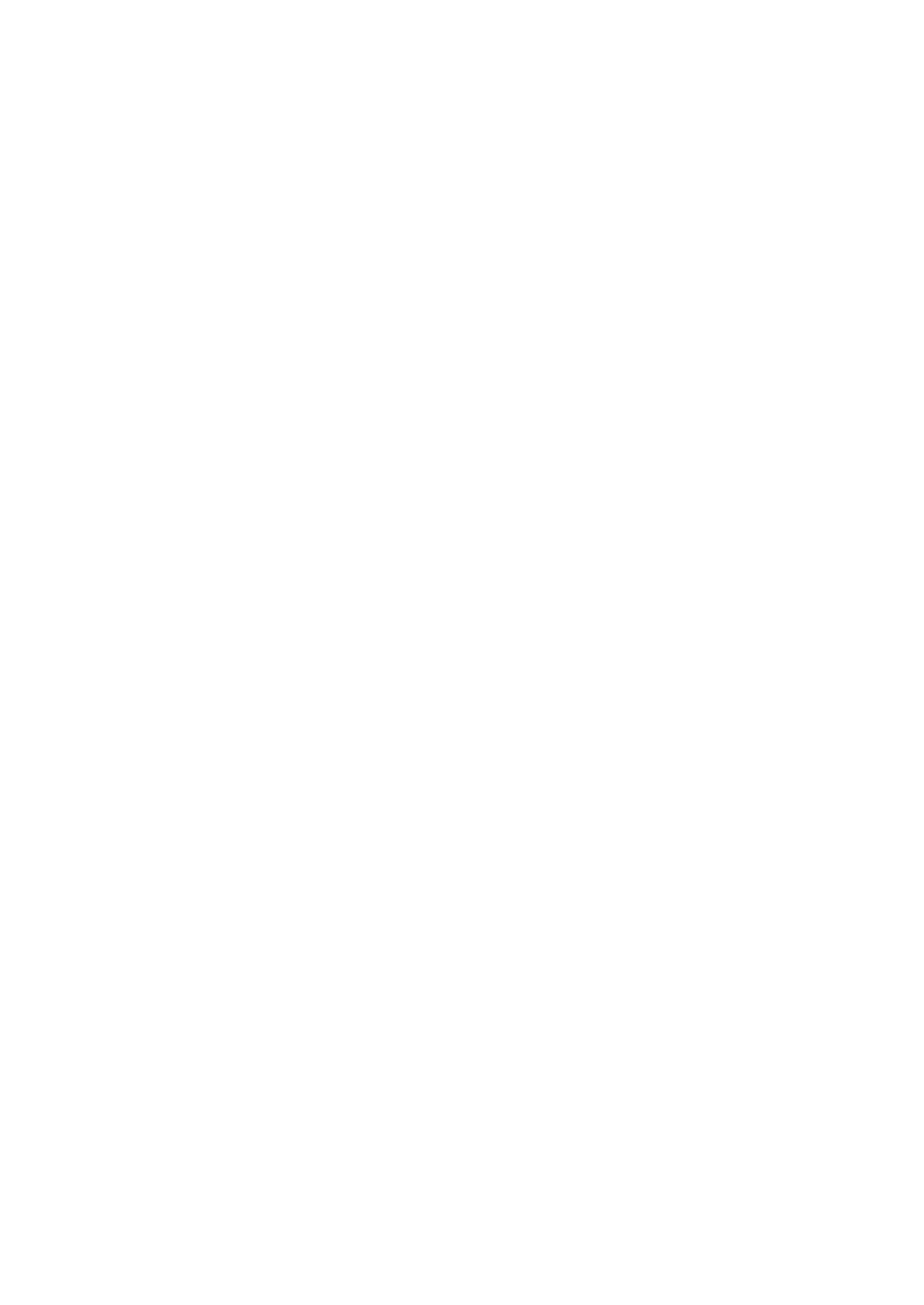# **8. CLINICAL NEGLIGENCE**

- A health care professional owes a duty to exercise reasonable skill and care in the treatment of a patient.
- A health care professional may be guilty of negligence if failing to demonstrate the level of skill of an ordinary practitioner of their profession.
- Health care professionals may differ over the best course of action for a patient. The courts allow for the exercise of reasonable 'clinical discretion' and differences of opinion in the treatment of patients.

## **8.1. The Bowlam test**

- A health care professional owes a duty to exercise care in the treatment of patients. If adequate and appropriate care is not provided, a medical practitioner may be held liable under the law of negligence. The test for negligence on the part of a medical practitioner (best known as the Bolam test) was first formulated in the nineteen fifties.
- The test as originally stated in *Hunter v Handley* [1955] SC 204 considered:

*"In the realm of diagnosis and treatment there is ample scope for genuine difference of opinion and one man clearly is not negligent merely because his conclusion differs from that of other professional men, nor because he has displayed less skill or knowledge than others would have shown. The true test for establishing negligence in diagnosis or treatment on the part of a doctor is whether he has been proved to be guilty of such failure as no doctor of ordinary skill would be guilty of if acting with ordinary care."*

● In *Bolam v Frien Hospital Management Committee* [1957] 1 W.L.R. 582, the judge directed the jury:

*"The test is the standard of the ordinary skilled man exercising and professing to have that skill. A man need not possess the highest expert skill… it is sufficient if he exercises the*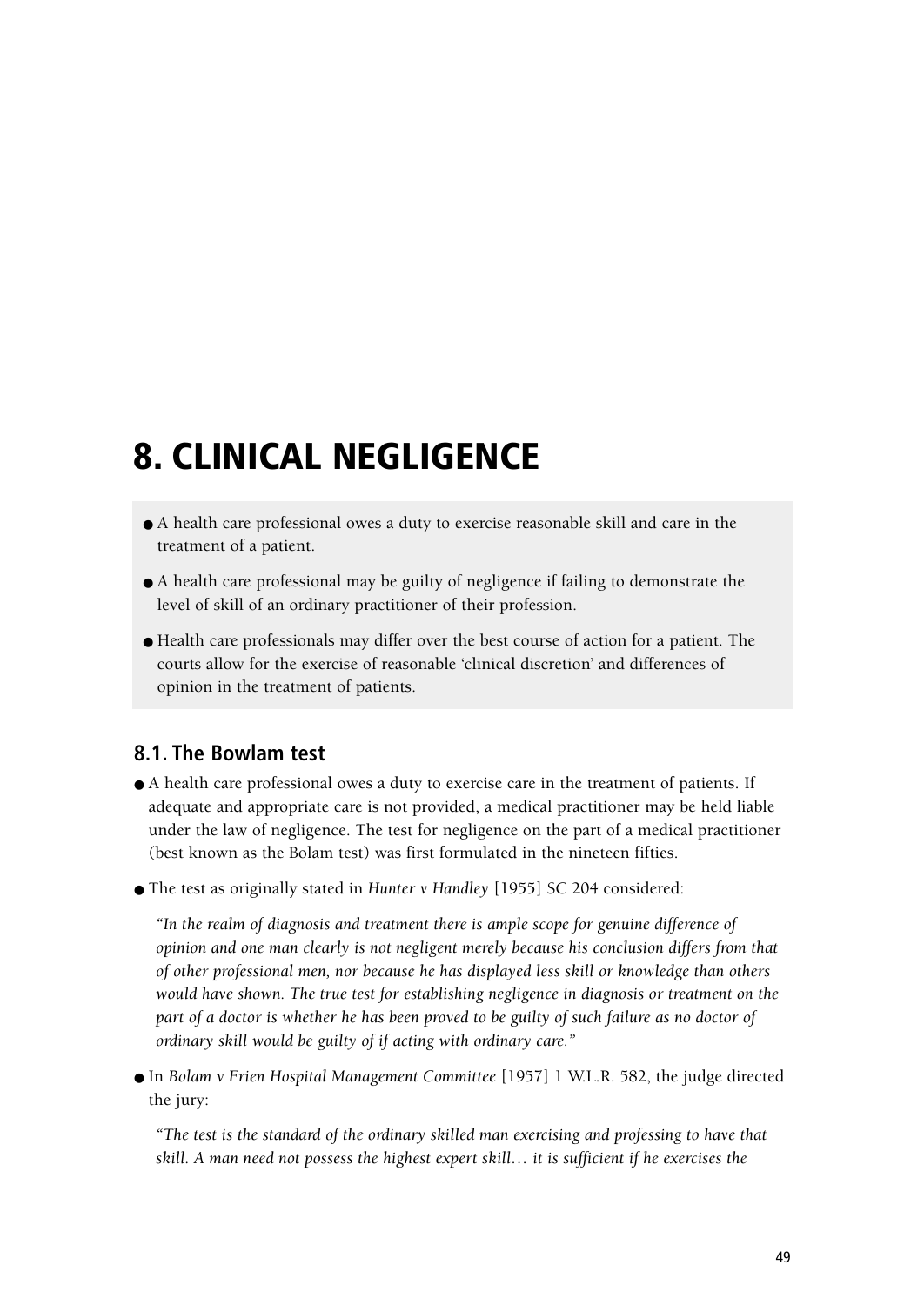*ordinary skill of an ordinary competent man exercising that particular art."*

*"[A doctor] is not guilty of negligence if he has acted in accordance with a practice accepted as proper by a responsible body of medical men skilled in that particular art."*

*"a doctor is not negligent ... merely because there is a body of opinion that takes a contrary view."*

● With modifications, the Bolam test continues to be applied by the courts. Lord Scarman reformulated the test in Sideways v Governors of Bethlem Royal Hospital [1985] AC 871 as:

*"a doctor is not negligent if he acts in accordance with a practice accepted at the time as proper by a responsible body of medical opinion even though other doctors adopt a different practice."*

● In *Bolitho v City and Hackney Health Authority* [1998] A.C.232 H.L, the House of Lords examined a decision not to intubate a child. The Law Lords declined to substitute their own judgement for that of the medical experts but also stressed that they would hold that a body of medical opinion is not reasonable or responsible, if it was demonstrated that that body of opinion did not have a logical basis. In the words of Lord Browne-Wilkinson:

*"In the vast majority of cases the fact that distinguished experts in the field are of a particular opinion will demonstrate the reasonableness of that opinion ... But if, in a rare case, it can be demonstrated that the professional opinion is not capable of withstanding logical analysis, the judge is entitled to hold that the body of opinion is not reasonable or responsible."*

● The Convention as applied through the Human Rights Act has yet to make its presence felt in the area of medical negligence. Some legal practitioners question whether the Bowlam test (concerned as it is with doctors' standards) meets expectations for the protection of patients' rights under the Convention. So far, however, the domestic courts have not taken Article 2 to impose a different or higher standard than the common law duty of care.

## **8.2. Clinical negligence and the ECHR**

- Cases of medical negligence are rarely heard by the European Court. In *Buckley v UK* [1997] 23 EHRR CD 129, the applicant complained about the treatment and circumstances surrounding the death of her son. In deciding that the complaint under Article 2 was inadmissible, the Commission was influenced by the fact that the applicant's medical and legal advisors had been unable to point to any negligence on the part of the hospital and, consequently, had initiated no action in the domestic courts.
- However, the European Court did consider the case of *Cavelli and Ciglio v Italy*<sup>10</sup> in which it determined that Article 2 of the Convention does not require the provision of a

<sup>10.</sup> Cavelli and Ciglio v Italy (application No. 32967/96) 17 January 2002.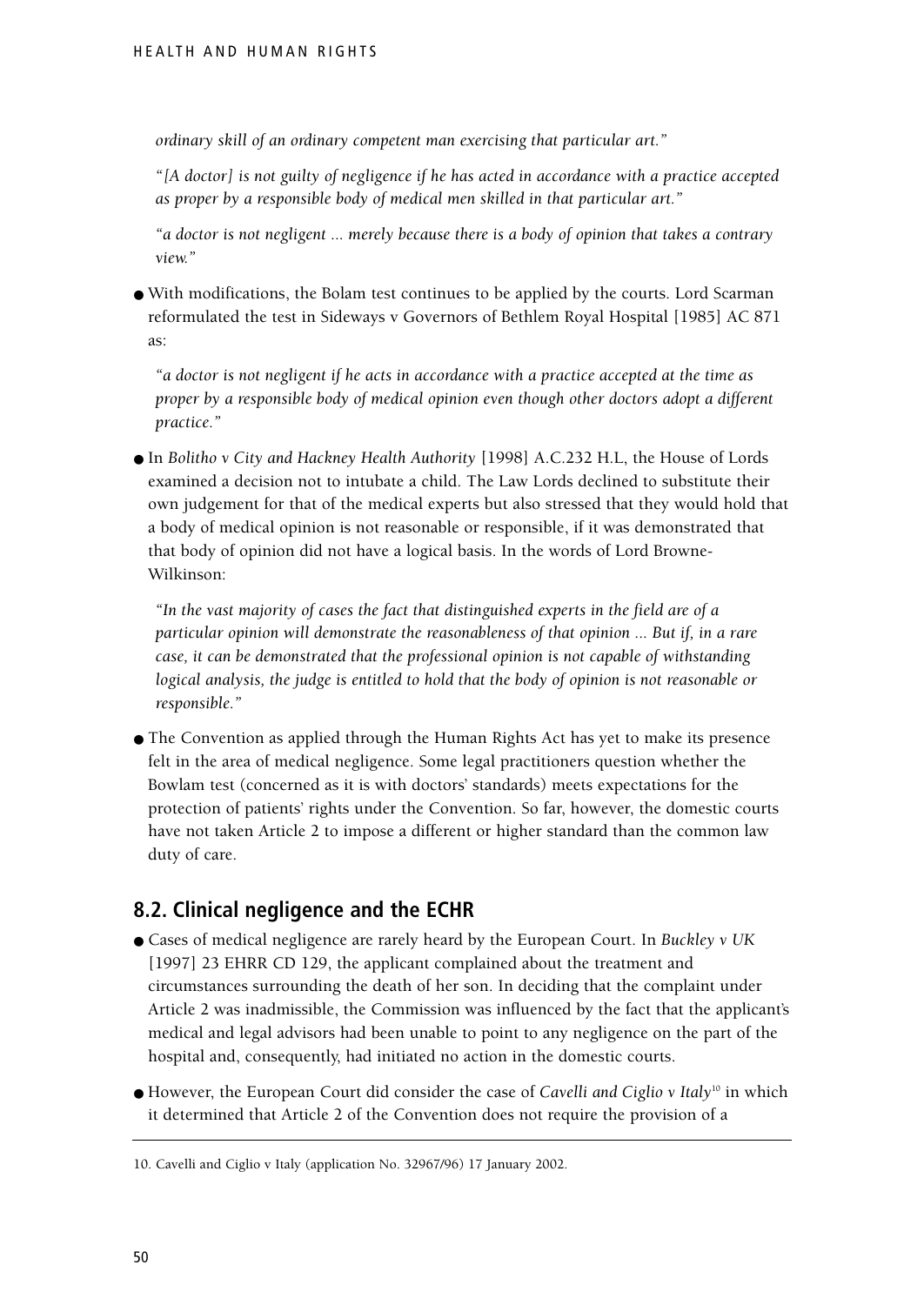criminal law remedy for deaths caused by alleged medical negligence if there is a civil remedy available.

- In this case, a doctor had been accused of involuntary manslaughter and sentenced to a year's imprisonment by the Italian Criminal Court for failing to take adequate precautions for the safe birth of a child known to be at high risk. However, the Italian Appeal Court ruled that the prosecution was time barred because of delays in arranging the first trial.
- The child's parents took the matter to Strasbourg arguing that their Article 2 and Article 6 (1) rights had been infringed because of the procedural delays and time bar on prosecuting the doctor. The European Court accepted that Article 2 was engaged but did not find a violation in this case. It considered that the positive obligation on a state to investigate violations of Article 2 did not require the provision of a criminal remedy in every case where death occurred involuntarily. The court noted that the option had been open to the applicants to pursue civil proceedings but they had chosen to settle. By doing so, a majority of the judges found that the applicants had denied themselves access to the best means of obtaining a remedy.
- The conclusion reached by the court argues that there are circumstances (in this case involuntary manslaughter arising from medical negligence) in which the availability of civil proceedings satisfies the obligation on a state to investigate and deal with violations of Article 2.
- Strasbourg has, on rare occasions, been required to consider whether medical treatment of an experimental nature could constitute a breach of Article 3. In *X v Denmark* [1983] 32 DR 282, the applicant complained that a failed sterilisation operation had been performed in a different way than that to which she had consented. However, the Commission determined that the operation was not experimental in nature and did not, therefore, constitute a violation of Article 3.
- In the UK courts, it has been stated recently by Scott Baker J in *R (Howard) v Health Secretary* [2002] 3 WLR 738 that clinical negligence, no matter how bad, can not found a claim under Article 3.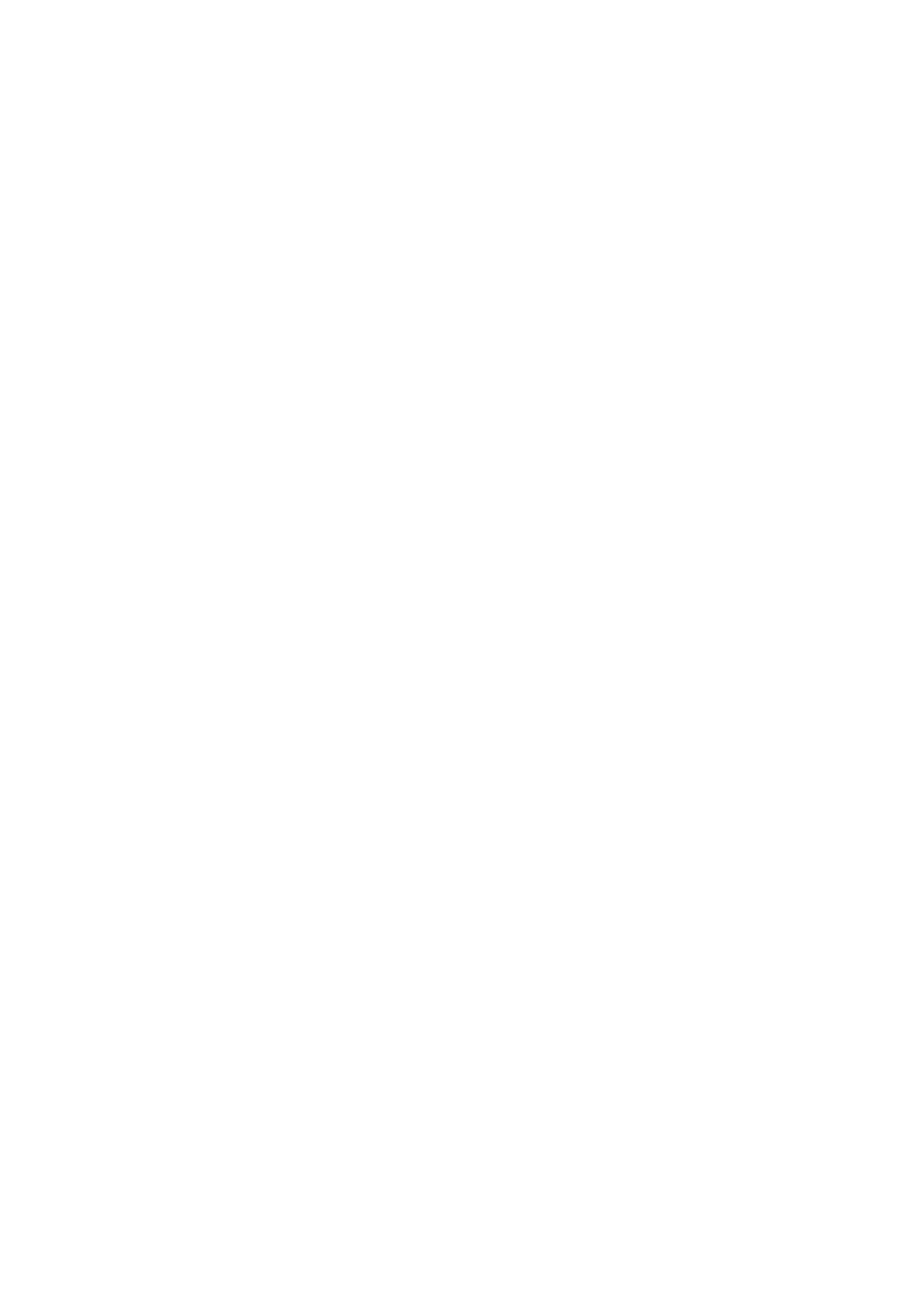# **9. CONSENT TO TREATMENT**

- A competent patient's consent is required before any medical procedure is undertaken.
- Consent is a continuing process and should be reaffirmed as treatment progresses.
- Where a patient is not competent, a decision on whether to provide treatment must reflect his/her best interests (including clinical interests).
- Be familiar with and use the BMA consent toolkit. [www.bma.org.uk]
- Decisions by competent and informed patients are to be respected by medical practitioners. A competent adult has the right to refuse any medical treatment even if that refusal results in his or her death. While reasonable attempts may be made to persuade such a patient to accept treatment, his or her decision is legally binding on health care staff.
- Patients do not need to justify their decisions, but need to ensure that they are communicated to the health care professionals responsible for their treatment. Decisions may be conveyed verbally or recorded in the form of a written 'living will'. Patients may change their minds about decisions at any time.
- $\bullet$  In the recent case of *R v B* [2002] 2 All ER 449 (see also section 7.5 above), Ms B won the right to have the ventilator keeping her alive switched off. While she had the mental capacity to make this decision, it was not acted on because no doctor within the hospital caring for her was willing to carry out her wishes and the NHS Trust concerned failed to find another doctor who would do so. Dame Elizabeth Butler-Sloss found that the Trust had been guilty of trespass to the person in treating Ms B once she had been found to be competent to make the decision to discontinue her treatment. Dame Butler-Sloss highlighted the "serious danger ... of a benevolent paternalism which does not embrace recognition of the personal autonomy of the severely disabled patient". Considerations of what might be in the best interests of the patient were irrelevant in such a case and Dame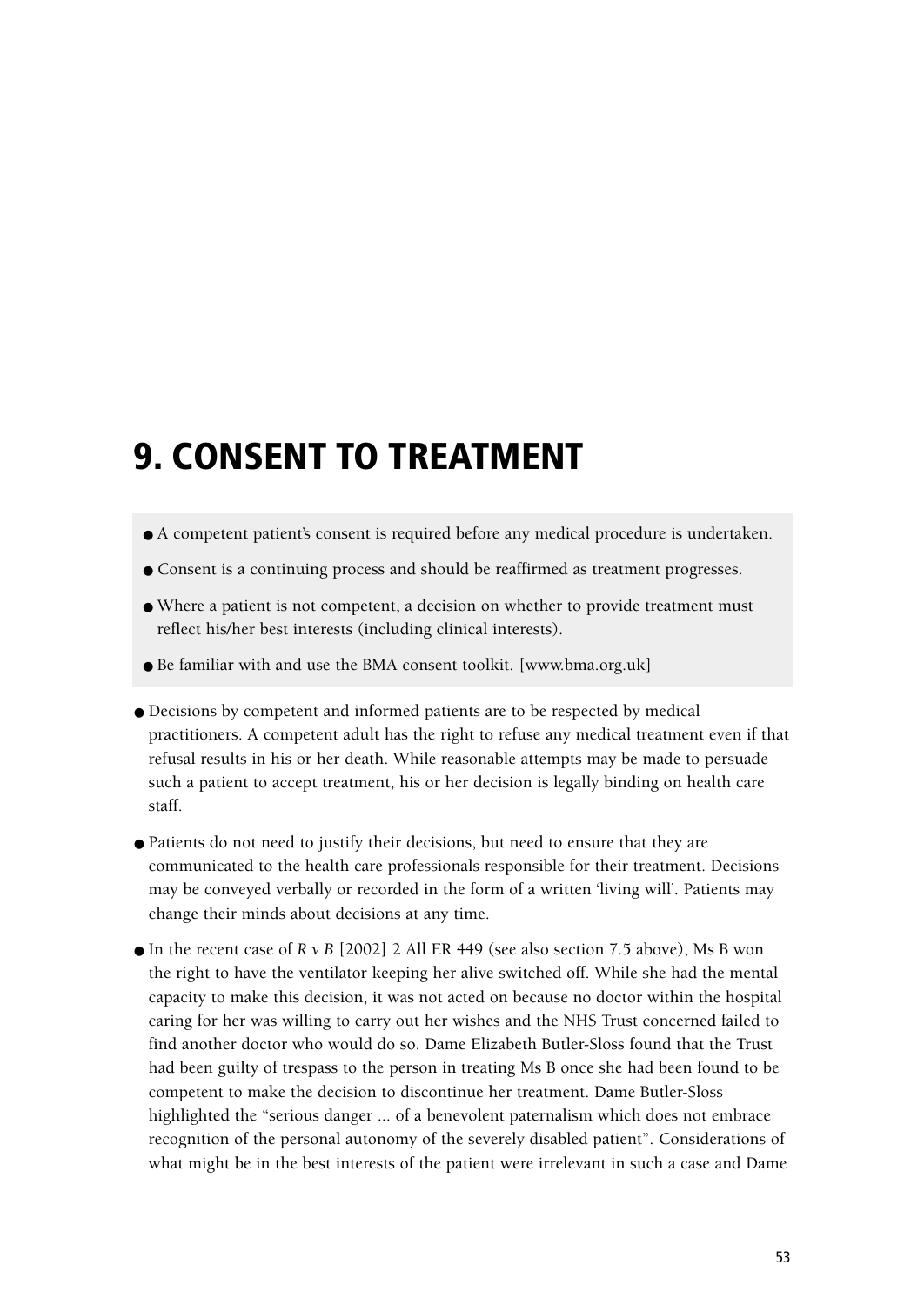Butler-Sloss laid down clear guidelines explaining that a competent patient's wishes must be respected even if another doctor must be found to do so.

### **9.1. Informed consent**

● In *Sideway v Board of Governors of the Bethlem Royal Hospital and the Maudsley Hospital* [1985] A.C. 871 H.L, the Law Lords decided that a doctor's duty to inform a patient is an aspect of the doctor's duty to exercise reasonable care and skill. This duty forms part of the Bolam test (see section 8.1 above) under which a doctor must give the patient information that a responsible body of medical opinion considers appropriate. As explained by Lord Diplock:

*"In matters of diagnosis and the carrying out of treatment the court is not tempted to put itself in the surgeon's shoes; it has to rely upon and evaluate expert evidence, remembering that it is no part of its task of evaluation to give effect to any preference it may have for one responsible body of opinion over another, provided it is satisfied by the expert evidence that both qualify as responsible bodies of medical opinion."*

- In the *Sideway* case, the Law Lords relied upon expert evidence that a body of skilled and experienced neurosurgeons would have regarded it as acceptable not to warn of a slight, but well recognised, risk of serious harm that Mrs Sideway did in fact suffer following surgery.
- In a dissenting opinion, however, Lord Scarman proposed a rights based approach known now as 'informed consent' under which the patient should have the right to choose whether to accept a slight, but well recognised, risk of harm.
- The application of the HRA and ECHR is likely to lead to greater emphasis on the ability of patients to make informed decisions on receiving treatment. There will be room for tension and litigation over what the reasonably competent medical practitioner regards as being significant to the making of a decision and what the typical patient regards as being important. However, if a medical practitioner can demonstrate that the patient's best interests were properly considered and can justify any decision not to inform the patient of a risk, this is unlikely to be deemed a negligent act by the courts.
- The GMC counsels that doctors find out what patients want to know and ought to know about their condition and its treatment. Information which should be provided includes:

 $\circ$  the purpose of the investigation or treatment;

- $\circ$  details and uncertainties of the diagnosis;
- $\circ$  options for treatment including the option not to treat;
- $\circ$  explanation of the likely benefits and probabilities of success for each option;
- $\circ$  known possible side effects;
- $\circ$  the name of the doctor who will have overall responsibility; and
- $\circ$  a reminder that the patient can change his or her mind at any time.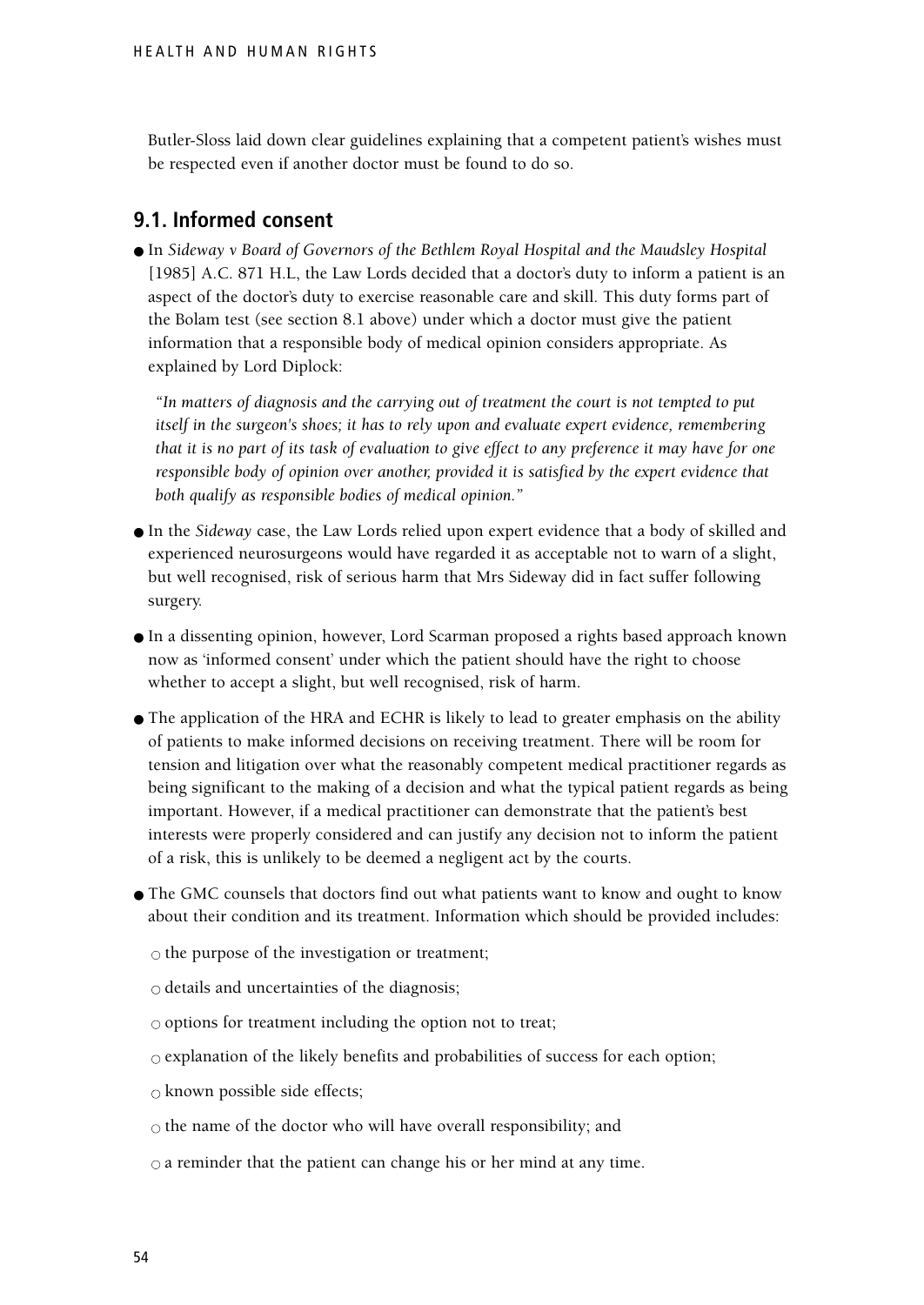### **9.2. Consent by young people**

- Competent young people are entitled to give consent to medical treatment. Where they lack competence it is generally their parents who make decisions on their behalf. In England, Wales and Northern Ireland, refusal of treatment by competent young persons is not necessarily binding on doctors since the courts have ruled that consent from people with parental responsibility, or the court, still allows doctors to provide treatment. Where a competent young person refuses treatment, the harm caused by violating the young person's choice must be balanced against the harm caused by failing to treat. In Scotland, it is likely that neither the parents nor the courts are entitled to override a competent young patient's decision.
- The HRA and ECHR have not been used yet (as at the end of 2002) to challenge consent issues for young people in the domestic courts.

#### **9.3. Where a patient lacks capacity to consent or withhold consent to treatment**

- A medical practitioner may treat a patient who lacks the capacity to give or withhold consent provided the treatment is in the best interests of the patient and the minimum necessary is done. This is not expected to change under the HRA and ECHR.
- The legal test to capacity is set out in *Re C* [1994] 1 WLR 290. The courts have also considered the question of when capacity should be re-examined. In *St George's Healthcare NHS Trust v S* [1998] 3 WLR 936, the court held that a declaration was only required when there was serious doubt as to capacity. In *R v Portsmouth Hospital Trust ex parte Glass* [1999] Lloyds Rep Med 367, the Court of Appeal modified this to indicate that it was appropriate to apply to the court for a declaration where there was serious disagreement between the parties. This requirement is reinforced by the application of Article 6 of the Convention. The right to a fair trial makes it more likely that clinical decisions disputed by the patient's relatives will end up in the courts.
- In *R (Wooder) v Feggetter and the Mental Health Commission* [2002], 24 April, CA, the Court of Appeal determined that the coming into force of the HRA has extended the duty to give reasons when determining to give treatment without the consent of the patient. The applicant sought written and adequate reasons for the decision of a 'Second Opinion Appointed Doctor' under Section 58 of the Mental Health Act 1983 that he should be given medication against his will. The court ruled that a detained person should be informed in writing of the reasons for such a decision unless these were likely to cause serious harm to the physical or mental health of the patient or any other person.

### **9.4. Best interests of the patient**

- The BMA recommends that the following factors should be taken into account in considering treatment in the best interests of the patient:
	- $\circ$  the patient's own wishes and values (where these can be ascertained), including any advance statement;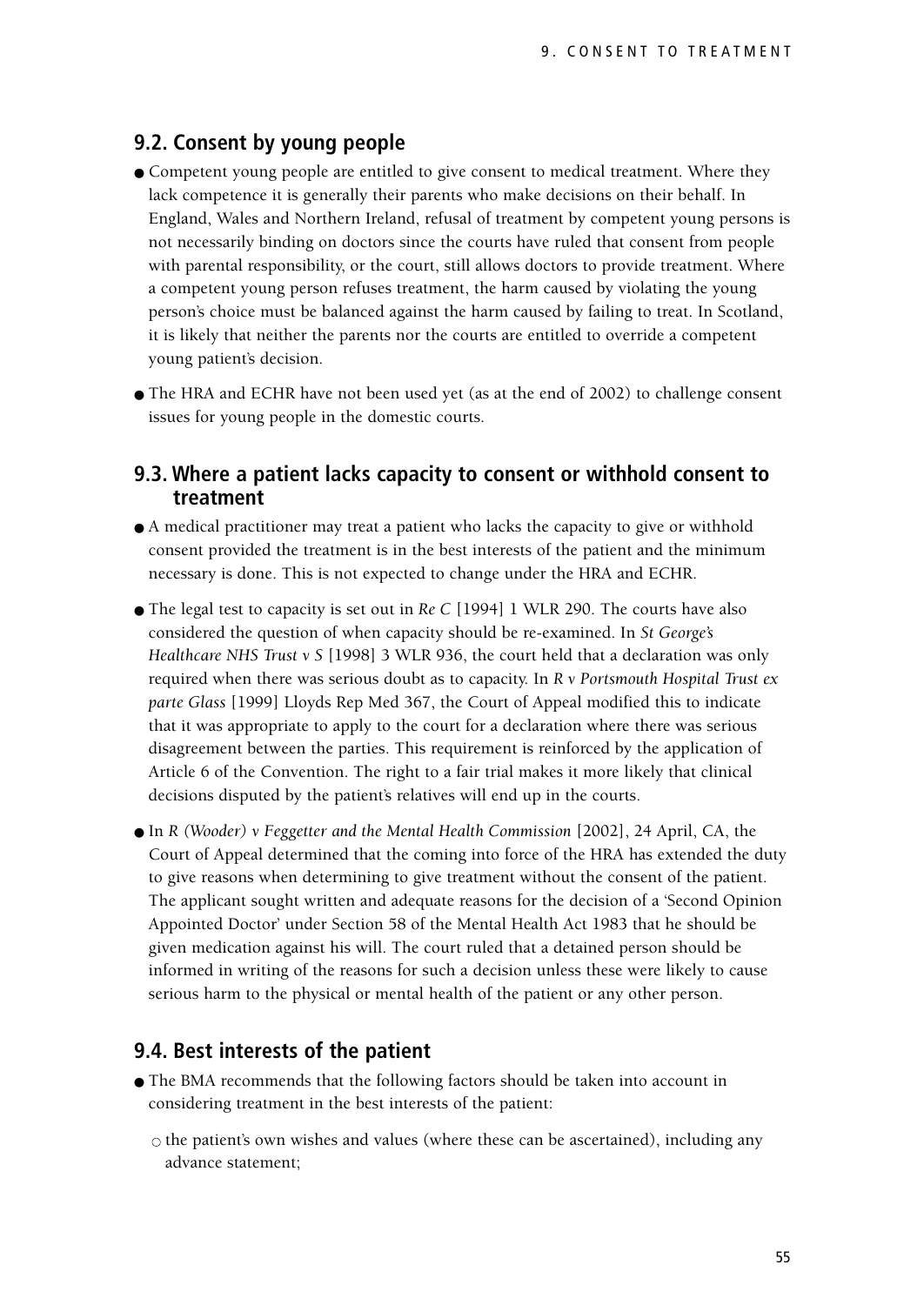- $\circ$  clinical judgement about the effectiveness of the proposed treatment, particularly in relation to other options;
- $\circ$  where there is more than one option, which option is least restrictive of the patient's future choices;
- $\circ$  the likelihood and extent of any degree of improvement in the patient's condition if treatment is provided;
- $\circ$  the views of the parents if the patient is a child;
- $\circ$  the views of the people close to the patient especially close relatives, partners, carers or proxy decision-makers about what the patient is likely to see as beneficial; and
- $\circ$  any knowledge of the patient's religious, cultural and other non-medical views that might have an impact on the patient's wishes.

#### **9.5. Emergency treatment**

● In an emergency where consent cannot be obtained, doctors may provide medical treatment that is immediately necessary to save life or to prevent significant deterioration in a patient's health. If, however, the patient is an adult and there is clear evidence of a valid advance refusal of treatment that treatment should not be given. A doctor may provide emergency treatment in the best interests of a child where the child cannot give consent and nobody with parental responsibility is available.

### **9.6. Consent by proxy (Scotland)**

- There is a perception that people close to a patient may have the final say about medical treatment for an adult patient who lacks decision-making capacity. In England, Wales and Northern Ireland there is no such legal entitlement. In Scotland, adults may appoint a health care proxy to give consent to medical treatment.
- The Adults with Incapacity (Scotland) Act allows persons over 16 to appoint a proxy decision maker who has the legal power to give consent to medical treatment where the patient loses capacity. Unless to do so would be unreasonable or impractical, the proxy must be consulted about treatment decisions. Proxy decision-makers cannot demand treatment that is judged to be against the patient's interests. The Act also requires doctors to take account, so far as is reasonable and practical, of the views of the patient's nearest relative and his or her primary carer.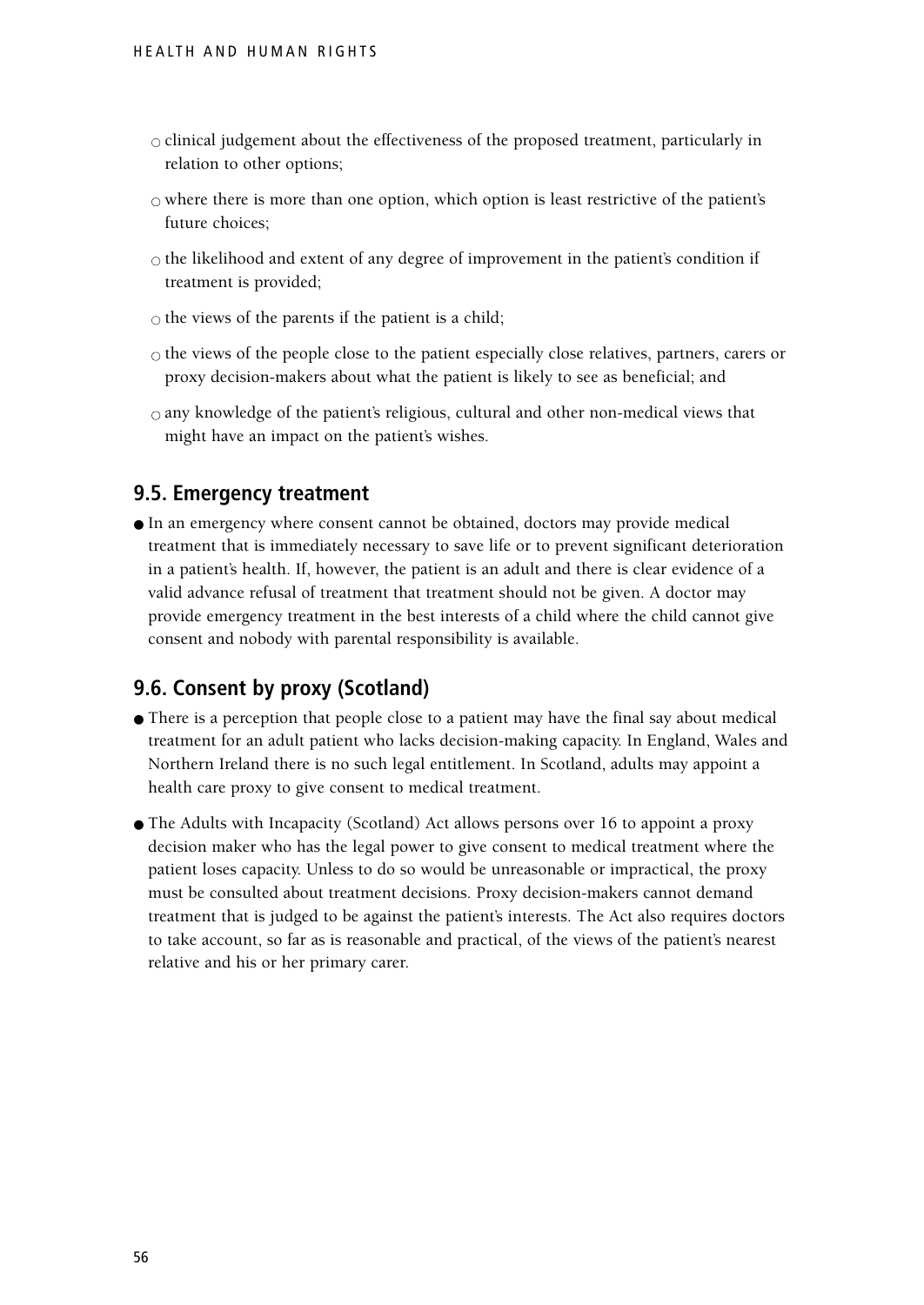# **10. ACCESS TO TREATMENT**

- In making resource allocation decisions, decision-makers should ensure that:
	- $\circ$  decisions not to fund treatment are based on substantial and objective grounds;
	- $\circ$  if budgetary factors play a part in a decision, a reasoned analysis of these considerations should be made and kept;
	- $\circ$  the decision-making process is carefully documented; and
	- $\circ$  pay particular attention to any right to life (Article 2) dimension.
- Will the HRA and ECHR have an impact on the extremely sensitive questions of rationing or different practices between health care organisations (the 'postcode lottery') in the allocation of health care resources?
- The provision of health care will always be restricted by the availability of resources. Attempts to develop a consensus on rationing strategies have debated the value of approaches assessing:
	- $\circ$  the need or ability of people to benefit from a treatment. Should an existing and more cost-effective treatment be used to benefit a greater number of people than could be helped through a new and more expensive treatment?
	- $\circ$  how treatment would affect a person's life span and quality of life. Should high cost treatment be provided where the quality and duration of life will only improve to a limited extent?
	- $\circ$  whether treatment would result in a fairer distribution of healthcare across society as a whole. Known as the 'fair innings' approach, should the provision of resources be weighted to prioritise the young over the elderly or improving the health of disadvantaged groups?
- Decisions on the allocation of health care are liable to scrutiny under the HRA and ECHR. However, the DoH does not anticipate that the HRA will radically increase the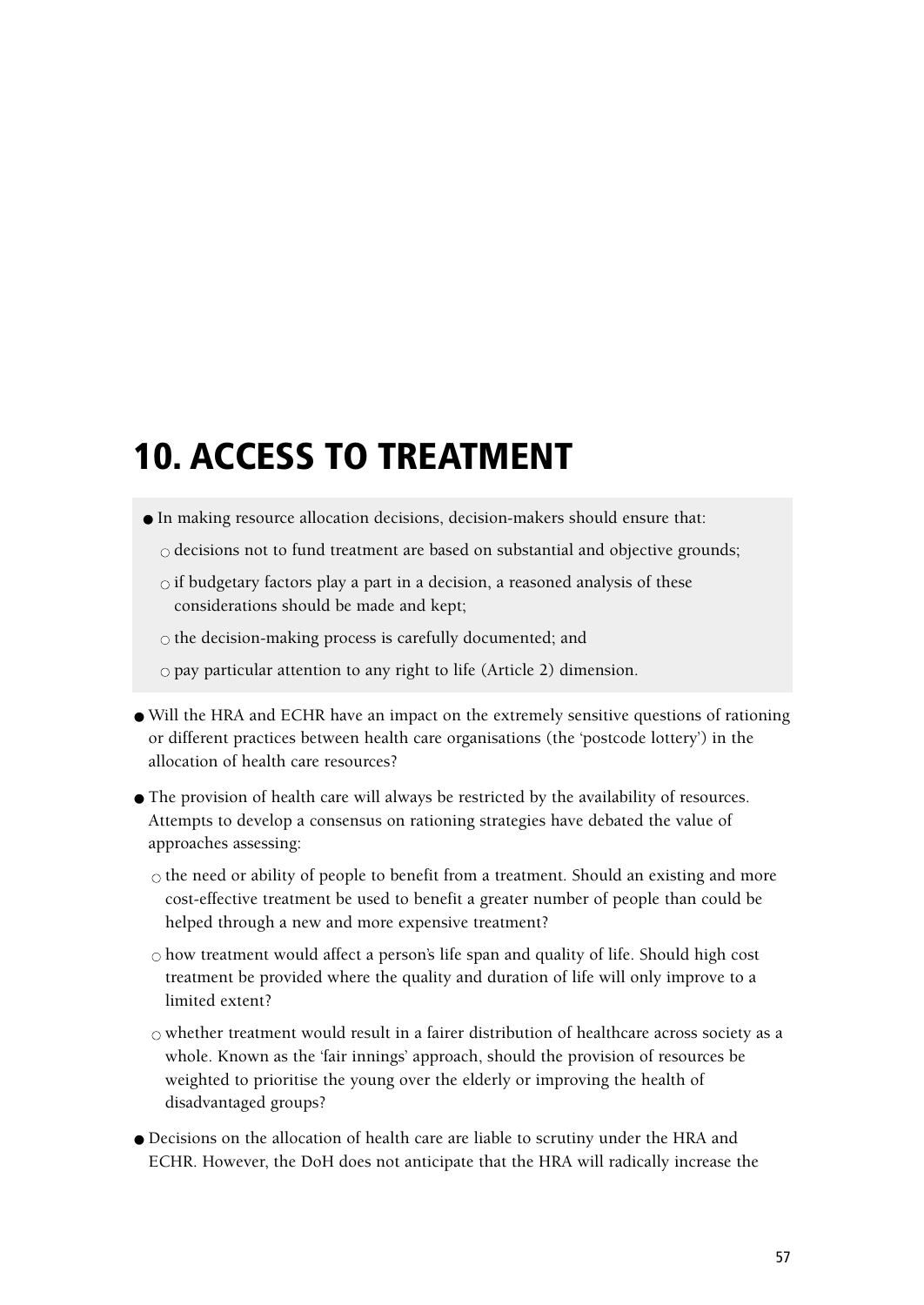chances of patients successfully arguing for access to NHS treatment in the courts. It advises:

*" Under the Act a person cannot compel the NHS to give him treatment or an operation except through the courts. It is not possible to predict whether challenges to treatment refusals may be successful where they would not have been before but it is unlikely that courts will adopt a very different approach, in cases where resources are an issue, to past cases involving refusals of treatment. What may happen is that the decision-making process will come under greater scrutiny than before. In the future there may be test cases where the deployment of ECHR points may make a difference. Health authorities and trusts would need to identify these potential areas early if it is necessary to take prior action, for example, because important policy or operational considerations are at stake."11*

- Historically, decisions on the provision of treatment have been made by individual doctors, in individual health bodies, using their clinical judgement to assess the needs of individual patients. In 1999, the National Institute for Clinical Excellence (NICE) was set up to provide guidance for health care professionals on decisions about treatment and health care. NICE guidance covers:
	- $\circ$  the use of new and existing health technologies (medicines, medical devices, procedures etc);
	- $\circ$  the management and care of specific conditions; and

 $\circ$  the use of new surgical procedures.

● NICE guidance does not override the responsibility of individual health care professionals to make decisions based on the circumstances of individual patients. However, it is expected that NICE guidance will be taken fully into account when making clinical decisions. Since January 2002, the NHS has been required to provide funding for treatments and drugs recommended by the NICE appraisal process.

### **10.1. Seeking treatment through the courts**

● We saw in Section 7 the reluctance of the courts, before the HRA and ECHR came into force, to intervene in decisions on the allocation of healthcare resources. In *R v Cambridge Health Authority ex parte B* [1995] 2All ER 129, the Court of Appeal held that the health authority was entitled not to fund expensive medical treatment that was unlikely to prolong the life of a young child by more than a few months. As Sir Thomas Bingham argued:

*"Difficult and agonising decisions have to be made as to how a limited budget is best allocated to the maximum advantage of the maximum number of patients. This is not a judgement a court can make."*

● In practice, therefore, health authorities have been left to decide how to allocate limited resources. The courts will only intervene where decisions appear manifestly unreasonable.

<sup>11.</sup> DoH – "The Human Rights Act 1998 – Questions and Answers'. [www.doh.gov.uk/humanrights/qa.htm].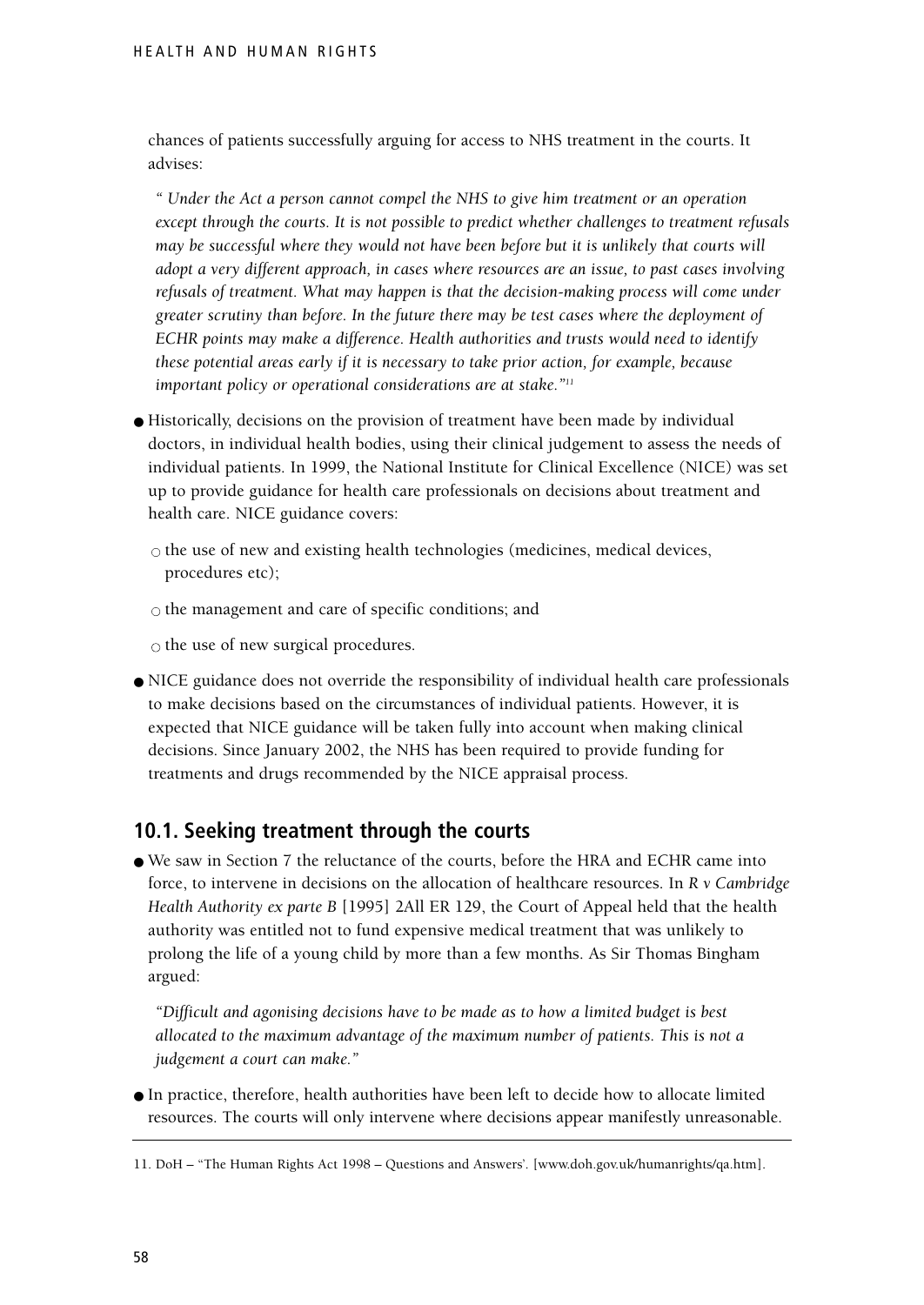- The case law of the European Court discloses little to indicate that decisions on the allocation of medical resources will be subject to close scrutiny under the Convention. In the case of *Taylor, Crampton, Gibson and King v UK* [1994] Application No. 23412/94, the Commission considered the extent to which Article 2 might impose obligations to allocate the means to conduct an inquiry into the murders carried out by Beverley Allitt at Grantham District Hospital. However, the Commission found that these were matters of public and political debate falling outside the scope of Article 2.
- In the case of *Passanante v Italy* Application No. 32647/96, the applicant complained of a breach of her rights under Article 8 because of delays in making an appointment for a neurological examination (for migraine). The Commission said:

*"where the State has an obligation to provide medical care, an excessive delay of the public health service in providing a medical service to which the patient is entitled and the fact that such delay has, or is likely to have, a serious impact on the patient's health could raise an issue under Article 8 (1) of the Convention."*

However, the case was deemed inadmissible because the applicant's medical condition was not sufficiently serious to warrant the intervention of the court.

● In the UK courts, in *North West Lancashire Health Authority v ADG* [1999] Lloyds Med Rep 399 (argued before the HRA came into force), the Court of Appeal considered the refusal of the health authority to fund gender reassignment treatment for three transsexuals on the basis that such treatment had a low priority because of the perceived lack of health gain. The court rejected the proposition that Article 8 could impose a positive obligation on the health authority to provide specific treatment. Buxton LJ said:

*"the ECHR jurisprudence demonstrates that a state can be guilty of such interference simply by inaction, though the cases in which that has been found go beyond an obligation to adopt measures to prevent serious infractions of private or family life by subjects of the state... such an interference could hardly be founded on a refusal to fund medical treatment."* 

- However, in the first successful judicial review of a clinical resourcing decision, the North Derbyshire Health Authority was ordered to retract its decision not to provide the high cost drug Betainterferon for the treatment of a man suffering from the relapsing form of multiple sclerosis. The authority was instructed to formulate and implement a policy (reflecting national policy) and to prescribe the drug.
- In South Africa, the Constitutional Court has taken a more interventionist stance in assessing the adequacy of health care against the human rights guarantees contained in the South African Constitution. Section 27 of the Constitution provides for a right to health services. In the case of *Minster of Health and others v Treatment Action Campaign and others*, the court considered a challenge using this section to the restricted availability of AIDS treatment in the public health sector. In a far reaching judgement, it upheld the applicants' arguments that the government was obliged to devise and implement, within its available resources, a comprehensive and co-ordinated programme to reduce the risk of HIV transmission between mother and child.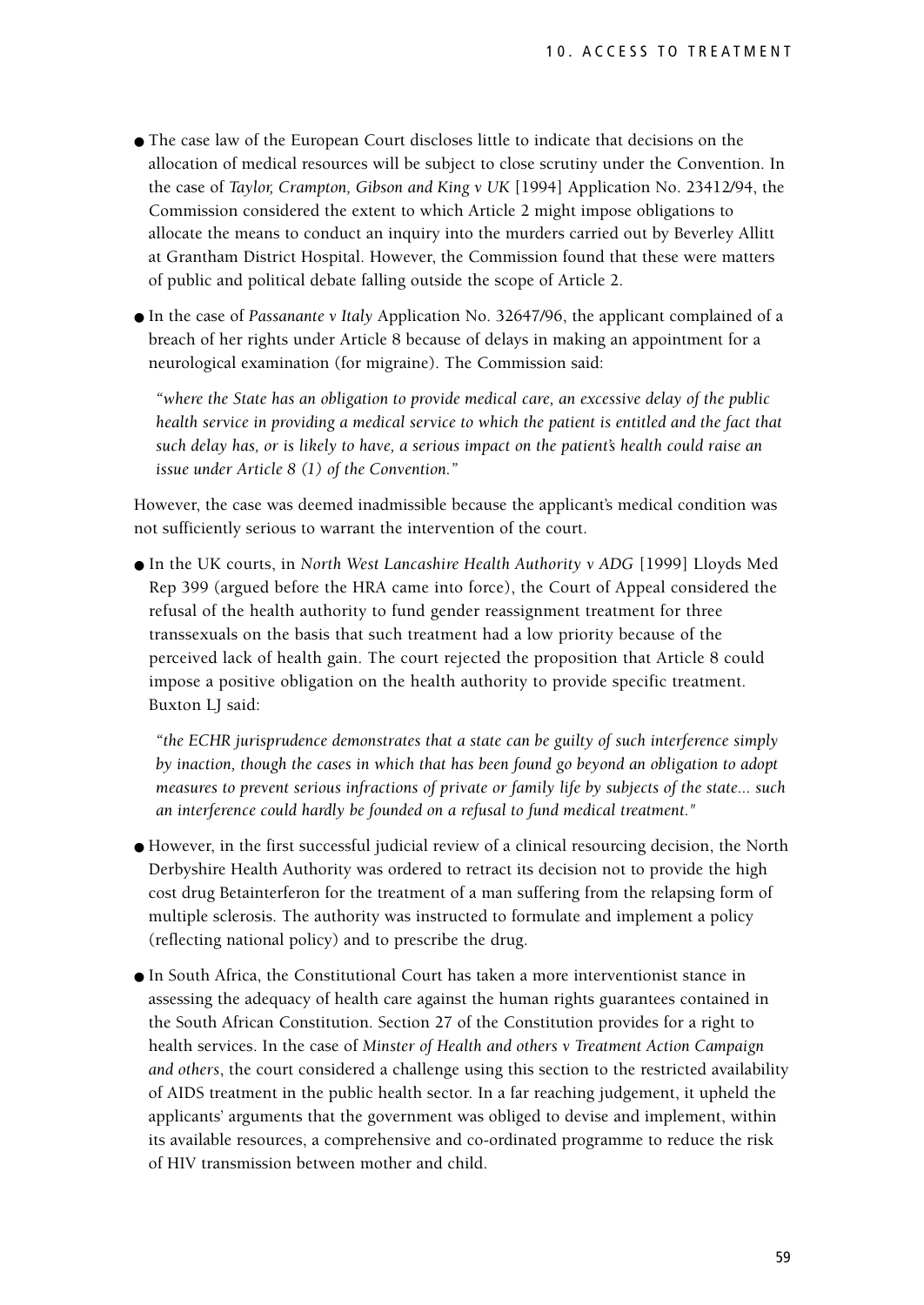#### **10.2. Blanket decisions**

● Article 14 guarantees that all individuals enjoy Convention rights without discrimination. Blanket decisions – based on age or medical condition – are vulnerable to challenge under the Convention. Clinical indicators demonstrating that older people, for example, benefit less from a treatment do not justify blanket decisions without an assessment of individual circumstances. Clinical judgements that have the effect of covert rationing may be found to be in breach of the Convention. For example, questions may be posed over the concept of Quality Adjusted Life Years (QALY) as constituting age discrimination in the provision of medical treatment. Even more vulnerable to challenge are 'sham' policies that attempt to disguise discrimination in the availability of medical services.

#### **10.3. Assisted reproduction**

- The right to found a family under Article 12 is now being used by couples seeking to use advances in medical techniques to aid conception. Under the ECHR there is an absolute right to found a family but this right does not extend to the birth of children.
- In *R v Secretary of State for the Home Department ex parte Mellor* [2001] 3 WLR 533, the court determined that Article 12 did not require provision to be made for a prisoner to have a child with his wife by artificial insemination. In *Briody v St Helens and Knowsley Area Health Authority* [29 June 2001], the Court of Appeal determined that Article 12 did not establish a right to have a child by means of artificial insemination or surrogacy at public expense. In *R v Human Fertilisation and Embryology Authority ex parte (1) Assisted Reproduction and Gynaecology Centre (2) H* [31 January 2002], the Court of Appeal refused permission for judicial review of a treatment decision by the Human Fertilisation and Embryology Authority on the basis that this was a matter of scientific expertise and could not be reviewed unless the Authority exceeded its statutory authority. The applicants wished to challenge the HFEA's Code of Practice that allowed only three embryos to be implanted (because of the risks of multiple births). However, the court did not consider that the appellant's Article 8 and 12 rights were sufficiently engaged for it to proceed to deliberate on the merits and proportionality of the HFEA's procedures.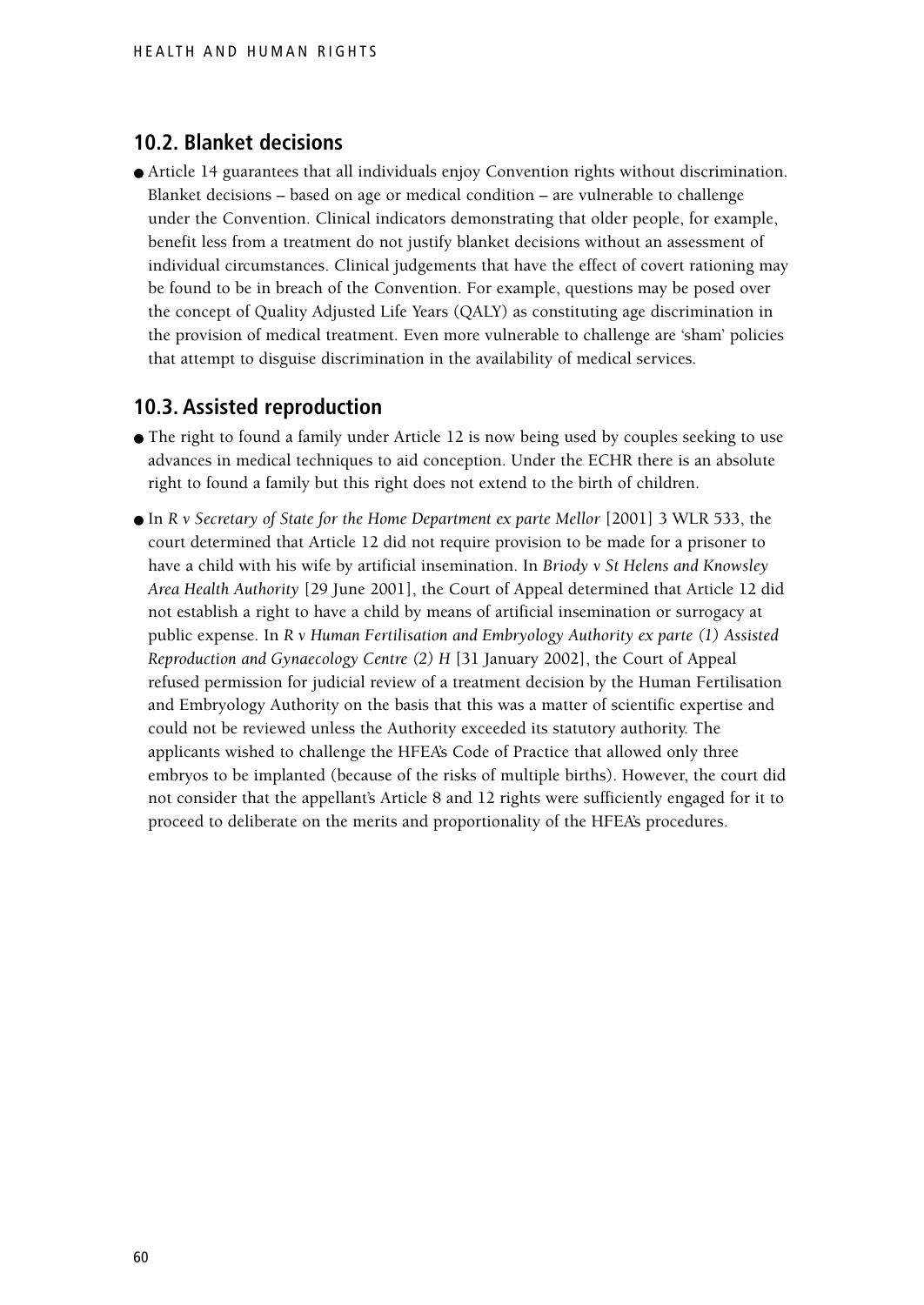# **11. MEDICAL CONFIDENTIALITY**

"The protection of personal data, not least medical data, is of fundamental importance to a person's enjoyment of his or her right to respect for private and family life as guaranteed by Article 8 of the Convention. Respecting the confidentiality of health data is a vital principle in the legal systems of all the Contracting Parties to the Convention. It is crucial not only to respect the sense of privacy of a patient but also to preserve his or her confidence in the medical profession and in the health services in general."

ECtHR – *Z v Finland* [1998] 25 EHRR 371.

# **11.1. Article 8**

● Disclosure of confidential medical records is an interference with a patient's right to respect for private and family life under Article 8 of the ECHR. This can only be justified where there is a legitimate purpose and where there are adequate safeguards against abuse.

# **11.2. Effect of the Human Rights Act**

● Confidentiality is a vital part of the relationship between the health care professional and patient. Prior to the HRA coming into force, it was accepted that the doctor patient duty of confidentiality could be set aside:

 $\circ$  to comply with a court order;

 $\circ$  as required under NHS legislation;

 $\circ$  for the investigation of a serious crime;

 $\circ$  for the registration of births and deaths; and

 $\circ$  in connection with communicable diseases, abortion, drug misuse and serious accidents.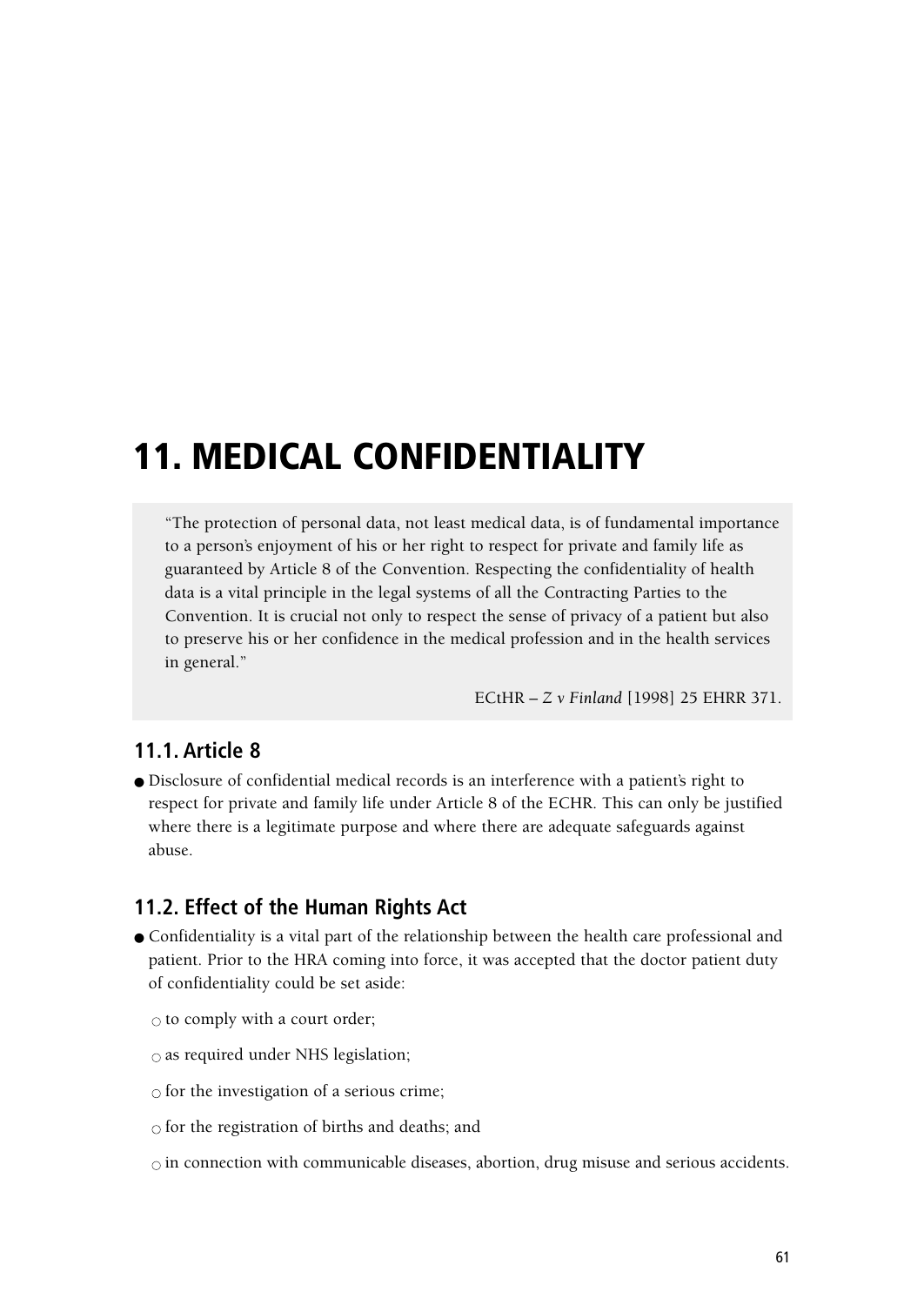- These reasons may be considered to fall within the permitted limitations to the right to respect for private and family life as set out in Article 8(2) of the ECHR. However, requests for disclosure by law enforcement agencies conducting criminal investigations and by regulatory bodies in respect of allegations of professional misconduct can be especially sensitive.
- The HRA and ECHR shift the burden of argument away from the persons contesting the disclosure of their medical documents to the body seeking the information which must demonstrate that disclosure is necessary and will be handled in a proportionate manner.
- It is important that health care bodies review their arrangements for the handling of patient information and, in particular, the approach taken to the disclosure of information without the patient's consent. Where this is done it will be necessary to be able to demonstrate and document that it has been done for reasons that conform with the requirements of the Convention.

# **11.3. General Medical Council advice**

● The General Medical Council has considered the implications of the Human Rights Act in stressing the importance of the sanctity of the doctor patient relationship.

*" Patients have a right to expect that information about them will be held in confidence by their doctors. Confidentiality is central to trust between doctors and patients. Without assurances about confidentiality, patients may be reluctant to give doctors the information they need in order to provide good care. If you are asked to provide information about patients you should:*

*seek the patient's consent to disclosure of information wherever possible, whether or not you judge that patients can be identified from the disclosure;*

*anonymise data where unidentifiable data will serve the purpose;*

*keep disclosures to the minimum necessary". [GMC 2000]*

● The GMC also advises:

*"In cases where you have considered all the available means of obtaining consent, but you are satisfied that it is not practicable to do so, if the patients are not competent to give consent, or exceptionally, in cases where the patients withhold consent, personal information may be disclosed in the public interest where the benefits to an individual or to the society of disclosure outweigh the public and the patient's interest in keeping the information confidential.*

*"In all such cases you must weigh the possible harm (both to the patient and to the overall trust between doctors and patients) against the benefits which are likely to arise from the release of information." [GMC 2000]*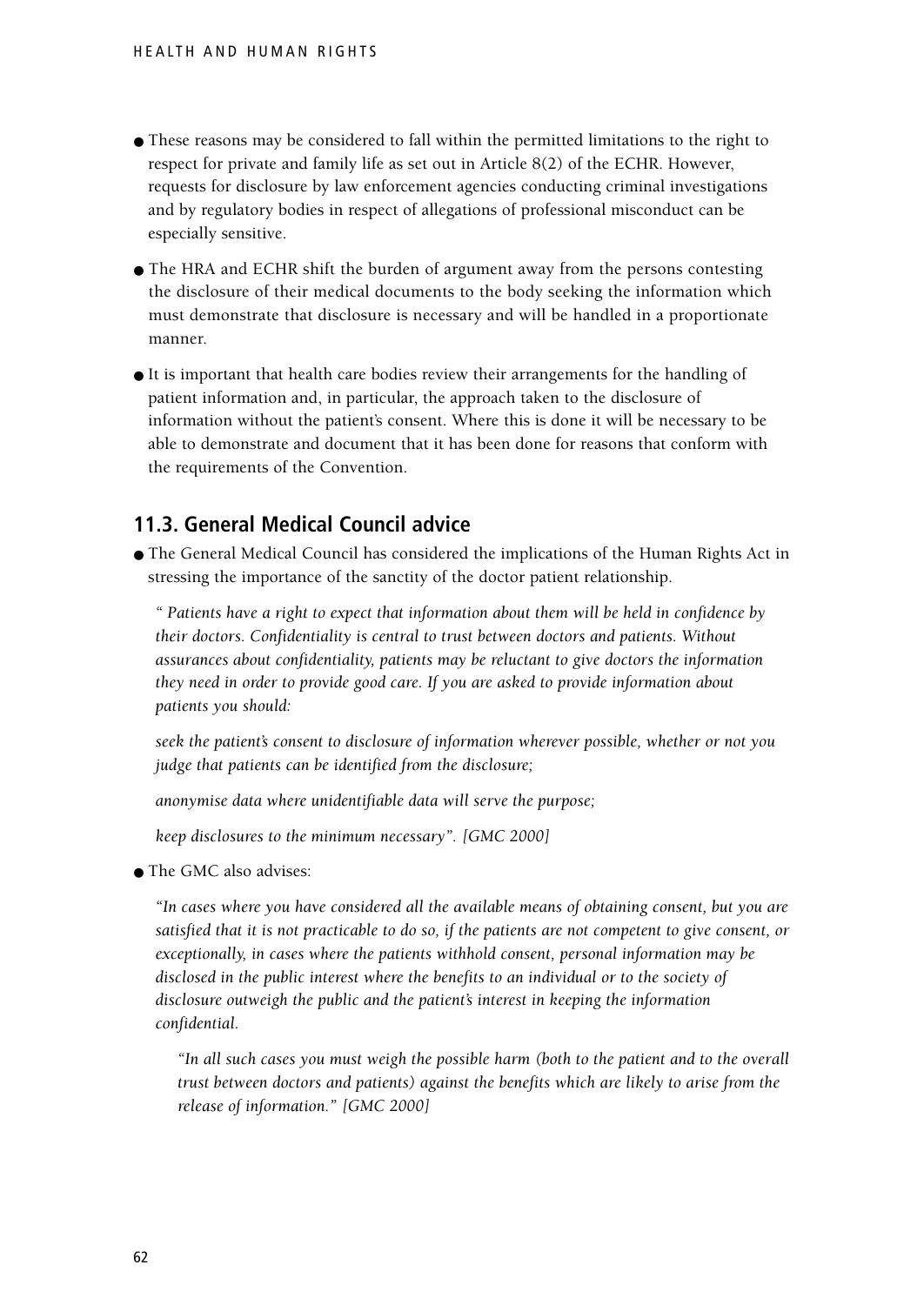#### **11.4. HRA and ECHR cases**

- Prior to the HRA coming into force, the Court of Appeal accepted, exceptionally, that the confidentiality of medical records could be overridden by public interest considerations arising from the need for transparency in consultation procedures. In the case of *R v Secretary of State for the Home Department ex parte the Kingdom of Belgium and R v Secretary of State for the Home Department ex parte Amnesty International and others* [15 February 2000] CA, the court agreed that the applicants could see the confidential medical reports on which the Secretary of State had based his decision that Senator Pinochet should not stand trial for extradition on medical grounds. The Secretary of State had given Senator Pinochet an express assurance that the medical report prepared by an independent team of medical experts on his state of health would remain confidential. However, the court considered that the failure to make available copies of the report as part of the consultation process under the Extradition Act did not meet the requirements of fair decision-making.
- With the HRA in force, in *A Health Authority v X and others* [10 May 2001], a Health Authority asked a GP practice to disclose medical records relating to care proceedings in respect of patients of that practice. These included documents created in the course of the care proceedings (List A documents) and the GP records of named patients of the practice (List B documents). Two patients did not consent to the release of the documents.
- There was no dispute over the obligation to comply with a court order obtained by the health authority but this had to be reconciled with the duty of confidentiality owed to the patients. The court accepted that the public interest required the disclosure of the List A documents to the health authority provided there were effective and adequate safeguards against abuse. These were:
	- $\circ$  respecting the confidentiality of the documents themselves;
	- $\circ$  keeping to a minimum the public disclosure of any information derived from the documents; and
	- $\circ$  protecting the patients' anonymity.
- The court also accepted that the public interest required disclosure of the List B documents. The interference with each patient's right to respect for private and family life under Article 8 of the Convention was permissible on condition that the List B documents would remain confidential and that every public body which received a copy would also be subject to the obligation to take effective and adequate safeguards against abuse.
- In a significant case before the Strasbourg court, *MS v Sweden* [1999] 28 EHRR 313, the applicant made a claim for compensation from the Social Security Office arising from a back injury caused by a fall at work. She was a long-term sufferer of chronic back pain. The Office requested the applicant's medical records from the clinic. These indicated that an abortion had been performed due to previous back pains without mention of her alleged injury at work. The Office therefore rejected her claim.
- The applicant claimed that the unauthorised disclosure of her medical records breached Article 8. However, the ECtHR held that a legitimate aim was being pursued. The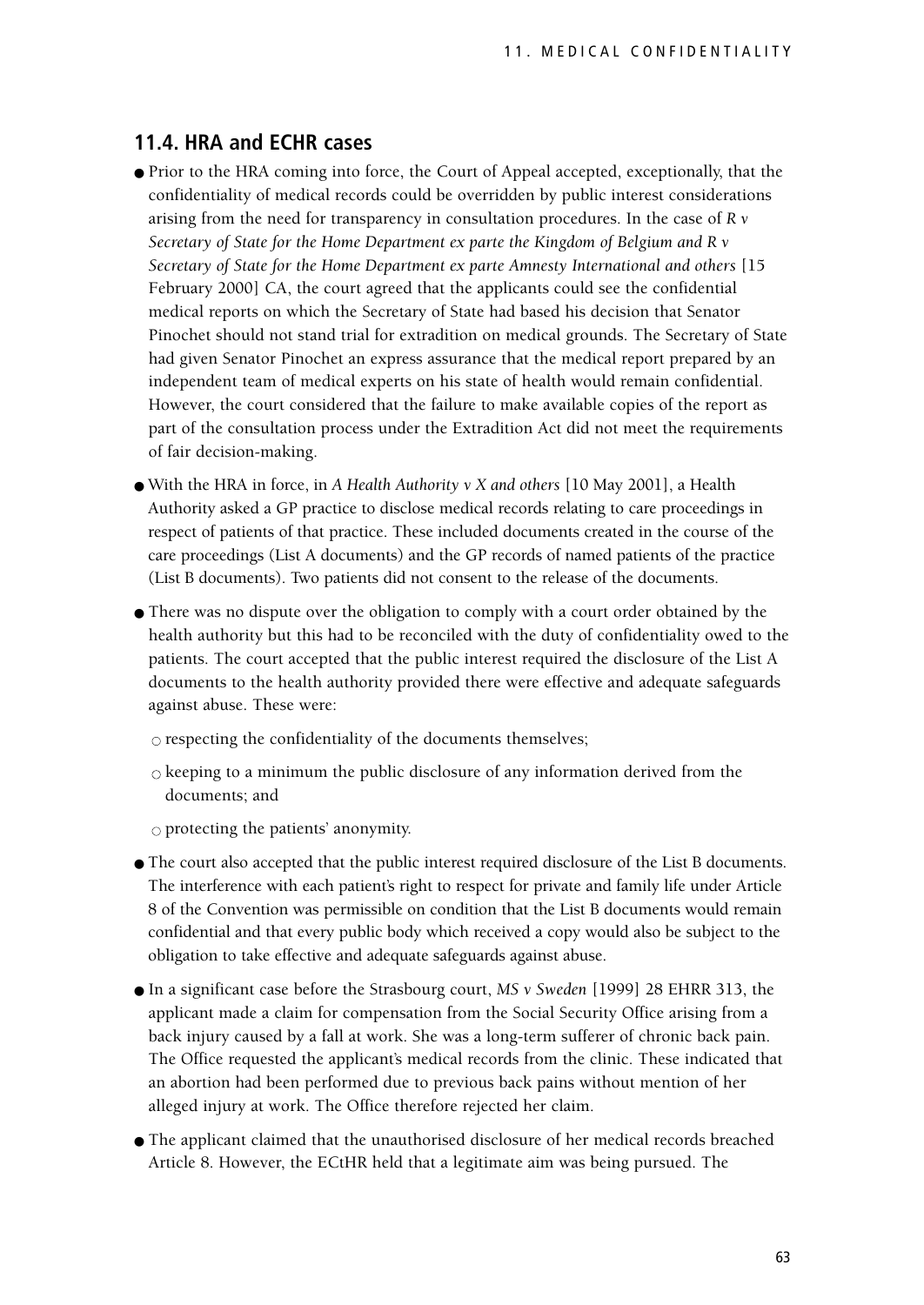information was relevant to the allocation of public funds and the economic well being of the country.

- The Strasbourg court did not consider that the applicant had waived her right to confidentiality of her medical records by making a compensation claim. This differs from the rule established in *Hipwood and others v Gloucester Health Authority* [1995] PIQR 447, that a claimant should disclose the entirety of his or her medical records relevant to a claim. Where medical records are to be disclosed in support of a claim, questions of proportionality and safeguards against abuse could now be raised under the HRA.
- Maintaining the confidentiality of medical records is an area to exercise the tensions between Article 8 and Article 10 (freedom of expression). In the case of *Ashworth Hospital Authority v MGN Ltd* [2002], the House of Lords determined that the need to preserve the integrity of hospital medical records justified an order to be made against the publishers of an article using information obtained from a person's medical records in order to seek disclosure of the source of the information. It was noted that:

*"the care of patients at Ashworth was fraught with difficulty and danger. The disclosure of the patients' records increased that difficulty and danger. To deter the same or similar wrongdoing in the future it was essential that the source should be identified and punished. That was what made the order necessary and proportionate and justified."12*

### **11.5. Access to medical records**

- Patients have extensive rights of access to their own medical records under existing legislation. In most cases, access is provided for by the Access to Health Records Act 1990 or the Data Protection Act 1998 (in respect of records created since 1991). There are exceptions where information may be withheld if its release to the patient would be likely to cause them serious physical or pyschological harm. The HRA and ECHR do not add significantly to these rights. They may, however, give rise to a need for health care bodies to make more information available to patients about the risks of treatment or particular problems in the provision of a treatment arising from, for example, individual negligence or a systematic failing in a screening programme.
- Health care professionals should not simply assume that because it is possible to withhold information under statute that it follows that such withholding will be lawful. In the recent case of *S v Plymouth City Council*, the Court of Appeal ruled that the nearest relative (mother) of a patient in guardianship was entitled to direct access to the patient's medical records, social service files and to the recommendations and reports leading to guardianship, in order be able to exercise her nearest relative functions.13 The Court of Appeal considered that, in this case, the local authority had not sought to strike the right balance (under the common law and Article 8 of the Convention) between maintaining patient confidentiality and affording the disclosure of information for the purpose of allowing the nearest relative to obtain proper professional and legal advice.

<sup>12.</sup> Ashworth Hospital Authority v MGN Ltd. [2002] HL, T.L.R. 1 July 2002.

<sup>13.</sup> S v Plymouth City Council [2002] EWCA Civ 388 CA.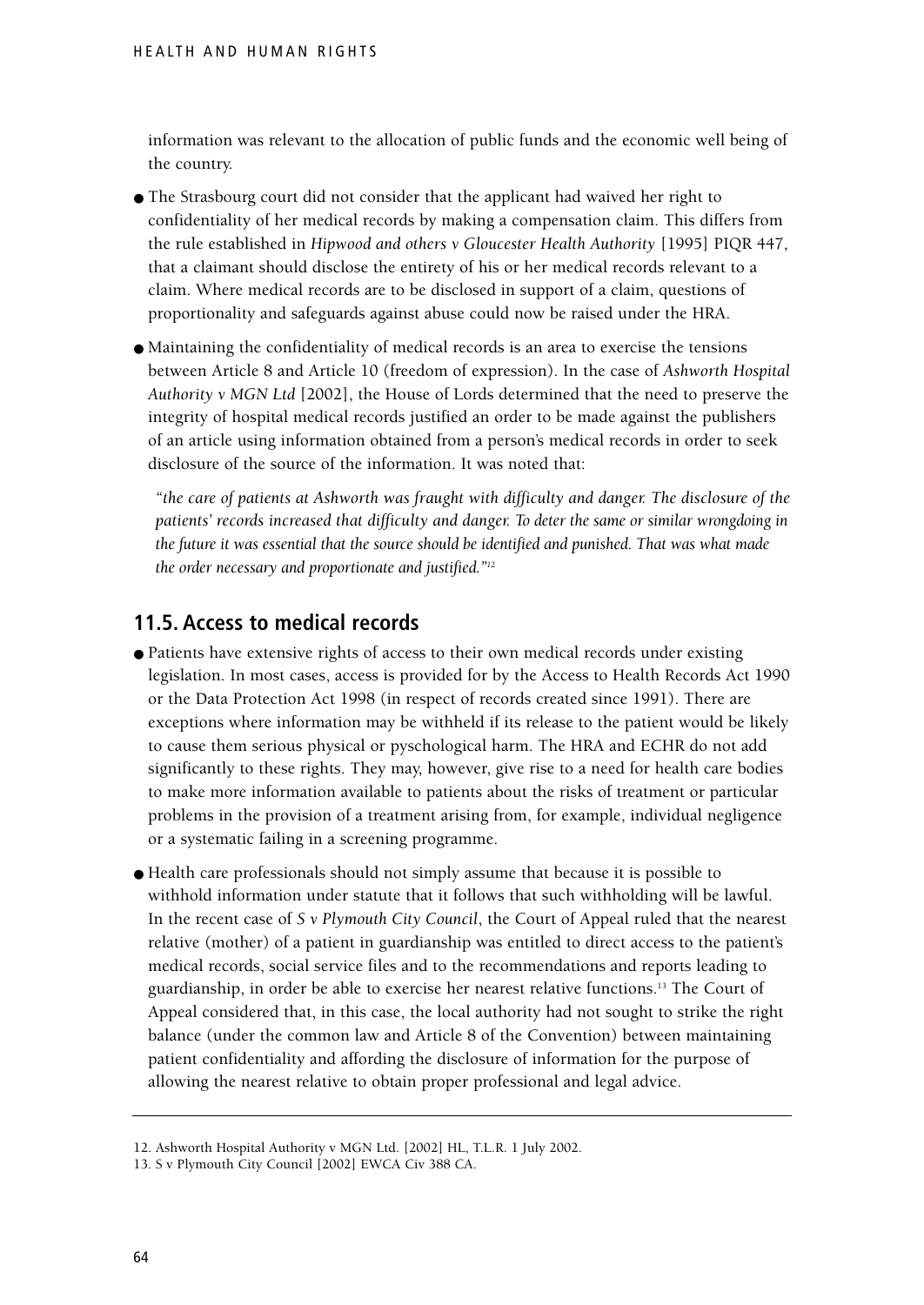# **12. LONG TERM CARE**

- Long term care is an area with high exposure to challenge under the HRA and ECHR.
- The National Service Framework for Older People details the Government's expectations of service that should be available to older people and the manner of their delivery.
- Decisions about the provision of long term care should be based on an assessment of individual need, not based on cost.

## **12.1. The rights of older persons receiving long term care**

● Article 8 (the right to respect for private and family life, home and correspondence), in particular, may be invoked in a number of circumstances relating to long term care. The article is relevant to:

 $\circ$  decisions on whether to provide a person with domiciliary care or residential care;

 $\circ$  the needs of carers;

 $\circ$  standards and practices in care homes; and

- $\circ$  decisions on the closure of care homes and the arrangements to be made for residents.
- A useful description of the areas where violations of Convention rights may occur is to be found at [www.schwehrcare.co.uk].<sup>14</sup> This outlines that people in residential care are entitled:

 $\circ$  "to maintain independence as far as possible including the right to make decisions which *may involve a degree of risk to themselves but not others;*

 $\circ$  *to privacy and dignity*;

<sup>14.</sup> A small annual subscription is necessary to view all parts of this website devoted to health and social care.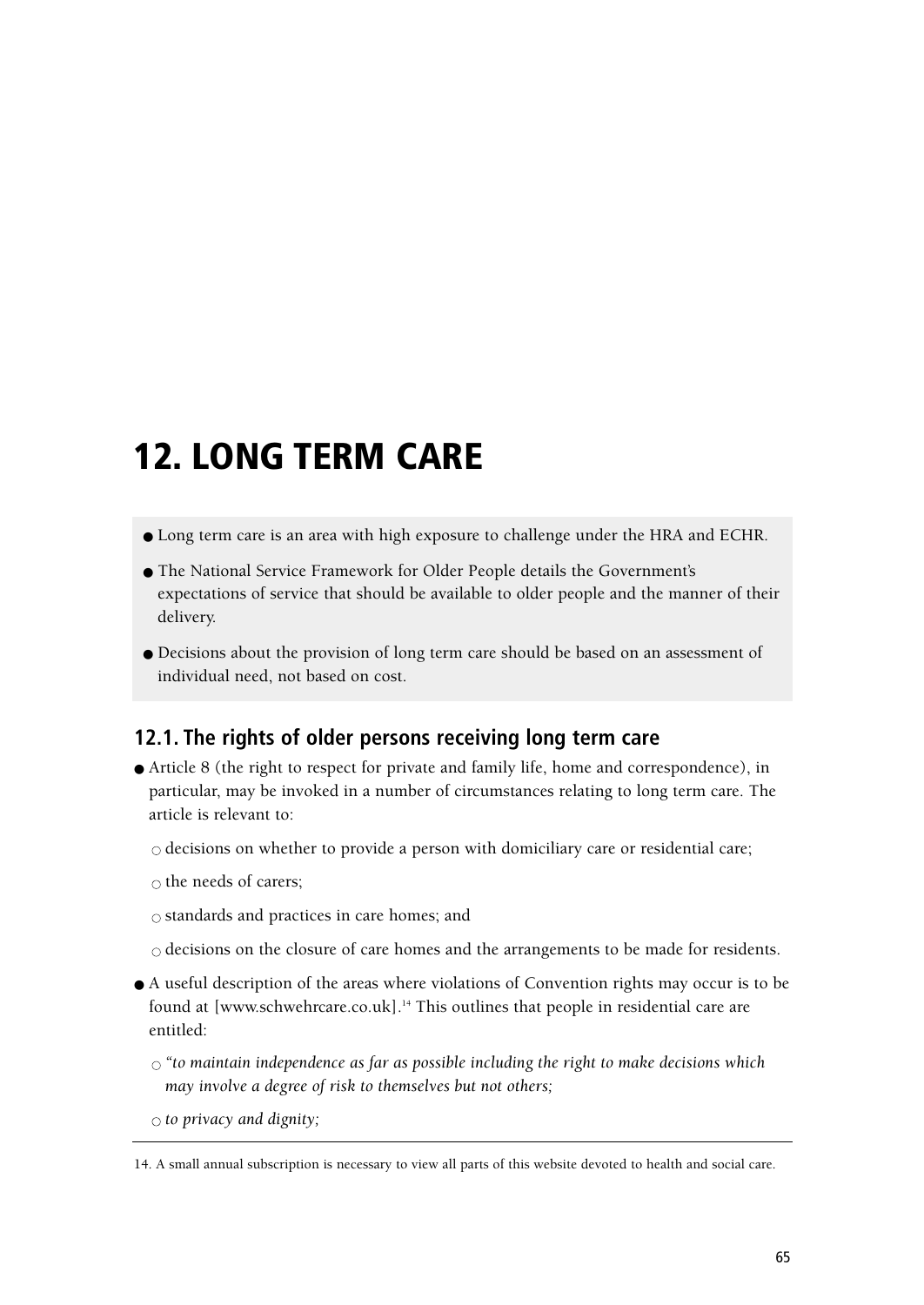- $\circ$  *to exercise cultural and religious and sexual preferences;*
- $\circ$  *to maintain existing relationships and to develop new ones;*
- $\circ$  *to retain control of their own financial affairs;*
- $\circ$  to retain control of their own medication and health care;
- $\circ$  to take an active part in all decisions about their life and future care;
- $\circ$  *to complain, comment or compliment;*
- $\circ$  *to protection and security from the effect of a criminal act*;
- $\circ$  *to information*;
- $\circ$  to an ongoing assessment of needs from appropriately qualified staff and an appropriate *level of care to meet their needs; reasonable choice in all aspects of life;*
- $\circ$  to receive in full state benefits and personal allowances."
- Any interference in these areas must be done within the limitations described in the Convention – to protect the rights of others etc (see section 3.2 above).

#### **12.2. Legitimate expectation and long term care**

- In the case of *R v North and East Devon Health Authority, ex parte Coughlan*<sup>15</sup> the Court of Appeal used Article 8 to uphold a complaint by a resident over the closure of a care home where she had been promised a 'home for life'. Mrs Coughlan was tetraplegic and accommodated in a purpose built facility (Mardon House). Closure of the home would have meant giving up non-means tested care under the NHS for means tested care provided by social services. Although the health authority's decision was challenged by judicial review before the HRA came into force, the court's decision was strongly influenced by the imminent incorporation of the Convention. It found that Mrs Coughlan had a legitimate expectation to remain at Mardon House as this was her 'home' protected under Article 8 of the Convention.
- The court was guided by a previous ruling that "the more substantial the interference with human rights, the more the court will require by way of justification before it is satisfied that the decision is reasonable" and therefore concluded that the Health Authority could not make the decision to move Mrs Coughlan without providing alternative accommodation which would meet her needs.
- The *Coughlan* judgement has prompted a number of similar challenges since the HRA has come into force. The DoH has published consolidated guidance on the implications of the judgement for the provision of continuing care.<sup>16</sup> The guidance outlines NHS responsibilities for arranging and funding continuing care services and introduces new procedures for complaints handled by review panels. The guidance observes:

<sup>15.</sup> R v North and East Devon Health Authority ex parte Coughlan [199] COD 340.

<sup>16.</sup> DoH Health Service Circular – 'Continuing Care: NHS and Local Council's responsibilities.' [HSC 2001/015] 28 June 2001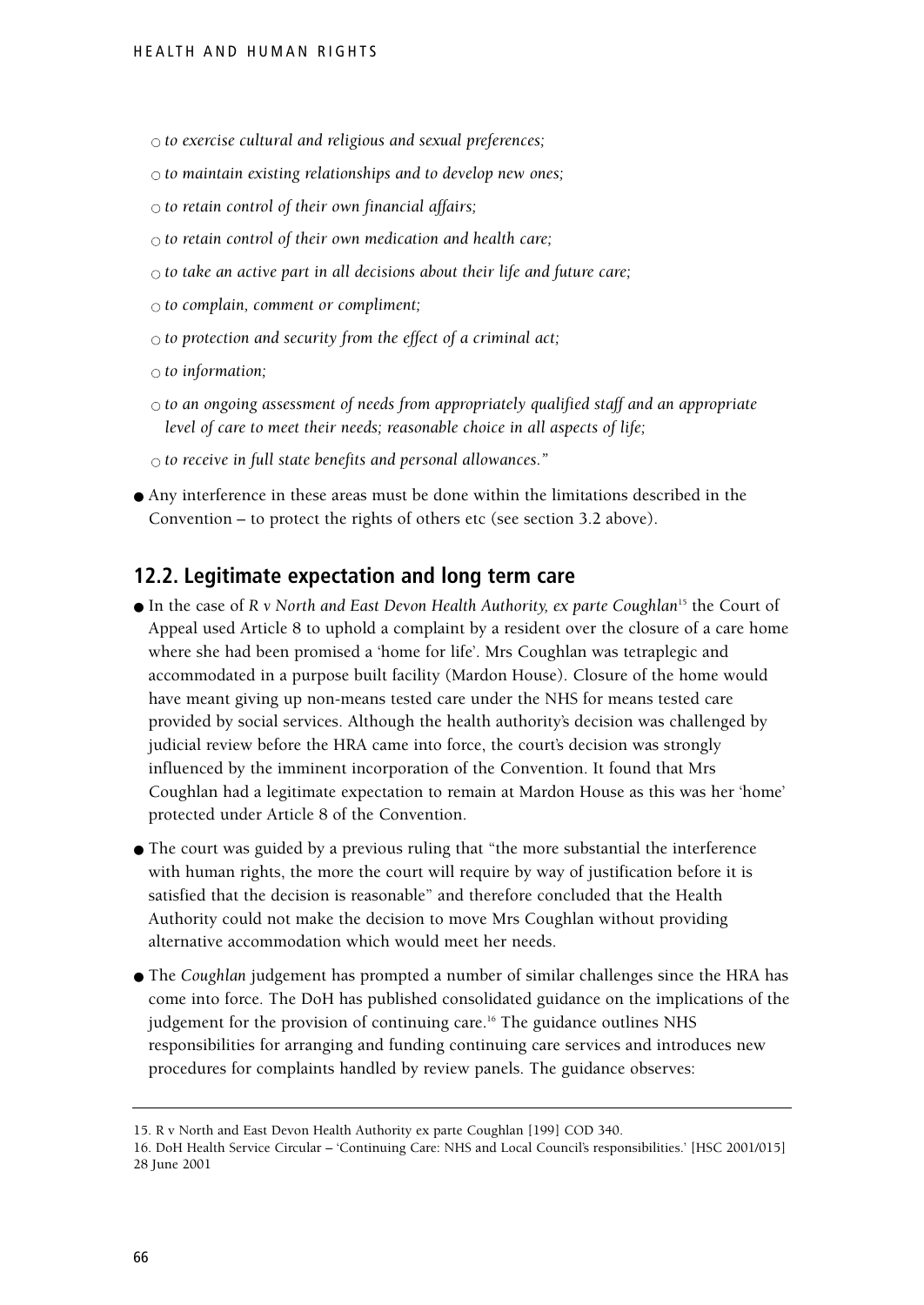*"The Coughlan case illustrated that decisions about the respective responsibilities of the NHS and social care must be made on the basis of a careful assessment of the facts in each individual case. This should be borne in mind at all times."*

It reminds health organisations that:

*"The NSF for older people emphasises the importance of a high quality single assessment process (including nursing care needs). The importance of ensuring this has been properly carried out before embarking on the review process cannot be underestimated."*

● This is a good example of the manner in which a successful Convention challenge need not be a destructive process but a catalyst for improvements in procedures and better service delivery. Unfortunately, in February 2003, the Health Service Ombudsman ruled that, in a number of cases, the new guidance had not been followed and patients had been charged unfairly for their nursing care.

#### **12.3. Awareness of the Human Rights Act in the long term care sector**

● In 2002, the British Institute of Human Rights (BIHR) commissioned research on the extent that the Human Rights Act was being used by voluntary agencies to protect the human rights of individuals. One of the areas covered by the research concerned the treatment of older people. Interviews were conducted with a variety of voluntary agencies which recounted a series of disturbing stories which illustrated a lack of respect for the human rights of older people. The BIHR's report observed:

*"Participants from this sector presented overwhelming evidence that older people are routinely treated with a lack of dignity and respect that would simply not be accepted in relation to other social groups. It seems that many of those working in care settings have no idea of the principles that the Human Rights Act contains, nor do they understand their role in promoting or upholding these."*<sup>17</sup>

● There is much still to be done to ensure that the Convention rights of older persons are respected.

<sup>17.</sup> Jenny Watson – 'Something for Everyone: The impact of the Human Rights Act and the need for a Human Rights Commission' [2002] BIHR p56. See further pages 45-46 for some of the questionable practices identified by volunatry agencies.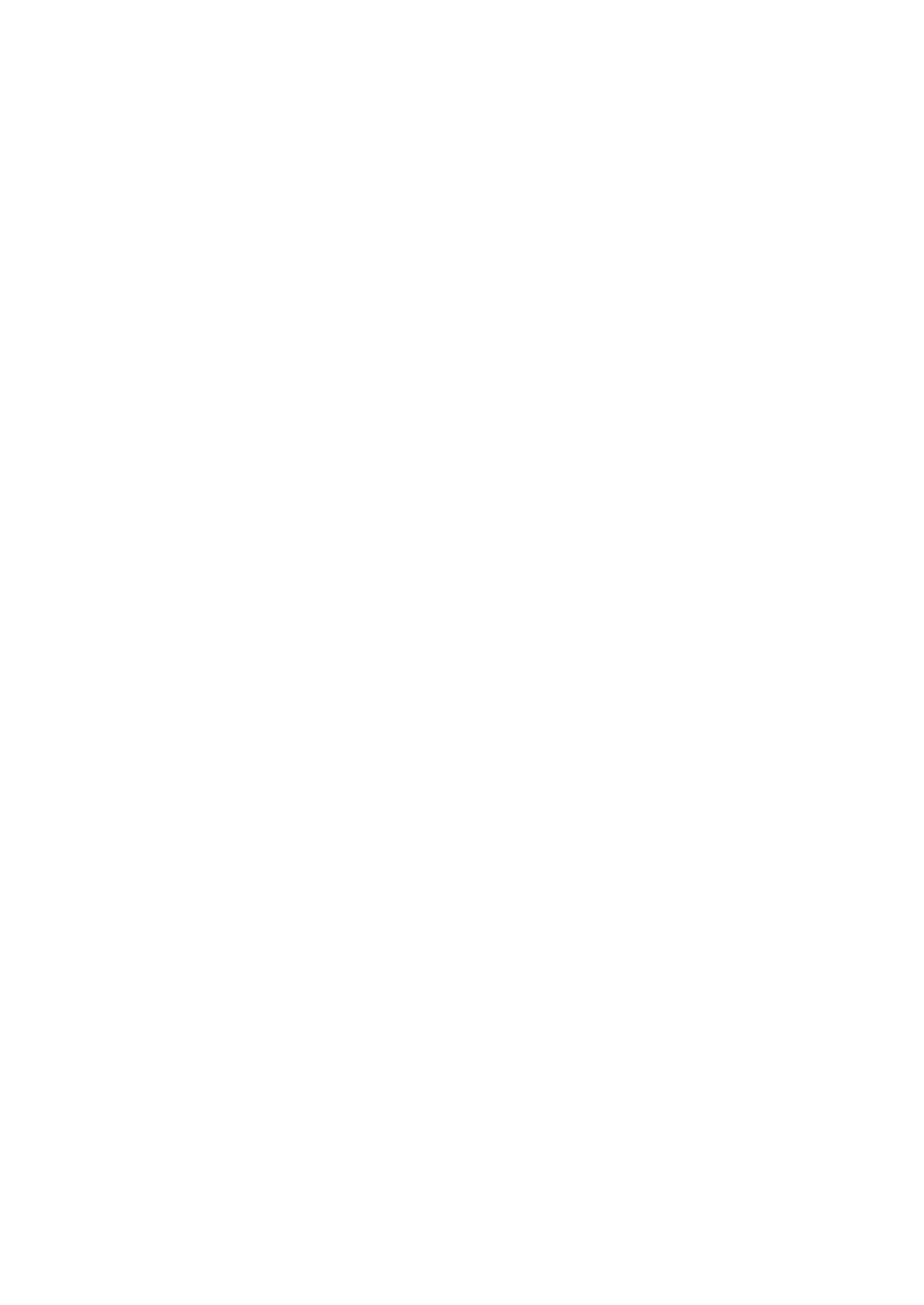# **13. REGULATION OF HEALTH CARE PROFESSIONS**

 $\bullet$  Article 6 (1) of the ECHR provides that:

*"In the determination of his civil rights and obligations or of any criminal charge against him, everyone is entitled to a fair and public hearing within a reasonable time by an independent tribunal established by law."*

### **13.1. Disciplinary proceedings**

- Disciplinary proceedings that may affect an individual's right of practice in a profession fall within the scope of 'civil rights and obligations' under Article 6. Prior to the HRA coming into force, Article 6 had been used on a number of occasions in the domestic courts (and at Strasbourg) to challenge the proceedings of disciplinary hearings which might result in a medical practitioner being prevented from practising his or her profession. In *Darnell v UK* [1994] 18 EHRR 205, a case involving dismissal from a Regional Health Authority, the Strasbourg court found a breach of the Convention because of the extended period of some nine years it took for this decision to be appealed through an industrial tribunal and judicial review. In *Stefan v UK* [1998] 25 EHRR CD130, the Commission noted a number of safeguards required under Article 6 were missing in the disciplinary procedures of the General Medical Council – members were not appointed for any particular term, their adjudications were not necessarily independent of GMC policy and the only legal assessor had no part in the final determination. However, the Commission considered that these defects were remedied by the right of appeal to the Judicial Committee of the Privy Council.
- Steps have been taken by professional bodies to ensure that disciplinary procedures comply with the ECHR. The General Medical Council, for example, investigates cases where a doctor is: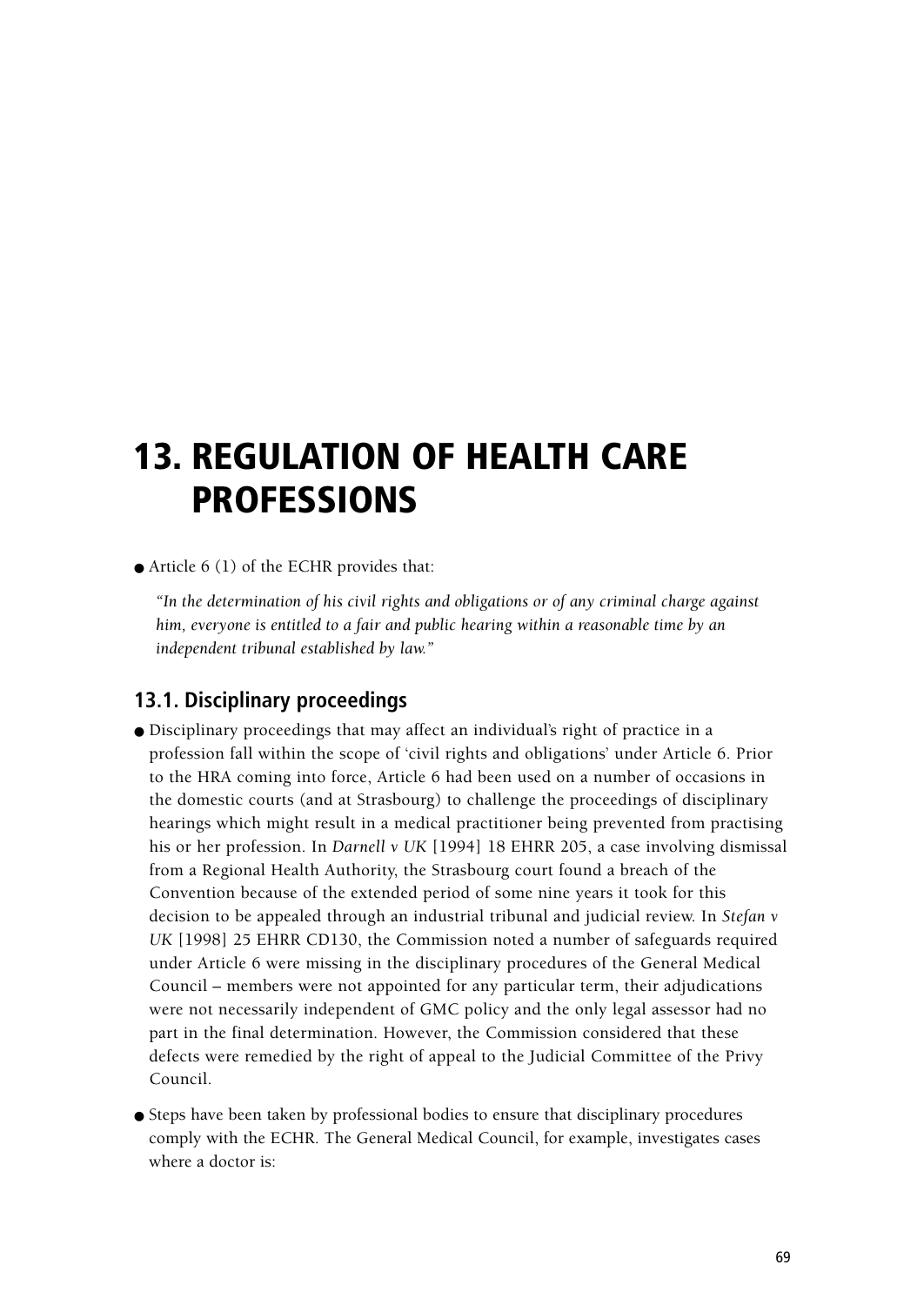$\circ$  convicted of a criminal offence; or

 $\circ$  accused of conduct which falls seriously short of accepted standards.

Complaints received by the Council are screened by a medically qualified 'screener' who may recommend no further action (subject to confirmation by a lay member of the GMC) or refer the matter to the Preliminary Proceedings Committee (PPC) for investigation. The PPC meets in private except in the most serious cases where the doctor who is the subject of the investigation will be asked to appear. The PPC may decide that no further action is required, issue advice or a warning or refer the matter for public hearing by the Professional Conduct Committee (PCC). A doctor's registration can be suspended until the PCC hearing takes place. At the PCC, a doctor may be legally represented. The PCC uses rigorous criminal standards of proof for its investigations (the possibility of using civil standards for lesser offences is being debated). If found guilty, the committee has the power to impose conditions on a doctor's freedom to practice medicine or suspend or remove a doctor from the register. In such cases, the doctor has the right of appeal to the Judicial Committee of the Privy Council.

- These procedures have been developed and tested against a backdrop of Convention related challenges. In *R v General Medial Council, ex parte Toth* [6 July 2000] QBD, it was determined that a complaint to the GMC should be heard in public unless there was a pressing reason not to do so. Openness was considered to be an important factor in maintaining the confidence of the public in the medical profession and complainants had a legitimate expectation of a public investigation. Where a doctor would continue in practice, the 'screener' should exercise caution in discontinuing the investigation of a complaint if there was any doubt over this decision.
- As a result of the *Toth* case, the GMC revised its preliminary screening procedures so that complainants could know the reasons on which screening decisions are made. In *Ghosh v General Medical Council* [25 June 2001] PC, the Privy Council decided that the importance of the appeals brought to it meant that they should be conducted in the form of a rehearing before its Judicial Committee.18 The GMC has also had to reconsider its arrangements whereby administrative staff retire with the PCC to record decisions to ensure that the staff who service the committee are separate from those who may have prepared the 'prosecution' case.
- The GMC is not the only regulatory body to be challenged in the courts under the HRA and ECHR. In *R v UK Central Council for Nursing, Midwifery and Health Visiting, ex parte Margaret Simpson Tehrani* [25 January 2001] Outer House, Court of Session, judicial review was sought of a decision to refer a charge of misconduct against the petitioner to the Council's Professional Conduct Committee on the grounds that the committee was not an independent and impartial tribunal under Article 6 of the Convention. The judge noted that there could be reasonable doubt about the independence and impartiality of the council's procedures because the same members of the UKCC sat on the Preliminary Proceedings Committee and the Professional Conduct Committee (though they could not

<sup>18.</sup> There is the possibility that the right to appeal decisions of the Professional Conduct Committee to the Judicial Committee of the Privy Council will in future be directed to a new (dedicated) appeal tribunal.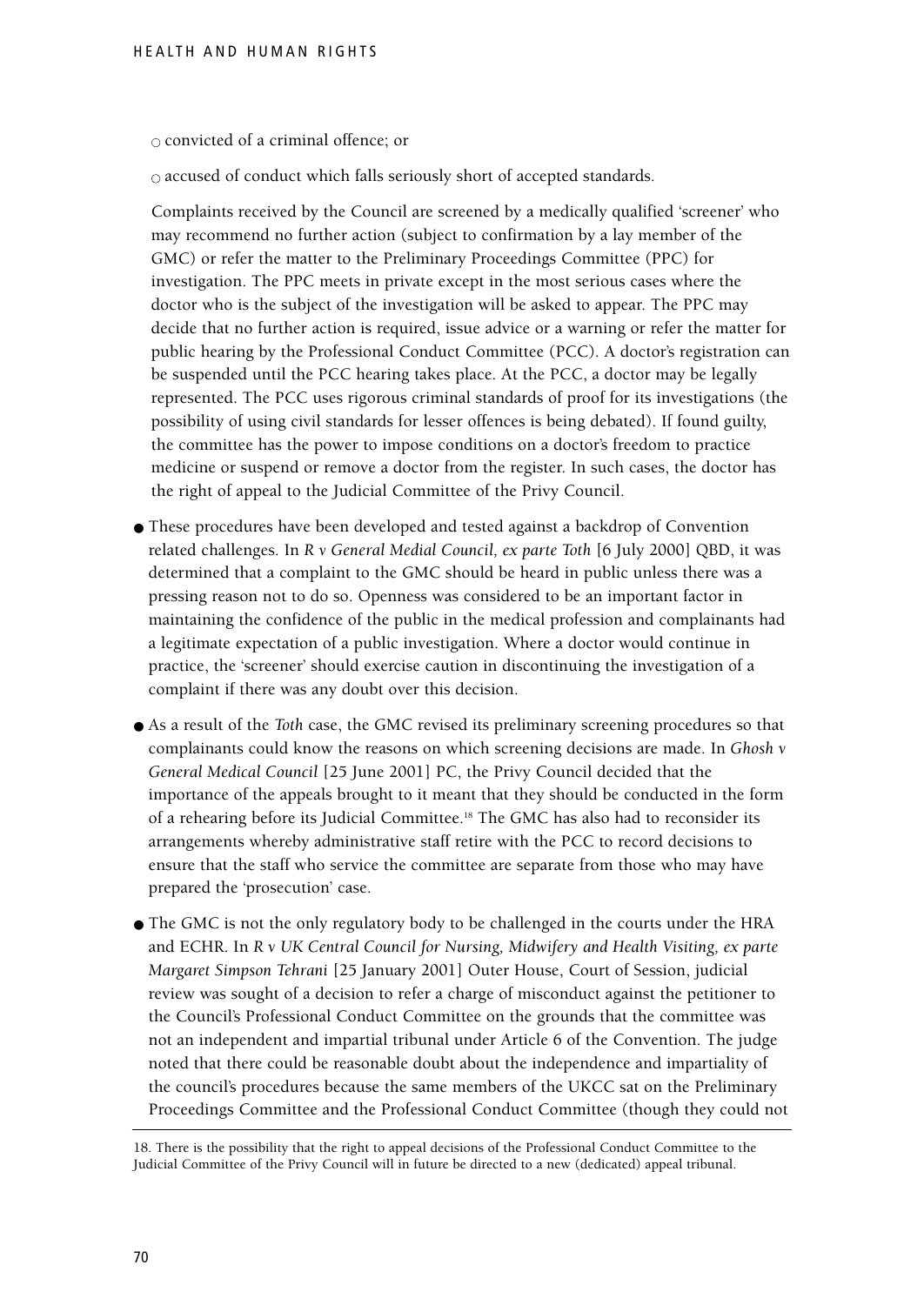sit on both bodies for the same case). However, the judge ruled that it was not necessary for the UKCC to meet all the requirements of Article 6 given that there was an automatic right of appeal to the Court of Session regarding any decision to strike a member from the register.

● In *Brabazon – Denning v UK Central Council for Nursing, Midwifery and Health Visiting* [31] October 2000] DC, however, a decision of the Preliminary Proceedings Committee of the UK Central Council for Nursing, Midwifery and Health Visiting was overturned because disciplinary action was taken in the absence of the petitioner and without reasons being given was found to be in breach of Article 6.

## **13.2. Reasons for decisions**

● Although a tribunal is not under a duty to give a detailed answer to every argument, written reasons should be given of sufficient clarity to enable the exercise of any right of appeal. Under the HRA and ECHR, decisions will be subject to closer scrutiny by the courts to see if those decisions are proportionate. The recording of reasons will assist both in focusing the mind on the requirements of the proportionality test (see section 3.2 above) and in resisting legal challenges. It is important that decisions are communicated to the persons concerned within a reasonable time.

## **13.3. Article 6 checklist:**

 $\circ$  Do the proceedings involve the determination of a criminal charge?

- $\circ$  If not, do the proceedings involve the determination of a civil right or obligation?
- $\circ$  In either case, have the fair trial requirements of Article 6(1) been met?
- $\circ$  Are any further guarantees required to ensure a fair trial?
- $\circ$  Are there any relevant implied limitations to the Article 6 requirements?
- $\circ$  In the criminal context, has the presumption of innocence been respected?
- $\circ$  In the criminal context, have the minimum guarantees of Article 6(3) been complied with?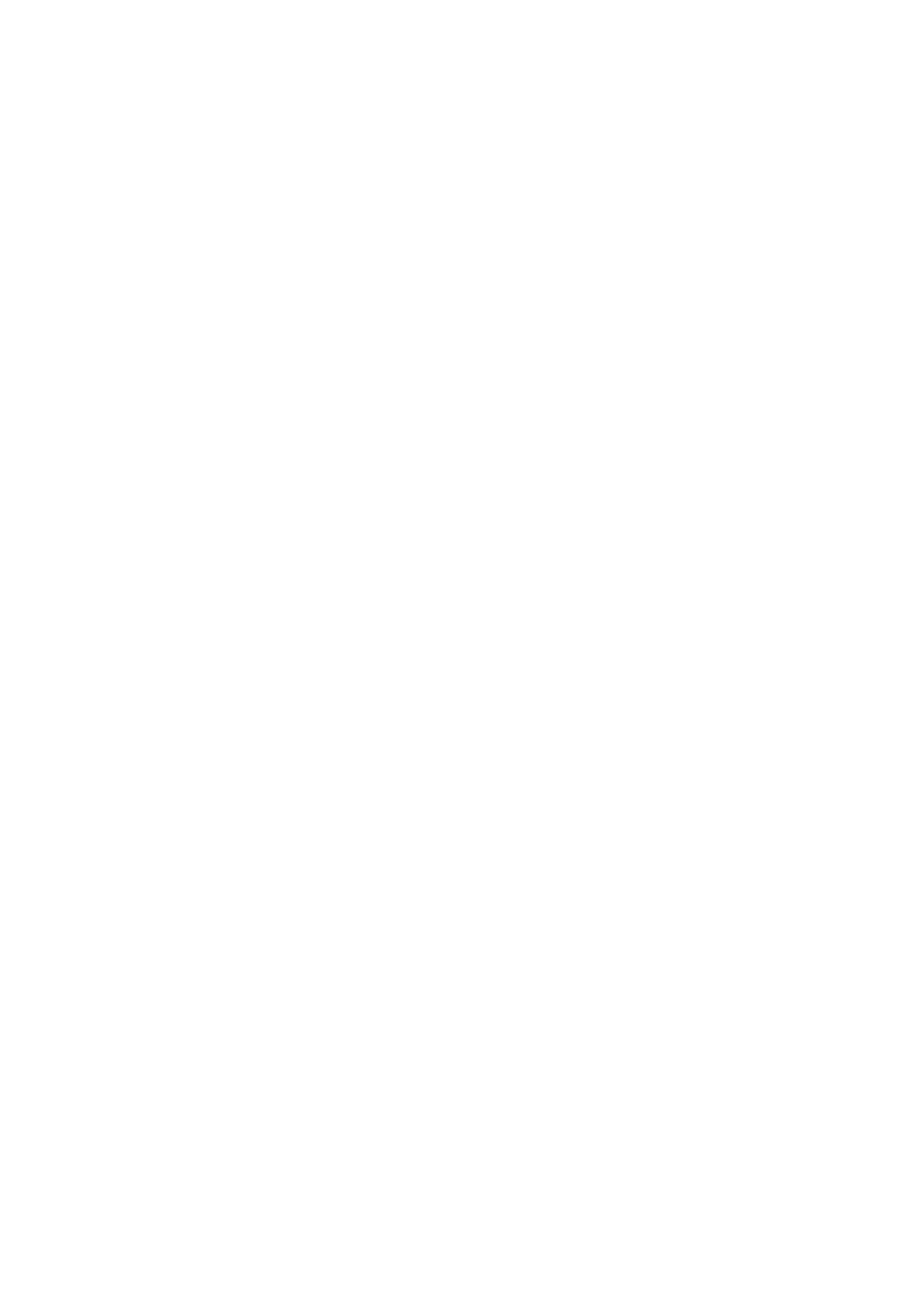# **14. FUTURE CHALLENGES**

- If proper regard is paid to its requirements, the Human Rights Act is unlikely to require fundamental changes in the delivery of health care in the UK. There are very few areas where best medical practice should not now already conform to the requirements of the HRA and ECHR. However, to date, the response of the health care sector to the introduction of the HRA has been patchy leaving it vulnerable to challenge under the Convention. The information and guidance to avoid this is available, but the risk remains because of the absence of institutional mechanisms to make the HRA part of the clinical and management practices of the health care sector. Lack of awareness of the requirements of the ECHR and a failure to translate these into the arrangements for providing health care therefore pose the main risk of a successful challenge under the Convention. Only on rare occasions will best clinical practice, if followed properly, fall foul of the Convention.
- Some areas and practices will be more susceptible to challenge than others no matter how thorough the steps taken to address obligations under the Convention. Three particular flashpoints for the future are likely to be:
	- $\circ$  *Long term care and the closure of nursing homes:* challenges relating to the resettlement of long term patients and patients' legitimate expectations on the provision of care and the ability to stay in care homes have been made and will continue to occur;
	- *Service reconfiguration:* the rationalising of hospital services where there is less need for acute provision and more for community services is an area that arouses community concern especially if involving the relocation or closure of hospital services. Community groups are likely to challenge such moves through judicial review and to utilise Convention points in their arguments – for example, by equating the withdrawal or relocation of a service as a failure to take steps to protect the rights to life guaranteed under Article 2 of the Convention.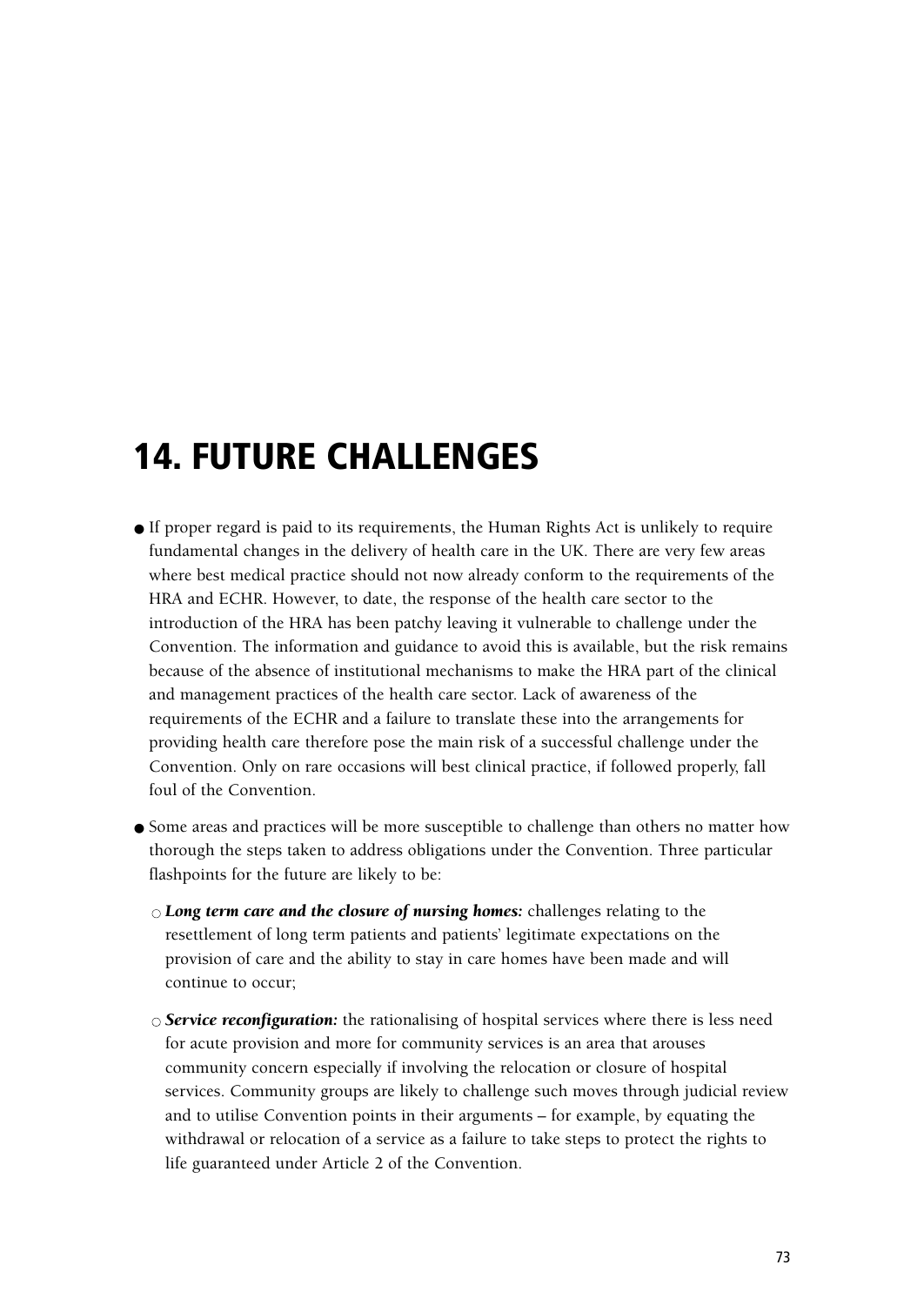- *Public inquiries:* following the Bristol and Alder Hay inquiries and recent Strasbourg case law on the duty of a state (under Article 2 of the Convention) to investigate deaths, there will be an increased focus on the question of when it is necessary to conduct an inquiry and whether that inquiry should be conducted in public. Decisions not to conduct an inquiry or not to conduct an inquiry in public are likely to be challenged under the HRA and ECHR.
- In all such areas, the importance of giving proper regard to the requirements of the Convention in policies, procedures and decision-making and recording how this is done will be crucial in limiting the likelihood of legal challenge or withstanding such a challenge if made.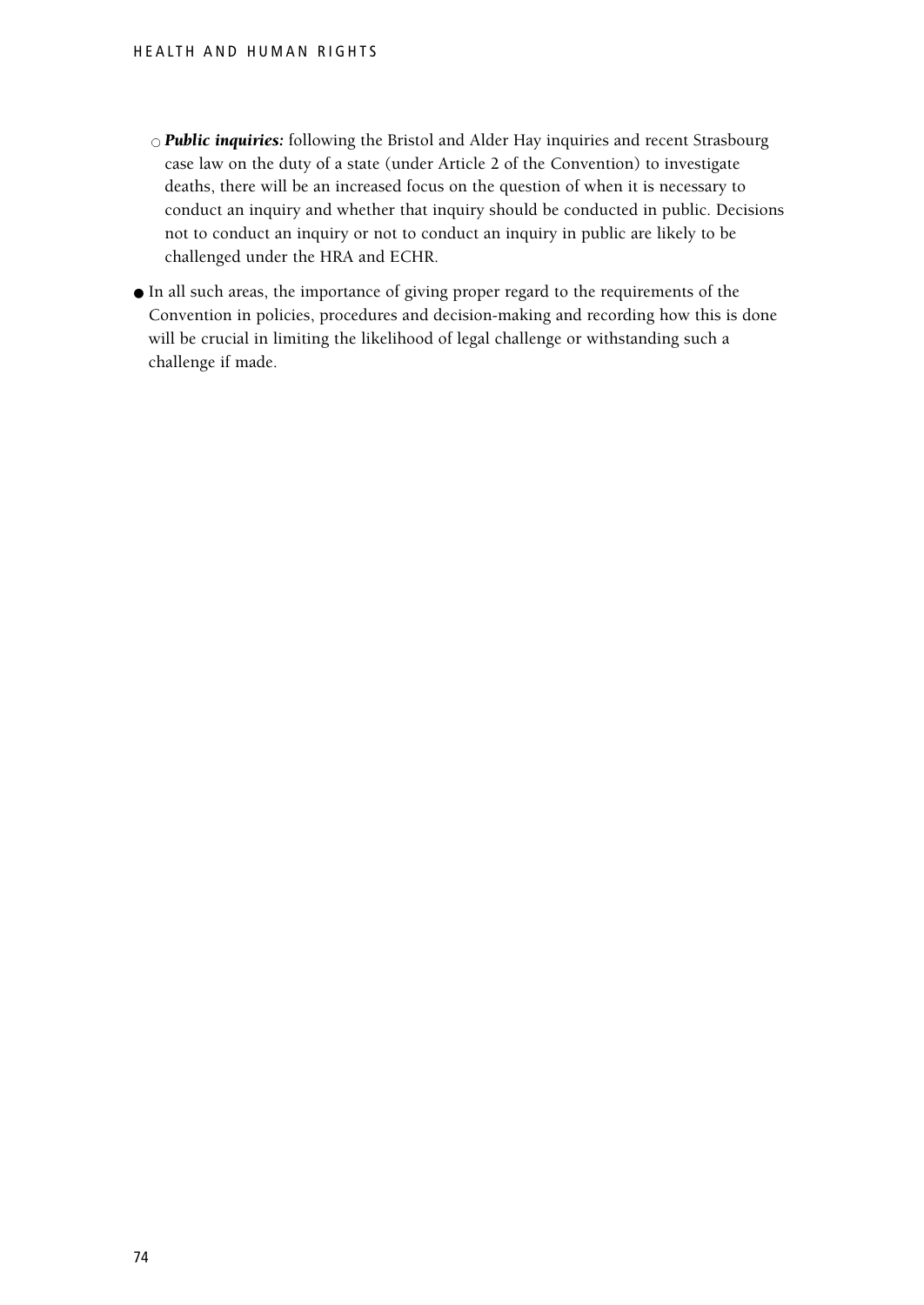# **Annexe A**

## WHO Constitution (Preamble)

The enjoyment of the highest attainable standard of health is one of the fundamental rights of every human being without distinction of race, religion, political belief, economic or social conditions.

#### Universal Declaration of Human Rights

Article 25 (1):

*"Everyone has the right to a standard of living adequate for the health of himself and of his family, including food, clothing, housing, and medical care and necessary social services."*

## International Covenant on Economic, Social and Cultural Rights

Article 12(1):

*"The States Parties to the present Covenant recognise the right of everyone to the enjoyment of the highest attainable standard of physical and mental health."*

## Convention on the Rights of the Child

Article 24(1):

*"States Parties recognise the right of the child to the enjoyment of the highest attainable standard of health."*

### Convention on the Elimination of All Forms of Racial Discrimination

Article 5(e)(iv) provides that States Parties undertake to prohibit and eliminate racial discrimination in the enjoyment of "the right to public health, medical care, social security and social services".

#### Convention on the Elimination of All Forms of Discrimination Against Women

Article II(I)(f) provides that States Parties shall take all appropriate measures to eliminate discrimination against women in the enjoyment of "the right to protection of health and to safety in working conditions, including the safeguarding of the function of reproduction".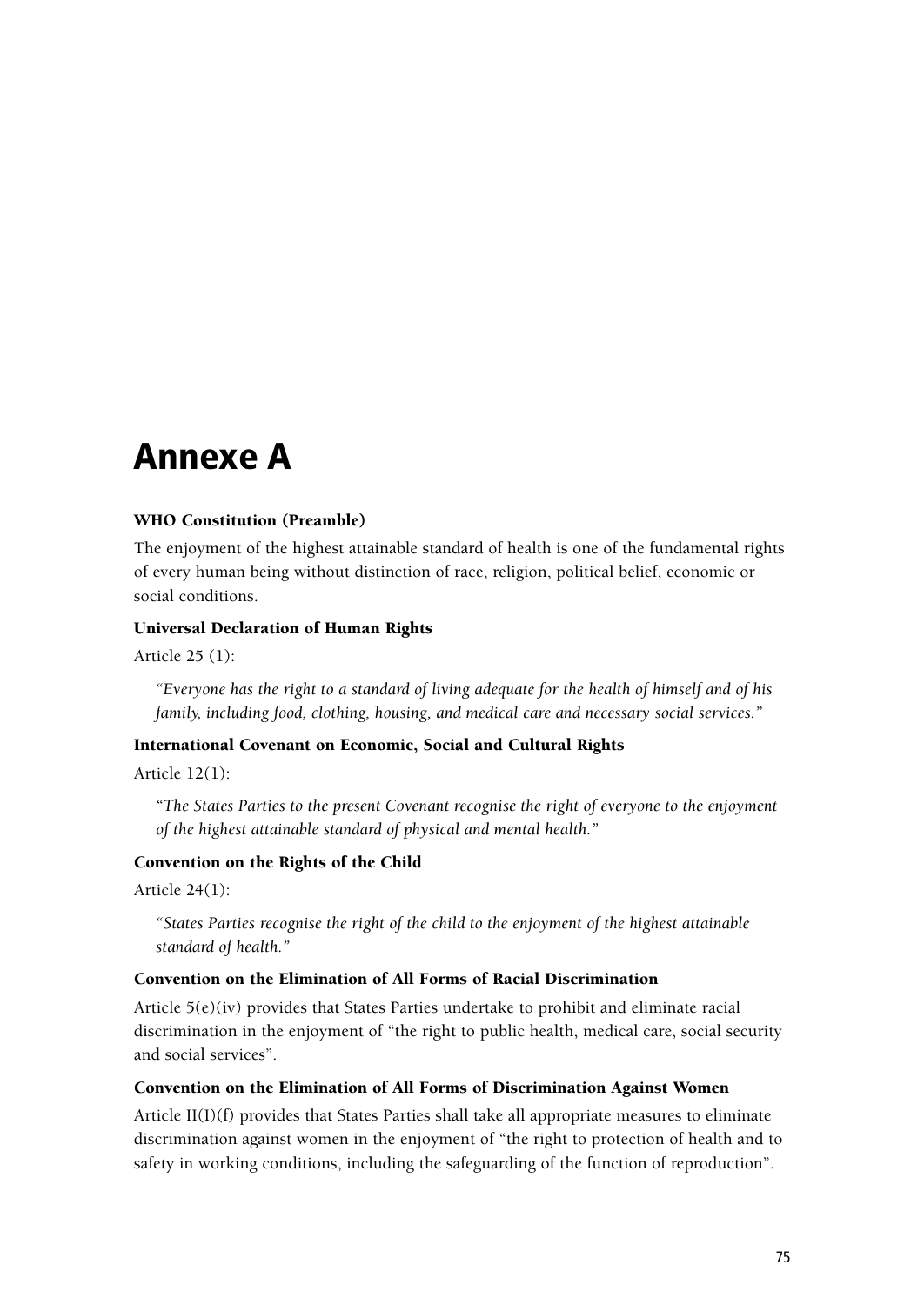Article 12 of the same Convention provides that all appropriate measures should be taken by States Parties to eliminate discrimination against women "in the field of health care in order to ensure on a basis of equality between men and women, access to health care services, including those related to family planning".

## European Social Charter

Article 11:

The right to protection of health

With a view to ensuring the effective exercise of the right to protection of health, the Contracting Parties undertake, either directly or in co-operation with public or private organisations, to take appropriate measures designed *inter alia*:

- 1 to remove as far as possible the causes of ill-health;
- 2 to provide advisory and educational facilities for the promotion of health and the encouragement of individual responsibility in matters of health;
- 3 to prevent as far as possible epidemic, endemic and other diseases.

# The European Union Charter of Fundamental Rights

# Article 3: Right to the integrity of the person

Everyone has the right to respect for his or her physical and mental integrity.

In the fields of medicine and biology, the following must be respected in particular:

the free and informed consent of the person concerned, according to the procedures laid down by law.;

the prohibition of eugenic practices, in particular those aiming at selection of persons; the prohibition on making the human body and its parts as such a source of financial gain; the prohibition of the reproductive cloning of human beings.

# Article 35: Health care

Everyone has the right of access to preventive health care and the right to benefit from medical treatment under the conditions established by national laws and practices. A high level of human health protection shall be ensured in the definition and implementation of all Union policies and activities.

#### The European Convention on Human Rights and Biomedicine

The Convention [www.coe.fr/oviedo/edito-e.htm] came into force in December 1999 but has not been signed or ratified by the UK. The Convention stands as an important statement of principle covering such matters as:

 $\circ$  consent to treatment;

 $\circ$  confidentiality of health information about individuals;

 $\circ$  genetics;

 $\circ$  organ and tissue transplantation;

 $\circ$  exploitation of the human body; and

 $\circ$  medical research.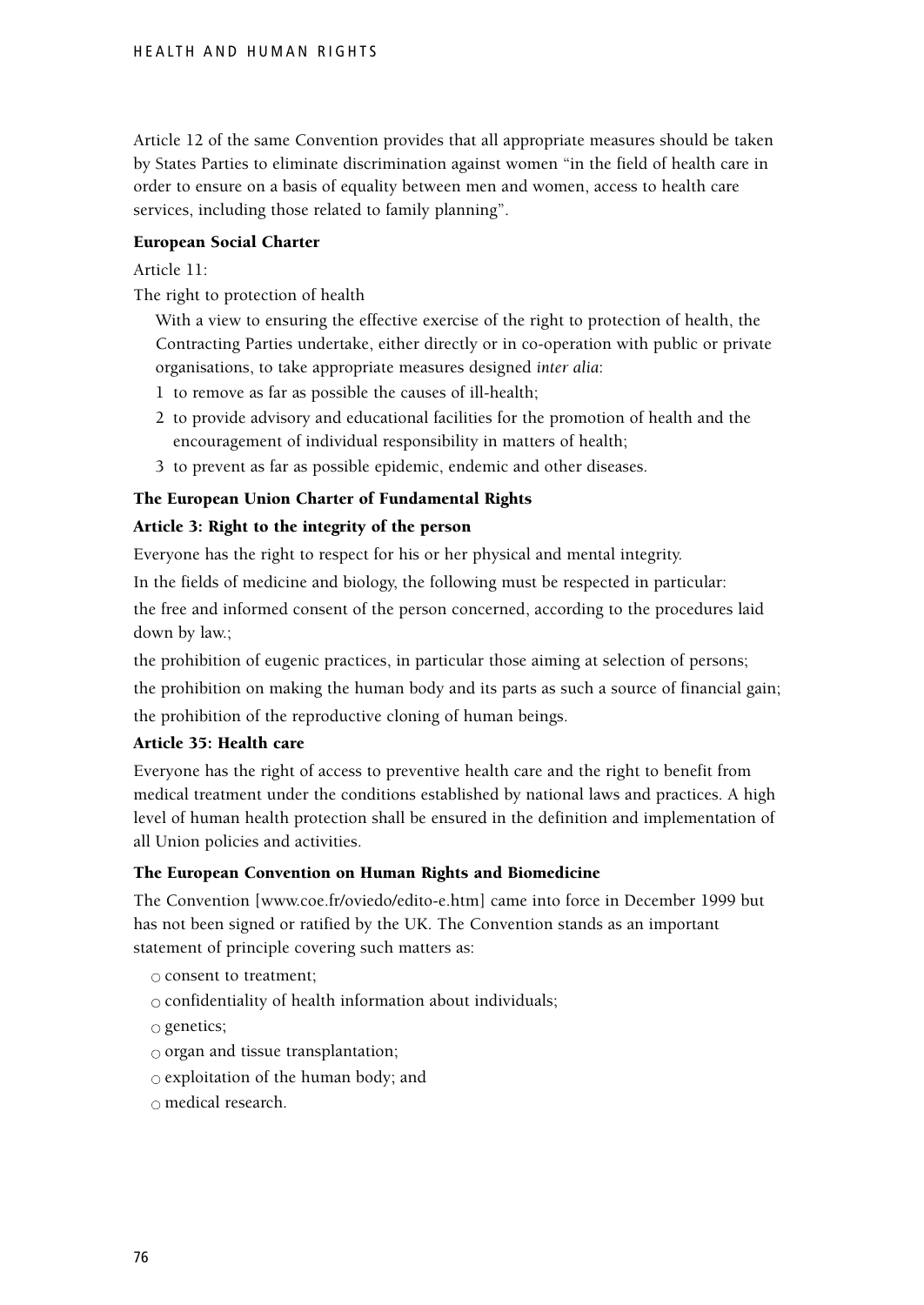# **Annexe B: The Convention rights**

| Article 2: Right to life |  |  |  |  |
|--------------------------|--|--|--|--|
|--------------------------|--|--|--|--|

Article 3: Prohibition of torture

Article 4: Prohibition of slavery and forced labour

Article 5: Right to liberty and security

Article 6: Right to a fair trial

Article 7: No punishment without law

Article 8: Right to respect for private and family life

Article 9: Freedom of thought, conscience and religion

Article 10: Freedom of expression

Article 11: Freedom of assembly and association

Article 12: Right to marry and found a family

Article 14: Prohibition of discrimination

Article 16: Restrictions on the political activity of aliens

Article 17: Prohibition of abuse of rights

Article 18: Limitations on use of restrictions on rights

# First Protocol

Article 1: Protection of property

Article2: Right to education

Article 3: Right to free elections

#### Sixth Protocol

Article 1: Abolition of the death penalty Article 2: Death penalty in time of war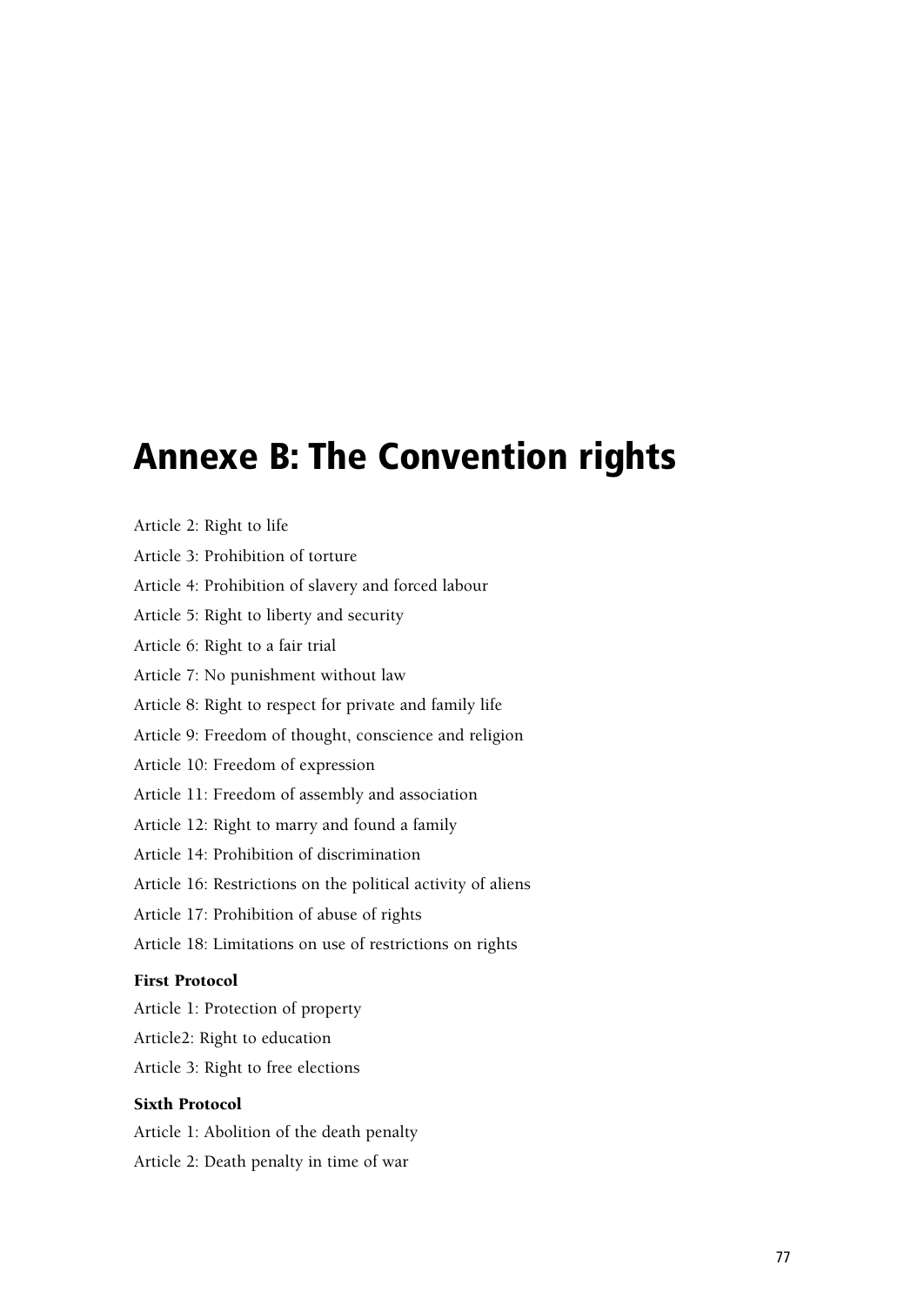# **Annexe C: The First Remedial Order**

What impact did this have? A declaration of incompatibility does not alter the law in either the case in which it is raised or other cases. Nonetheless, the implications of the declaration needed to be explained quickly to the chairpersons and members of mental health review tribunals. This was done the day after the declaration had been made. The guidance made clear that tribunals should continue to function as before. Internally, the Mental Health Branch informed Ministers and the International and Constitution Branch which has responsibility for co-ordinating human rights matters within the department. The Cabinet Office, Home Office and National Assembly for Wales were notified (Scotland had different legislation) and the subject became a topic of discussion in the various lawyers' networks within Government.

The decision to rectify the incompatibility by way of a Remedial Order was not automatic or straightforward. All options were put to Ministers in the Department of Health. A decision was made somewhat easier by the fact that the ruling appeared to have direct implications for only one other department – the Home Office's responsibilities for restricted patients.

The Remedial Order was presented to Parliament on 19 July 2001 using the 'standard' procedure and not the emergency 'fast track procedure' allowed for under Schedule 2 of the Human Rights Act. This chosen path required that the document be before Parliament for at least 60 working days during which time representations might be made. Given the nature of the legislative year, under this track it was conceivable that the Order would not be able to take effect until March 2002. This did not really sit well with the purpose of introducing a Remedial Order. However, the standard track was initially chosen by the Department of Health because it was felt that, given the circumstances (no one was being detained unlawfully), it could not be argued that this was an extremely urgent matter warranting curtailing of parliamentary scrutiny. And as this was the first occasion on which the Remedial Order procedure was being used, it was thought desirable to establish a precedent allowing a degree of parliamentary scrutiny.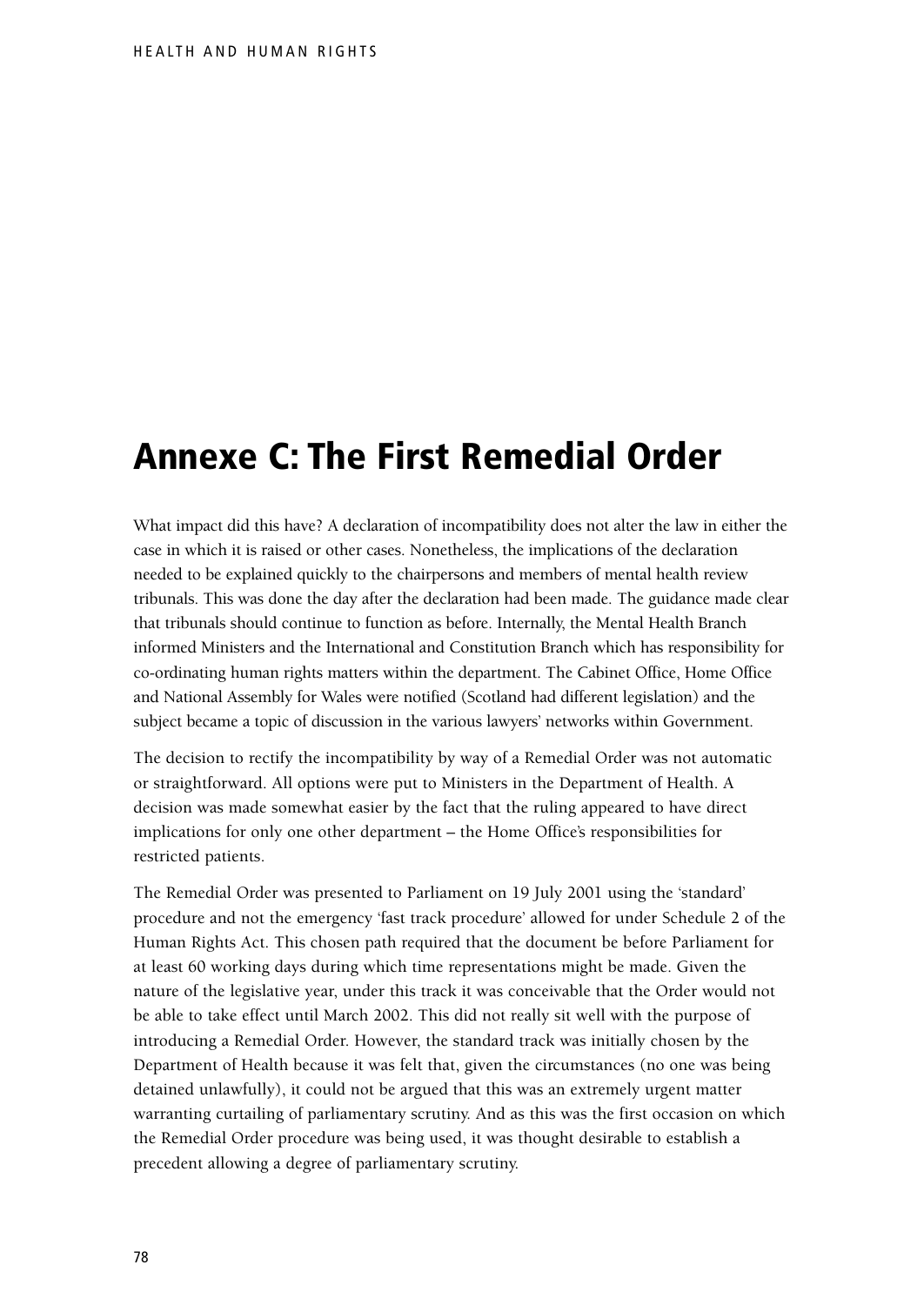Within Parliament, the Joint Committee on Human Rights is charged with examining "proposals for remedial orders, draft remedial orders and remedial orders laid under section 10 of and Schedule 2 to the Human Rights Act". Having considered the issue internally, the Committee put a series of questions to the Department of Health querying such diverse matters as whether the department had been correct to accept the court's ruling, how many restricted patients were affected by the ruling, would there be a compensation scheme and why was the department using the non-urgent procedure to change the law? Pending the department's reply, the Committee used the first part of the 60 working day period to canvass opinions and seek written evidence from interested groups outside Parliament. The small number of representations received supported the remedial order although it was pointed out that similar requirements to those made on restricted patients also applied for guardianship under Section 72(4) of the Mental Health Act and provisions concerning release by the Parole Board of discretionary life sentence prisoners under the Crime (Sentences) Act 1997. These other provisions could not be dealt with in the context of the remedial order as they had not been found to be incompatible with the ECHR by a court, but they were flagged in the Committee's report as issues the responsible departments might wish to address.19

The DoH responded in detail to the Committee's questions. It explained that it had been advised that an appeal would have:

*"no realistic prospect of success. We understand that there was no discernible error of law in the judgement of the Court of Appeal and an application for leave to appeal to the House of Lords had been refused by the Court of Appeal. In addition the judgement was not out of line with the direction of Government policy intentions for new mental health legislation as set out in the White Paper Reforming the Mental Health Act 1983."* <sup>20</sup>

No other restricted patients were considered to be detained in contravention of the Convention and in the case of 'H' the mental health review tribunal had made a positive finding in August 2001 that there was a mental disorder of a nature and degree warranting detention in hospital. The department did not envisage the need for a statutory compensation scheme: the small number of people likely to be affected by the court's ruling could be catered for through ex gratia payments. It had adopted the non-urgent procedure because no patient was currently affected by the ruling, and it would allow for a higher degree of scrutiny by Parliament.

The Committee responded by pressing further for the implementation of a statutory scheme, which it considered was necessary to fulfil the requirement in Article 5(5) to an enforceable right to compensation for detention in contravention of the Article. It was not able to convince the department on this point. The Committee was more successful on its second issue, however, that the fast track procedure should be adopted as "there should be a presumption that the remedying of any incompatibility which could affect the liberty of the individual should be regarded as an urgent matter". <sup>21</sup> The department switched to the fast track procedure – the Order being laid on 19 November and coming into force on 26 November 2001.

<sup>19. &#</sup>x27;Mental Health Act 1983 (Remedial) Order'. Sixth Report of the Joint Committee on Human Rights, para 17. Published on 19 December 2001.

<sup>20.</sup> Letter dated 15 October 2001 from Jaqui Smith MP, Minister of State, Department of Health Appendices JCHR sixth report.

<sup>21.</sup> Letter to the Secretary of State, Deaprtment of Health. Appendices JCHR sixth report.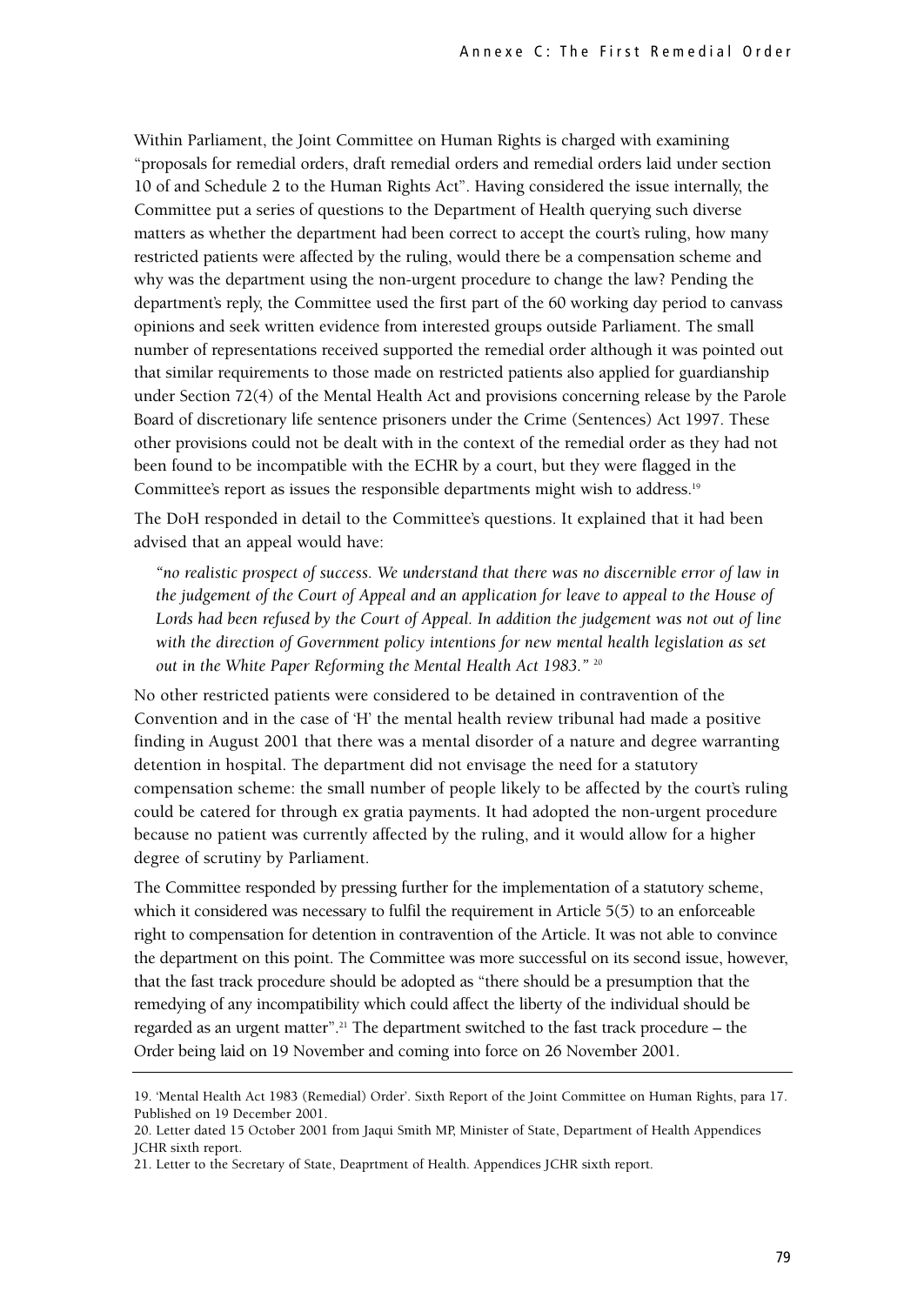# **Annexe D: Treatment decision checklist for service users**

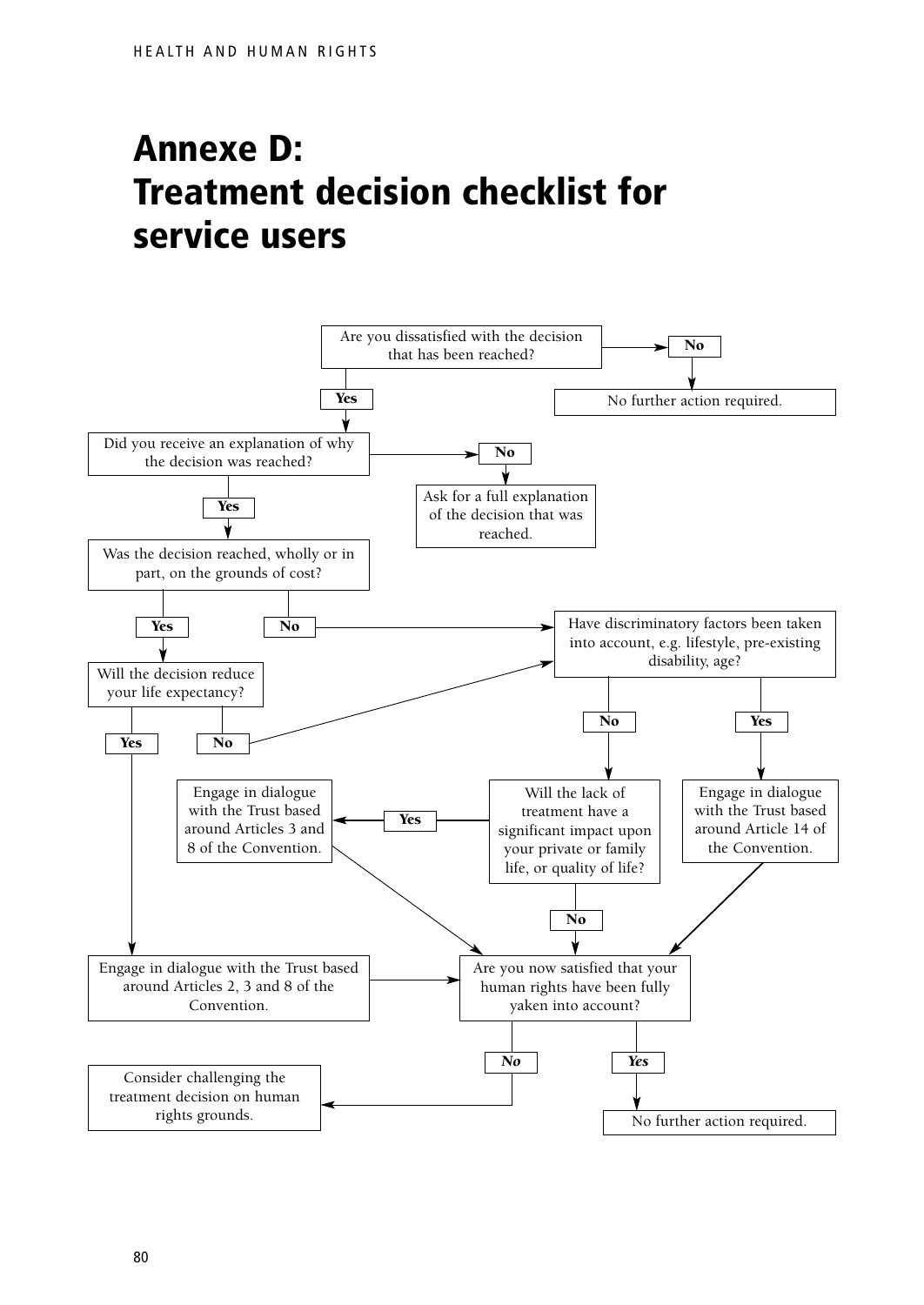# **Annexe E: Treatment decision cheklist for health care professionals**



[Annexe D and Annexe E are reprinted from 'The Human Rights Act 1998 and Access to NHS Treatments and Services: A Practical Guide – Elizabeth Haggett, Constitution Unit. 2001].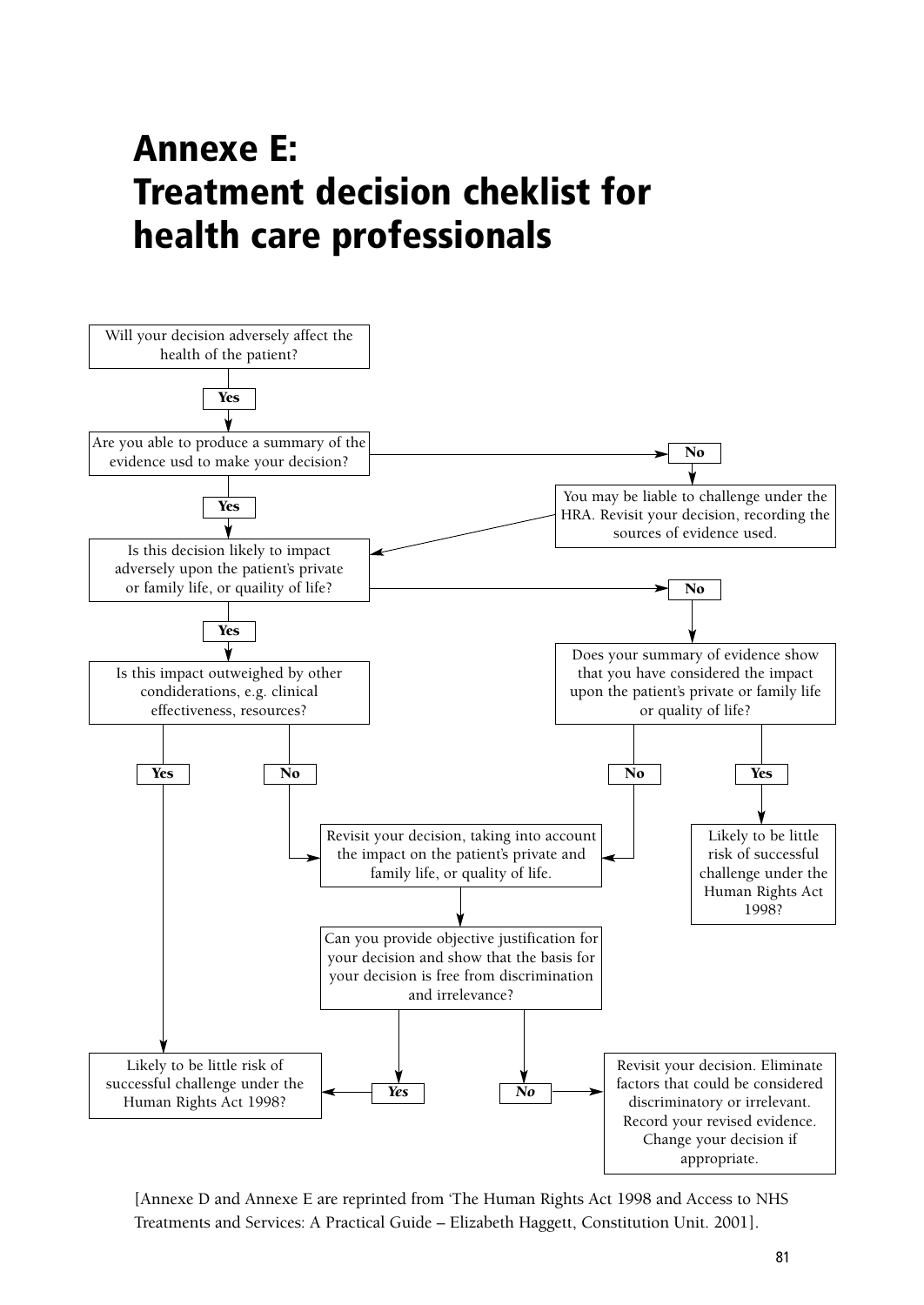# **Annexe F: Further sources of information**

#### Publications:

- The Human Rights Act 1998 and Access to NHS Treatments and Services: A Practical Guide – Elizabeth Haggett, Constitution Unit [2001].
- Understanding the Human Rights Act: A Toolkit for the Health Service Roy Lilley, Paul Lambden and Christopher Newdick, Radcliffe Medical Press [2001].
- The Human Rights Act: A Practical Guide for Nurses Rosie Wilkinson and Helen Caulfield, Whurr Publishers [2000].
- Healthcare Law: the impact of the Human Rights Act 1998 John Tingle, Austen Garwood-Gowers, Cavendish Publishing [2001].
- NHSLA Review. Human Rights Special Edition. Issue 19 Summer 2000.
- Decisions relating to Cardiopulmonary Resuscitation: a joint statement from the British Medical Association, the Resuscitation Council (UK) and the Royal College of Nursing [2002].

## Websites:

[www.humanrights.gov.uk] – HRA guidance and advice provided by the Human Rights Unit of the Lord Chancellor's Department. Also, the full text of the Human Rights Act.

[www.doh.gov.uk/humanrights/index.htm] – DoH advice on the implications of the HRA and brief case notes on significant human rights challenges.

[www.humanrights.org.uk] – free human rights update service provided by One Crown Office Row.

[www.schwehr.co.uk/index.asp] – subscription service offering guidance and advice for health and social care practitioners on human rights and other matters.

[www.nhsla.com/] – proposed updating service for human rights court cases.